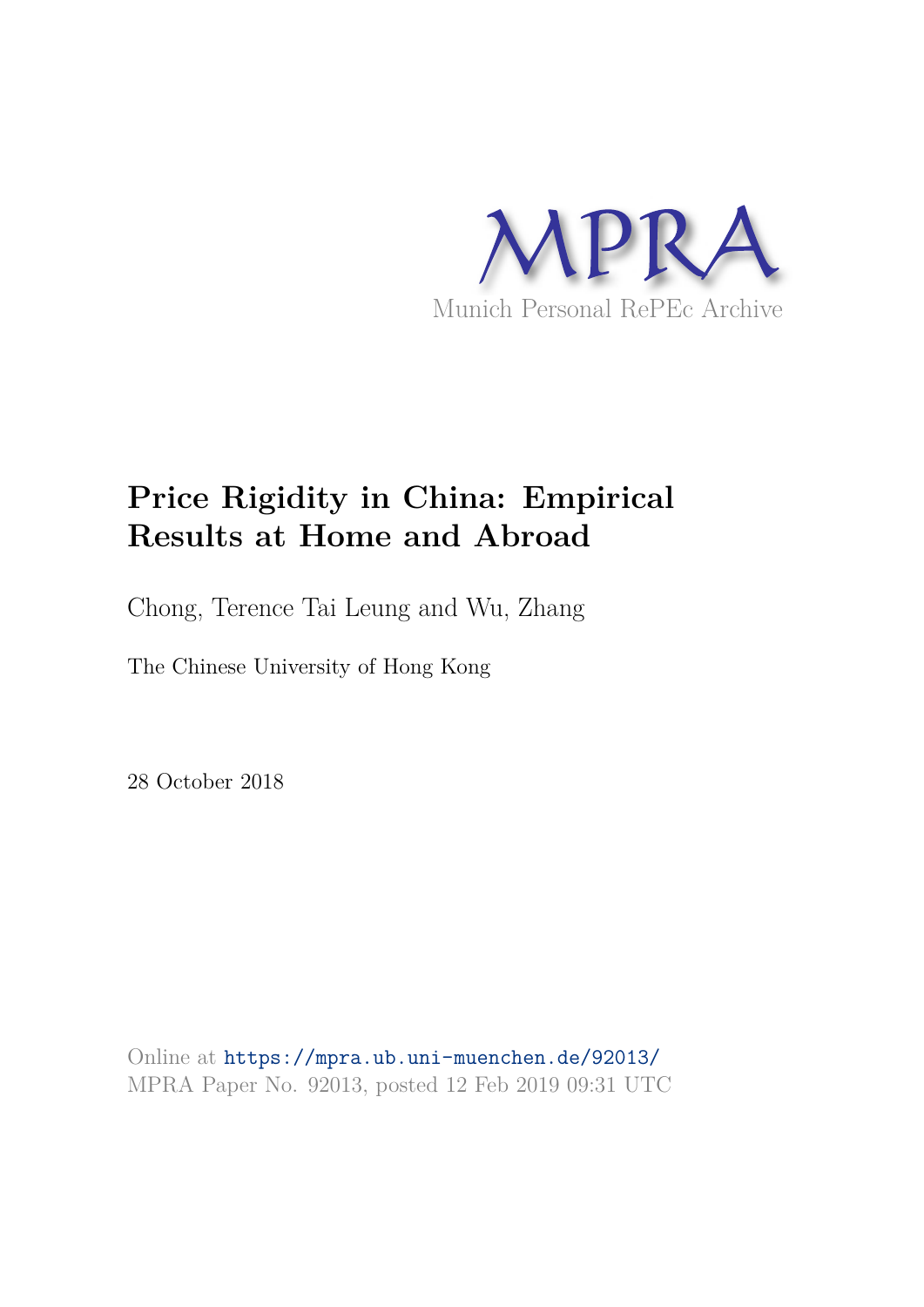# Price Rigidity in China: Empirical Results at Home and Abroad<sup>∗</sup>

Terence Tai-Leung Chong† Zhang Wu‡

#### Abstract

This paper explores the price rigidity in China using 259 monthly domestic and foreign macroeconomic time series. A factor-augmented vector autoregressive (FAVAR) model expanded with global components is employed. Four findings are obtained. First, the model shows that disaggregated price indices are volatile but not necessarily stickier than aggregate price series, and the inflation triggered by global and domestic components is massive and persistent. Second, although the global components have minimal effects on price volatility, they have a growing contribution to volatility. Moreover, they are a major force of the price persistence in China. Third, no clear evidence shows that the price stickiness in China is subject to urban-rural disparities. Last, we observe a relatively active price volatility and high persistence after the 2008 financial crisis, in which domestic components have increasingly significant impacts.

Keywords: FAVAR, global components, price rigidity

JEL classification: E31, E32, E52

<sup>∗</sup>We thank Liugang Sheng, Chih Sheng Hsieh, and Julan Du as seminar participants at the Chinese University of Hong Kong for constructive discussions and comments. We also would like to thank Sophia Lok and Galvin Chia for the assistance that they provided during the research. Any remaining errors are ours.

<sup>†</sup>Department of Economics and Lau Chor Tak Institute of Global Economics and Finance, The Chinese University of Hong Kong, Hong Kong; Department of International Economics and Trade, Nanjing University, Nanjing, China.

<sup>‡</sup>Department of Economics, The Chinese University of Hong Kong, Hong Kong.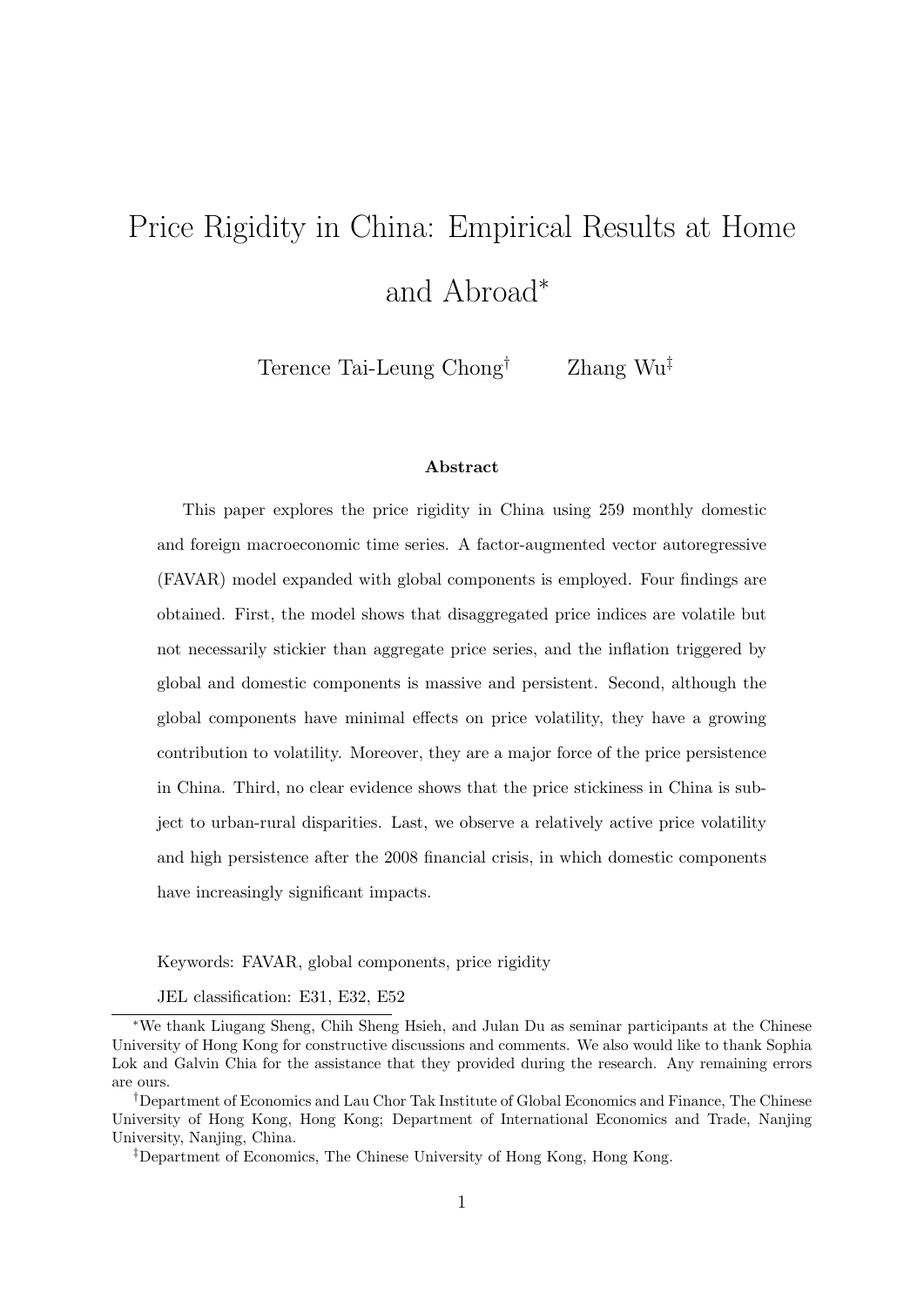### 1 Introduction

The outward-looking economic development path of China over the last 40 years has led it to build close trading relationships with other economies worldwide. The National Bureau of Statistics of China indicated that the gross value of imports and exports has increased fivefold over the past 15 years and accounts for 48.9% of the GDP of China on average. Foreign assets and liabilities increased from 15.5% in 2000 to 37.2% in 2015 as a proportion of GDP. In the wake of the continued integration of China into the global economy, the impact of globalization on the macroeconomic variables of China merits attention.

Numerous studies have shown that domestic economic performance is closely linked to global economic conditions. Using Vector Autoregressive (VAR) model, Zhang, Song and Wang [2015] showed that the global output gap measured by GDP significantly affected the inflation in China, which is closely related to changes in GDP. Chen et al. [2016] demonstrated that the quantitative easing policy led to the economic overheating of China in 2010 and 2011. Boivin and Giannoni [2008] showed that globalization had a relatively modest impact on the macroeconomic performance of the United States in recent decades and suggested that global macroeconomic factors affected the domestic economy via the monetary transmission mechanism of the recent decades. Mumtaz and Surico [2009] illustrated that the global interest rate and supply shocks in the United Kingdom significantly impacted inflation and output growth. Chen and Tsang [2016] indicated that external shocks noticeably influenced the economy of Hong Kong through trade and the capital market. Karagedikli and Thorsrud [2010] showed that global economic shocks, particularly inflation shocks, had significant effects on the economy of New Zealand. Kamber et al. [2013] suggested that the Japanese, Australian, and Canadian economies were particularly vulnerable and should consider the importance of external economic environment in formulating policies.

Among macroeconomic factors, prices are of particular interest because price rigidity is a major element of New Keynesian macroeconomic models. The assumption of nominal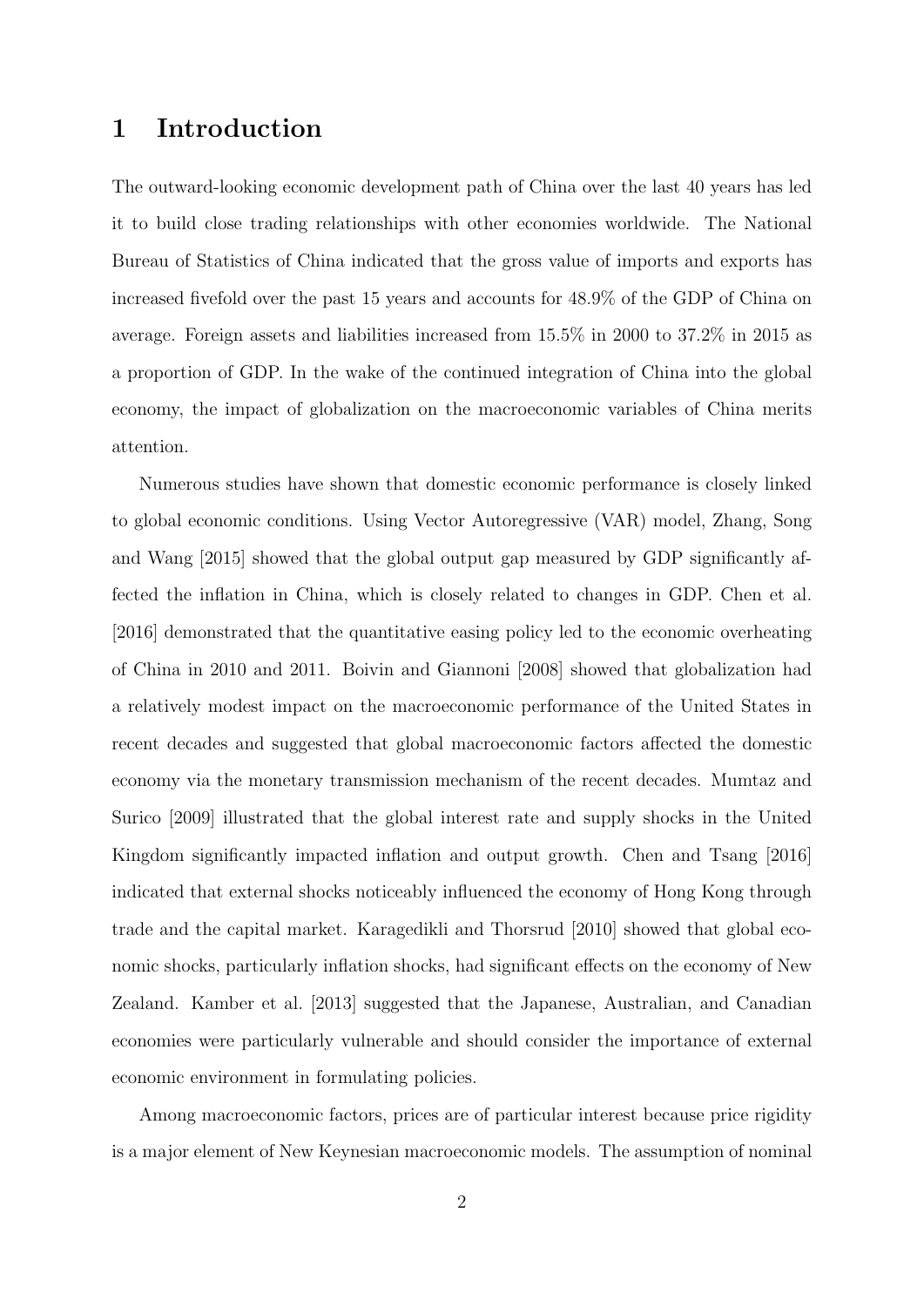rigidity allows the monetary transmission mechanism to function, which makes monetary policy effective in the short run (Calvo [1983], Yun [1996], and Kehoe and Midrigan [2015]). Maćkowiak, Moench and Wiederholt [2009] attributed price stickiness to adjustment costs and informational frictions. Adjustment costs were illustrated in detail by the traditional Calvo model and the menu cost model (Midrigan [2011] and Nakamura and Steinsson [2008]); informational frictions could be explained by the sticky-information model (Mankiw and Reis [2006], and Mankiw and Reis [2007]) and the rational-inattention model (Maćkowiak and Wiederholt [2009], and Woodford [2009]). The literature suggested that costs or constraints were the causes of price stickiness. The magnitude and persistence of sticky-price effects had profound impacts on monetary policy formulation.

Moreover, recent studies found that disaggregated data were more volatile and changed more frequently than aggregated data. Bils and Klenow [2004], Clark [2006], and Klenow and Kryvtsov [2008] illustrated this finding with U.S. data, Abe and Tonogi [2010] with Japanese data, and Dhyne and Konieczny [2014] with Belgian data. Therefore, when investigating price rigidity, aggregated and disaggregated data should be included and emphasized.

However, most studies that focused on the price rigidity in China did not study a wide range of domestic economic indicators and the global economic environment at the same time. Also, the situation of the price rigidity across different types of price indices at the aggregated and disaggregated levels remains to be studied; in particular few research so far has analyzed the price changes before and after the 2008 financial crisis. This paper hence contributes to filling the gaps.

To conduct an in-depth study on the price stickiness in China, we use the factoraugmented VAR (FAVAR) model with global factors proposed by Boivin and Giannoni [2008] and Mumtaz and Surico [2009], which accommodates significantly more explanatory variables than traditional VAR models.

Based on this FAVAR model with a global sector and 259 domestic and foreign monthly series data, our analysis of the price rigidity in China centers on the following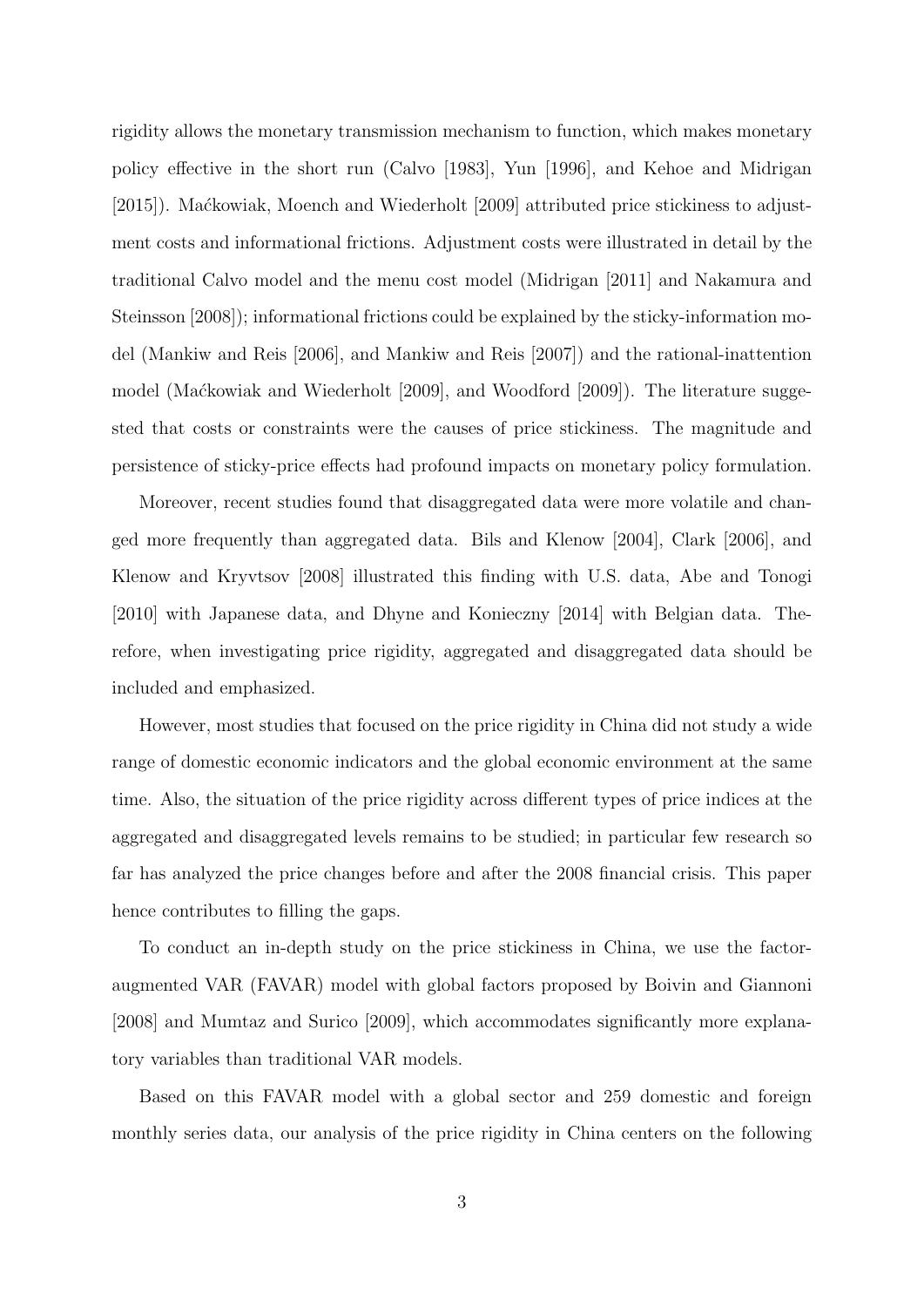questions: (1) What is the price rigidity in China at both aggregated and disaggregated levels? (2) What are the main sources of the price changes in China, and how do prices respond to different shocks? (3) Are there any differences in prices between the urban and rural areas in China? (4) How significant is the role of global factors in the price rigidity in China, and has this significance changed before and after the 2008 financial crisis?

After analyzing the empirical results obtained from the model, we obtain four main findings. First, disaggregated price indices are more volatile, but not necessarily stickier, than aggregated series. The inflation driven by latent global and domestic components is large and enduring. Second, the effects of global components on price volatility are insignificant, but are becoming increasingly visible. Global components are also a major factor driving price persistence. Third, price series have become more volatile and persistent after the 2008 financial crisis, and the impact of domestic components on price volatility has grown remarkably. Lastly, there is no clear evidence indicating the existence of an urban-rural price difference.

The rest of the paper is organized as follows. In Section 2, we present the FAVAR model, which we use to extract representative common components that contribute to China's price rigidity. Section 3 reports the empirical results of price rigidity in terms of volatility and persistence, as well as its responses to different types of shocks. A comparison between urban and rural areas before and after the 2008 financial crisis is also presented. Finally, Section 4 concludes the paper.

## 2 Methodology and Data

Our work utilizes the FAVAR model proposed by Bernanke, Boivin and Eliasz [2005]. We extend the model by adding a global sector. In the model, shocks are decomposed into three parts, namely, global, domestic, and sector-specific. In this section, we first introduce the theoretical model before describing our data and the final model specification.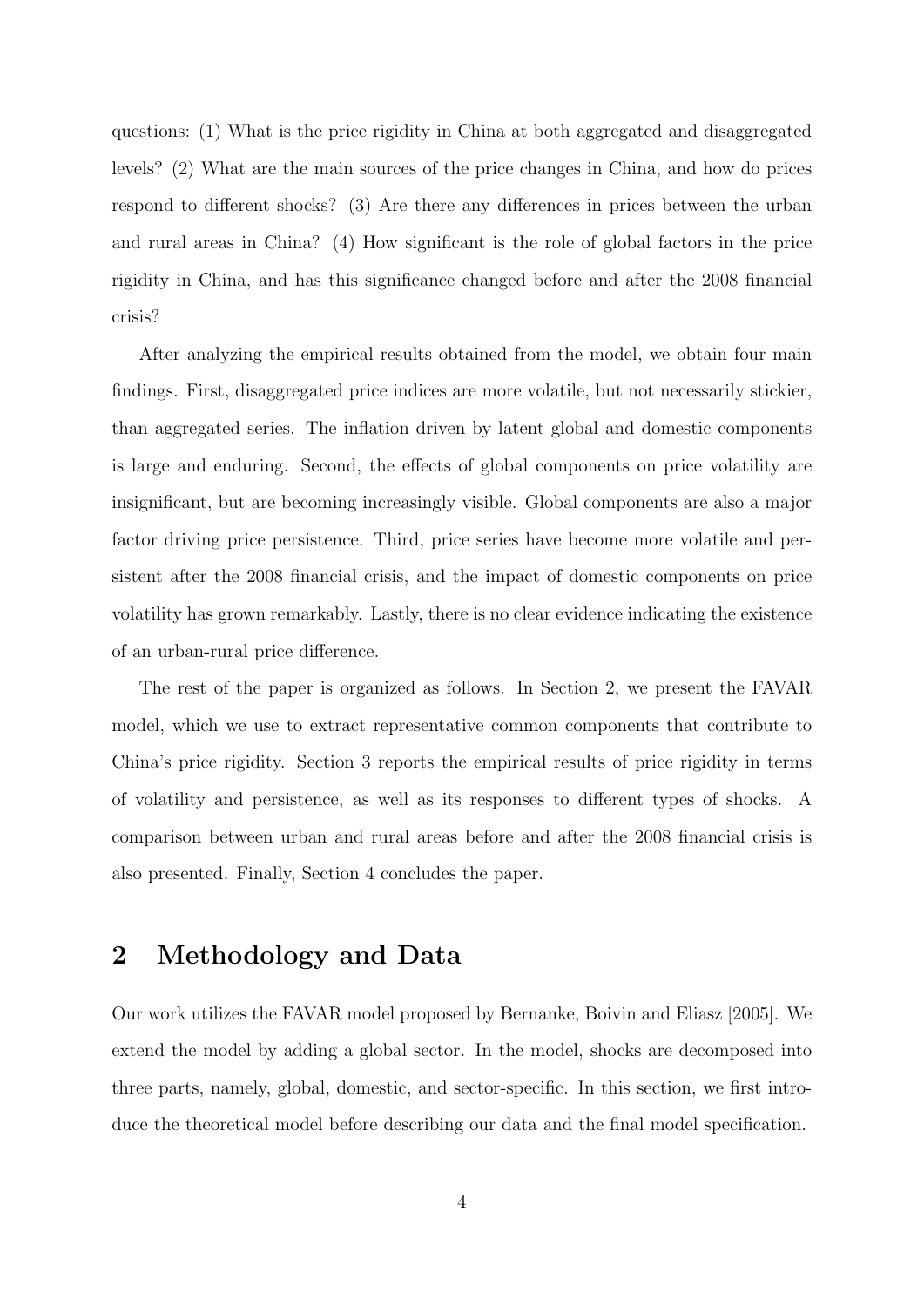#### 2.1 Model

Using a large macroeconomic data set, Bernanke, Boivin and Eliasz [2005] built the FAVAR model to trace the effects of domestic, sectoral, and monetary policy shocks on a closed economy. Following Boivin and Giannoni [2008] and Mumtaz and Surico [2009], we introduce global factors into the FAVAR model to measure the effects of global economic shocks on the domestic economy. We assume that two regions exist, namely, the domestic region and the rest of the world, the latter is indicated by a tilde above the letter. In line with the specification by Boivin and Giannoni [2008],  $Y_t$  is a  $N \times 1$  vector of observable domestic macroeconomic indicators, and  $\tilde{Y}_t$  denotes a  $M \times 1$  vector of observable global indicators. These indices are assumed to be linked to unobserved common components which, according to Bernanke, Boivin and Eliasz [2005], fundamentally shape economies.  $X_t$  denotes a vector that potentially relates to domestic unobserved factors, while  $\tilde{X}_t$ refers to a vector linked to global underlying factors. The abovementioned variables are assumed to be related through Equation 1:

$$
Y_t = \Lambda X_t + e_t
$$
  
\n
$$
\tilde{Y}_t = \tilde{\Lambda} \tilde{X}_t + \tilde{e}_t
$$
\n(1)

where  $\Lambda$  and  $\tilde{\Lambda}$  are  $N \times (J + 1)$  and  $M \times K$  matrices of factor loading, respectively. The  $N \times 1$  and  $M \times 1$  vectors of series-specific errors,  $e_t$  and  $\tilde{e}_t$ , are uncorrelated with common components but can be serially correlated and weakly correlated across macroeconomic variables.

$$
X_t = \begin{bmatrix} F_t \\ V_t \end{bmatrix} \tag{2}
$$

 $X_t$  and  $\tilde{X}_t$  are related to the  $(J+1) \times 1$  and  $K \times 1$  matrices of latent factors estimated by the principal component analysis (PCA).  $V_t$  captures the effects of domestic monetary policy innovations and it is believed to have joint effects with unobserved variables  $F_t$ ,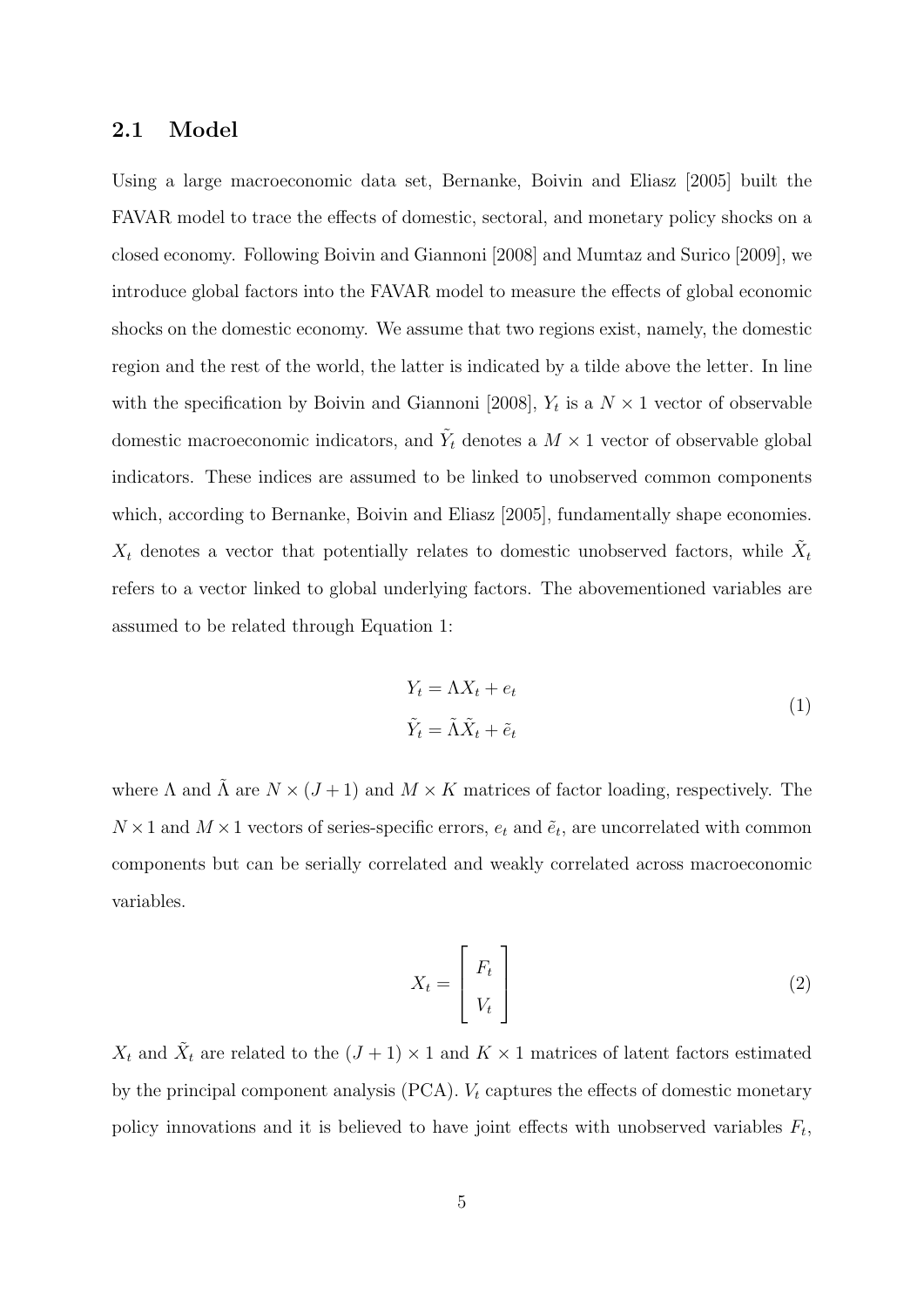as shown in Equation 2. The numbers of domestic and global common factors,  $J + 1$ and K, are relatively small compared with the numbers of macroeconomic fundamental series, N and M.

$$
\begin{bmatrix} \tilde{X}_t \\ X_t \end{bmatrix} = \Phi(L) \begin{bmatrix} \tilde{X}_{t-1} \\ X_{t-1} \end{bmatrix} + \begin{bmatrix} \tilde{u}_t \\ u_t \end{bmatrix}
$$
 (3)

The reduced VAR model in Equation 3 indicates the transition dynamics, where  $\Phi(L)$  is a conformable matrix with p-step lags. Structural factors,  $\tilde{u}_t$  and  $u_t$ , are *i.i.d.* with zero mean, as well as constant finite variance, and they can be cross-correlated.

Equations 1, 2, and 3 constitute the extended FAVAR model to accommodate global factors. We obtain latent factors before constructing the structural VAR model to build the extended FAVAR model.

For the common global components, the first  $K$  principal factors are identified by using a standard PCA from the data set of global macroeconomic fundamental indicators.

For the common domestic components, we conduct the two-step PCA proposed by Boivin, Giannoni and Mihov [2009]. The first step is to detect the underlying construct using a standard PCA. In the second step, the monetary policy instrument is added to further estimate the VAR in Equation 3. Of note is that the information of monetary policy instrument  $V_t$  has been captured during the first-step estimation because it is assumed to be a true common component. However, given that  $V_t$  is added to the common factors in the second stage, it should be uncorrelated contemporaneously with other domestic common components in the first step. To address the possible effects of the monetary policy instrument on other common factors, we (1) obtain the first J principal components of  $Y_t$  from  $F_t^{(0)}$ <sup> $\tau_t^{(0)}$ </sup>, an initial estimate of  $F_t$ ; (2) acquire  $\hat{\lambda}_V^{(0)}$  by regressing  $Y_t$ on  $F_t^{(0)}$  and  $V_t$ ; (3) compute  $\hat{Y}_t^{(0)} = Y_t - \hat{\lambda}_V^{(0)} V_t$ ; (4) estimate  $F_t^{(1)}$  as the first J principal components of  $\hat{Y}_t^{(0)}$  $t^{(0)}$ ; and (5) repeat steps (2) to (4) multiple times.

Having extracted the global and domestic common components  $\tilde{X}_t$  and  $X_t$  and obtained the factor loadings  $\tilde{\Lambda}$  and  $\Lambda$ , we can estimate the transition equation, Equation 3.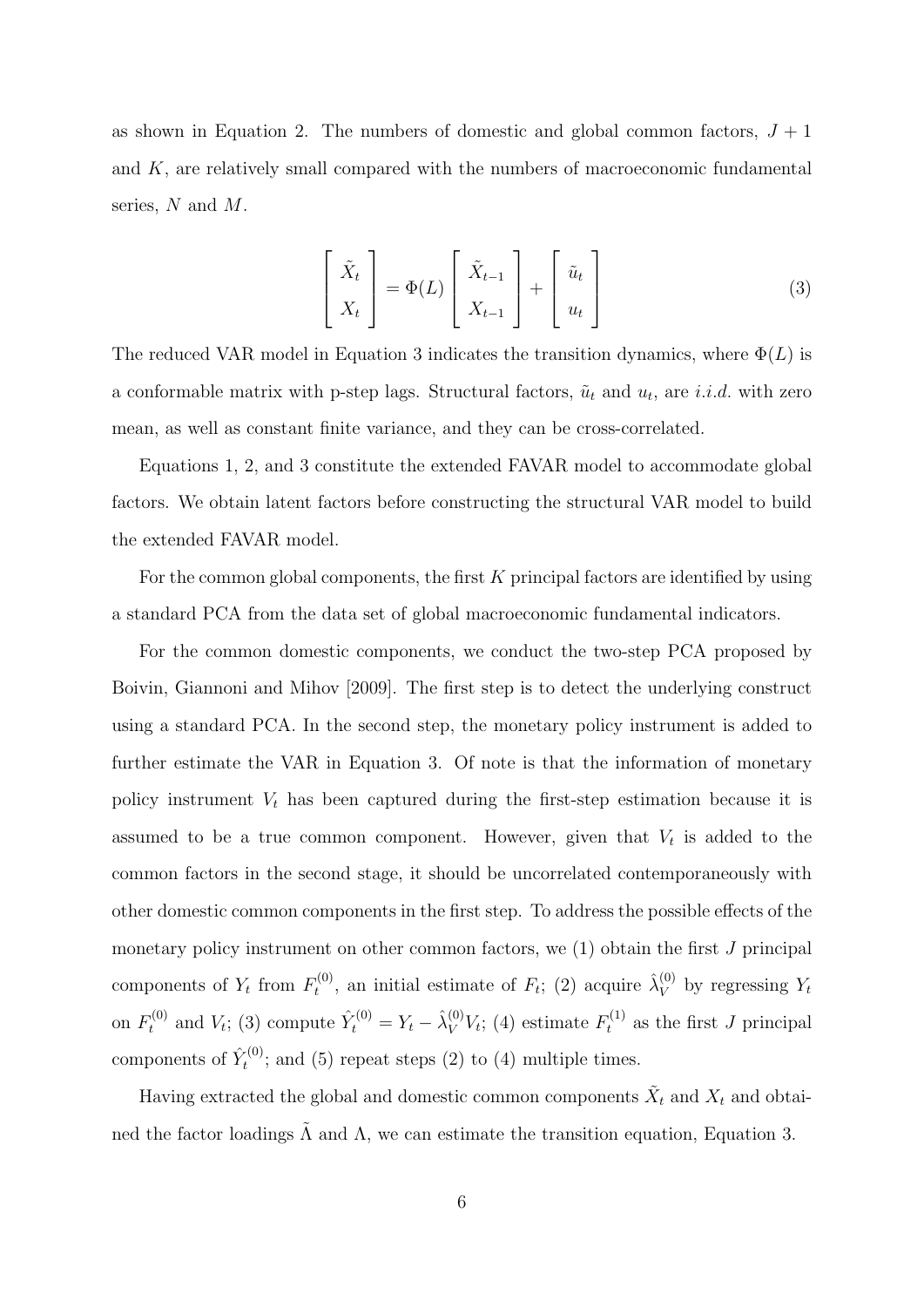#### 2.2 Data

The data set used in this paper includes a panel of 259 monthly macroeconomic series from January 2001 to June 2016. Appendix A presents a detailed description of data. The variables are primarily obtained from the CEIC database, and others are retrieved from the Wind, Federal Reserve Economic Data, and OECD databases.

As a balanced panel, the data set contains three parts. First, global economic fundamentals are presented by 49 macroeconomic indicators from foreign economies. Similar to Boivin and Giannoni [2008], we include data sets on industrial production, price, and short- and long-term interest rates from seven major economies, which constitute some of the major trading partners of China. We also expand the data set by adding indicators covering unemployment rates, policy rates, and money supplies, as well as the stock market indices of these seven economies.

The second part consists of a large data set from China. Having been found collectively effective in measuring the state of the economy by Bernanke, Boivin and Eliasz [2005] and Boivin, Giannoni and Mihov [2009], the Chinese data set contains key indicators on industrial production, inflation, construction, public finance, investment, interest rates, exchange rates, and financial markets. Considering that Boivin, Giannoni and Mihov [2009] found that disaggregated price series helped estimate monetary shocks, we also incorporate 103 disaggregated price series in China, which include the consumer price index (CPI), producer price index (PPI), and retail price index (RPI). Disaggregated industrial production includes missing values. Data are unavailable for each January and February after 2013 due to the concern of the effect of the Chinese New Year. Under the assumption that disaggregated elements grow by the same percentage as the aggregated industrial production does, we replace the missing data with the product of the value of last year and the growth rate of aggregated industrial production to preserve data integrity for our analysis.

The CPI in each country is also adjusted by taking the value of the corresponding period in the previous year as 100%. Given the data set, the series are seasonally adjusted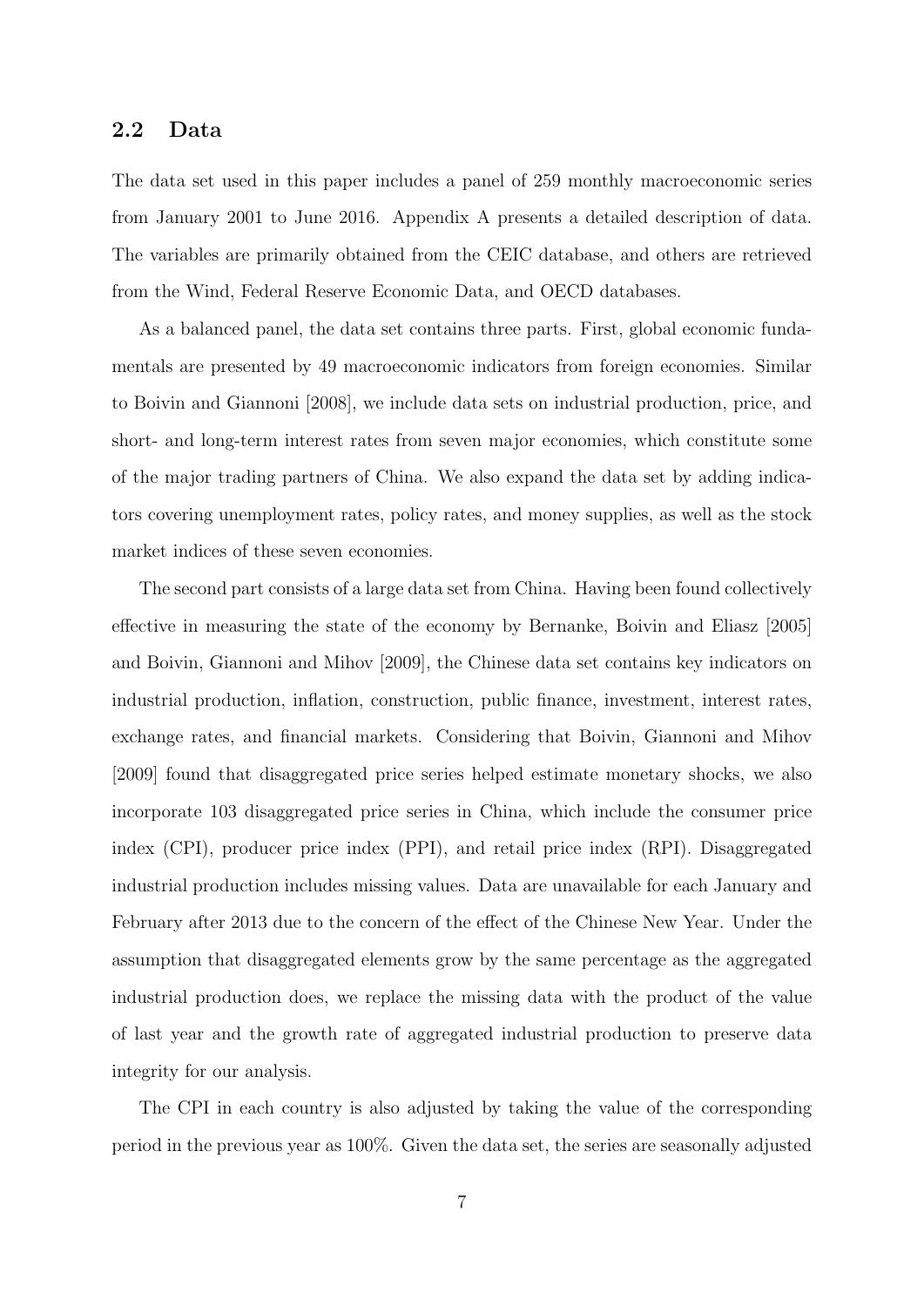and transformed for stationarity. We rely on the methods of Bernanke, Boivin and Eliasz [2005], Boivin, Giannoni and Mihov [2009], and Boivin and Giannoni [2008] to adjust nonstationary data. The transformation details are listed in Appendix A.

#### 2.3 Model Specification

Following Kaufmann and Lein [2013], we select the number of foreign and domestic latent factors. Two global and six domestic common factors are identified from the large panel data set based on the  $IC_{p1}$  proposed by Bai and Ng [2002]. Boivin, Giannoni and Mihov [2009] selected five domestic factors for the U.S., which is close to the six that we select. The utilization of less or more factors does not fundamentally change our results. A one-step lag is selected regardless of the change in the number of latent factors according to the Bayesian information criterion. Finally, our model includes two global and six domestic common factors with a one-step lag to reduce dimensionality (Boivin and Giannoni [2008]).

### 3 Empirical Results

We apply the extended FAVAR model with global components to analyze the price rigidity in China in this section which includes six main parts. First, we provide the details of the global and domestic common components that we identify. Second, the volatility and persistence of prices are studied at the aggregated and disaggregated levels, followed by an analysis of the sources of volatility and persistence. Third, the correlations between the volatilities of common and sector-specifc components and the correlations between price volatility and persistence are examined. Fourth, the price responses to shocks in terms of common components and monetary policy are presented. Apart from the three types of shocks, monetary shock, which is one of the domestic shocks, is studied as well. Fifth, we compare price volatility, persistence, and reaction to shocks in urban and rural areas. Lastly, we compare the price rigidity prior to and after the 2008 financial crisis.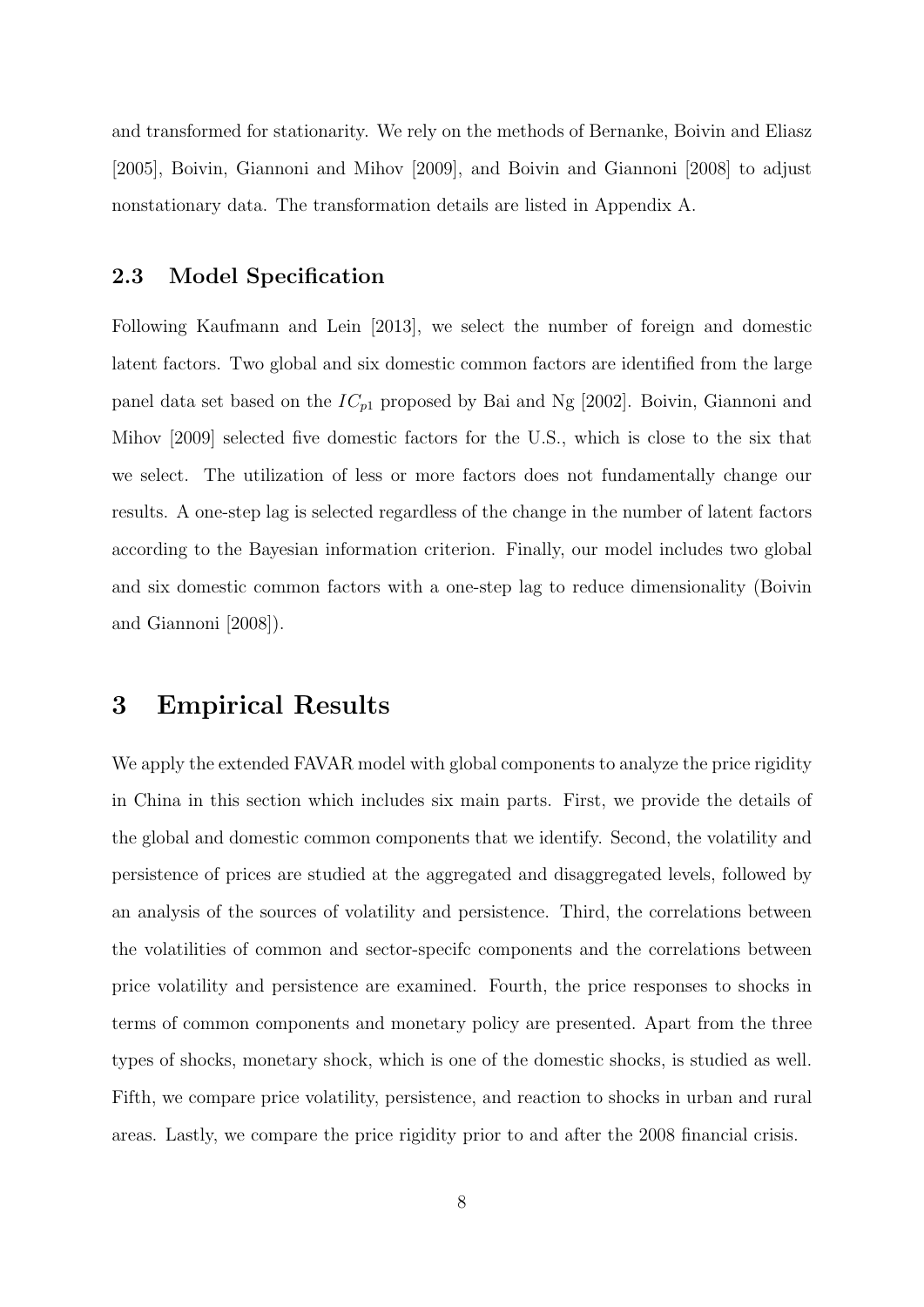#### 3.1 Details on Components

Global and domestic common factors are extracted from the data set based on the model introduced in Section 2. We investigate the relationship between each series in the data set and the latent factors. Table 1 summarizes the top ten series in terms of  $R<sup>2</sup>$  across different factors. The  $R^2$  statistic represents the percentage of inflation variance explained by the global components, the domestic components, or both. Global equity market indices are closely related to the two latent global components. Accordingly, the stock markets in these areas respond efficiently to global macroeconomic conditions. Apart from stock markets, the policy rates in Hong Kong, Taiwan, and the U.S. are strongly linked. Furthermore, the impacts of the latent global components on domestic variables are observed mainly in monetary indicators, such as the deposit, repurchase, and exchange rates. Compared with the  $R^2$  of domestic variables on global components, the influence of domestic components on domestic variables is remarkably higher. The real estate investment of China, along with the stock market, is highly correlated with its seven domestic common components. Among all factors, the variables from the real estate, stock market, and price in China are most likely to be influenced by domestic and global common components.

Table 2 presents the  $R^2$  of the selected series explained by different components. We find that price indices are more likely to be linked to the common factors in China than the production activities. Such findings are consistent with the findings of Boivin and Giannoni [2008]. The small  $R^2$  value shows that exports and imports have insignificant ties to international components. Similarly, the small  $R<sup>2</sup>$  on all components suggests that adding global components to domestic components provides insignificant extra information. Similar cases are observed for FDI and floor space under construction, which are both more vulnerable to domestic economic shocks than foreign ones. In contrast, the  $R^2$ of the savings deposits rate on global components is 14%, which is approximately 10% higher than that on domestic components. However, the one-year time deposit rate is closely linked to domestic common components and with minimal influence from global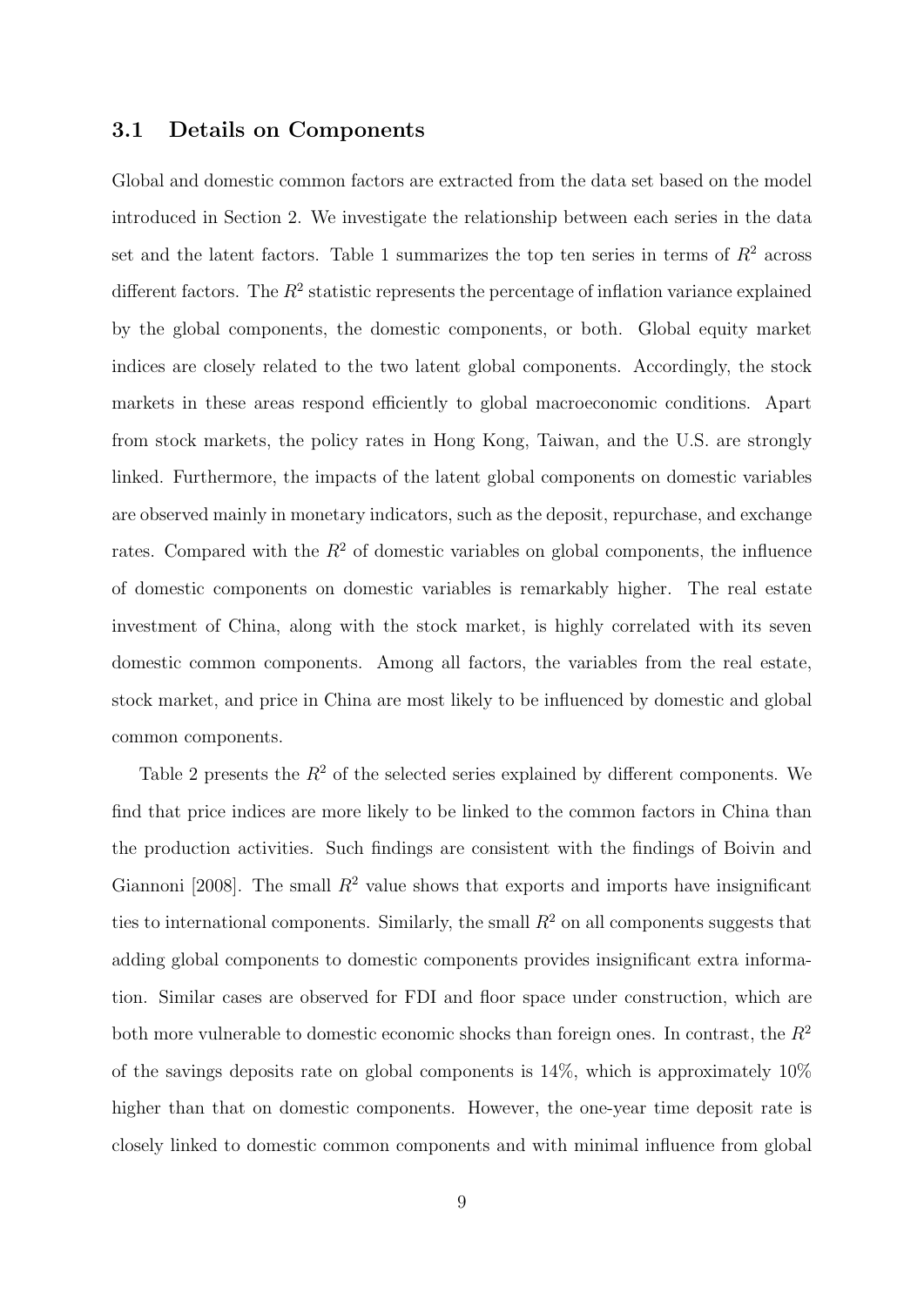components. Exchange rates present relatively high  $R^2$  statistic on global components and relatively low figures on domestic components.

The economy of China as a whole is highly related to latent components. Specifically, 56% of the data from China can be explained by common factors. The domestic components account for most of the volatility, amounting to 55%. One percent of the fluctuations are attributed to the global components. The Chinese economy is much more affected by domestic factors in comparison with the findings of Boivin and Giannoni [2008] who reported that 45% (39%) of the volatility of the data from the U.S. was driven by (domestic) common components. Nevertheless, the low level of international factor influences the Chinese economy, as compared to the U.S. economy, which suggests that the pace of economic opening up in China has been slow.

#### 3.2 Volatility and Price Persistence

In this section, we study the volatility and persistence of inflation on aggregated and disaggregated price data.

Following Boivin, Giannoni and Mihov [2009] and Boivin and Giannoni [2008], we decompose aggregated and disaggregated monthly price series and report the results in Table 3.

The volatility of aggregated PPI inflation is 0.90%. The fluctuation in producer goods is more volatile, reaching 1.18%. The variance in the consumer goods sector is below the average at 0.34%. Compared with PPI, aggregated CPI and RPI are less volatile, with standard deviations of approximately 0.65%. The  $R^2$  suggests that over 85% of volatility at the aggregated level for PPI, CPI, and RPI series is linked to domestic macroeconomic factors. However, the low  $R^2$  reaching to zero demonstrates that the volatility of aggregated prices is seldom attributed to global factors. As a result, Chinas inflation is driven domestically, rather than internationally.

In comparison, the volatility of inflation in disaggregated price series is different in terms of size and source. The volatility of all disaggregated price series is much higher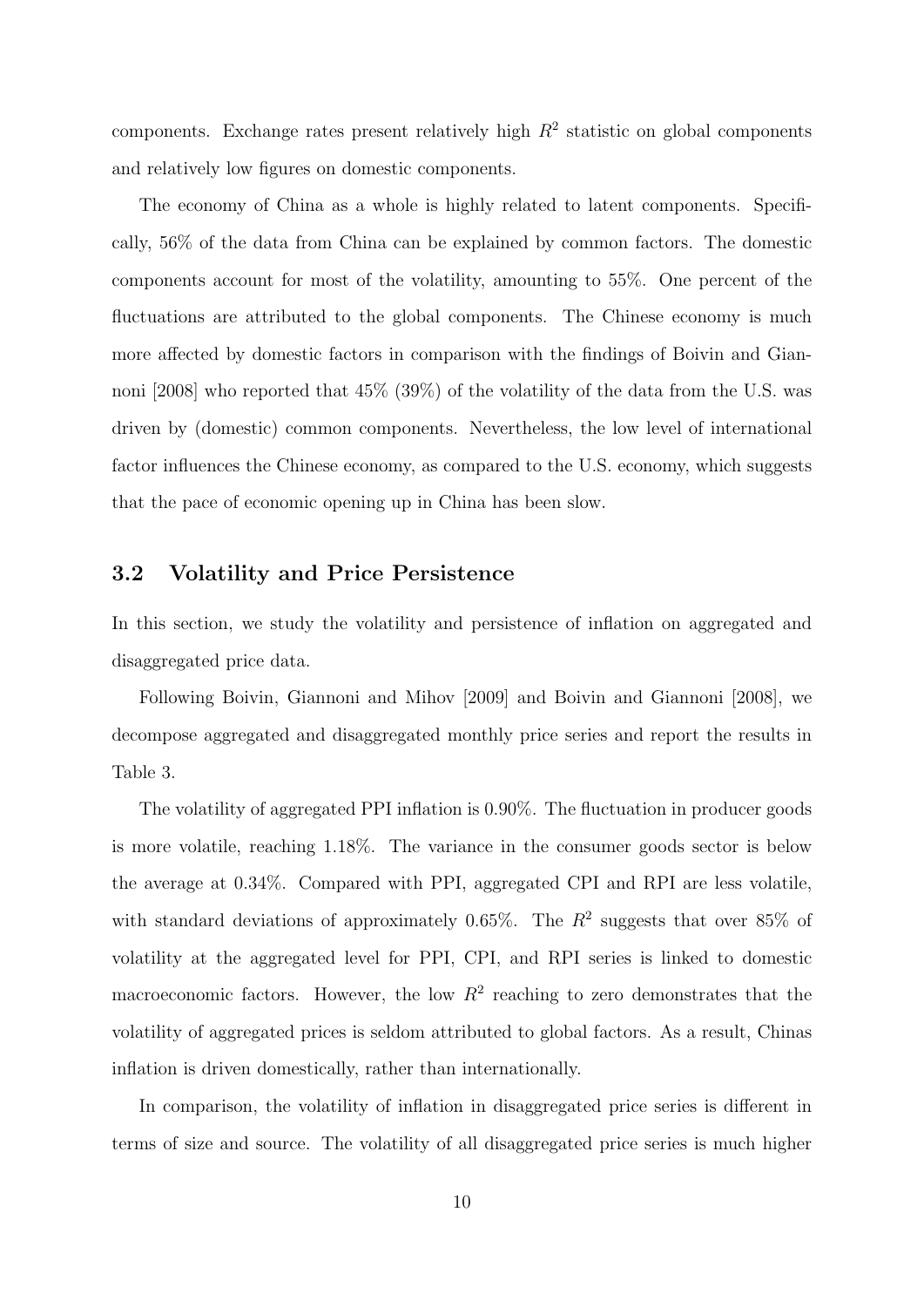than that of aggregated price series, with an average of 1.58% and with observations ranging from 0.18% to 9.56%. Specifically, the disaggregated CPI series are the most volatile, with an average volatility of 2.72%. Disaggregated PPI and RPI series have volatilities of 1.46% and 0.91%, respectively. Within the PPI series, the petroleum and natural gas extraction sector exhibits the largest fluctuations, whereas the special purpose equipment sector experiences the least. Furthermore, the  $R^2$  value indicates that the inflation volatility attributable to the influence of domestic common factors significantly decreases. Sector-specific components are another major source of variance, accounting for approximately 50% of the volatility of disaggregated prices. However, although with slight increase, global factors have little effects on disaggregated price indices.

The last three columns of Table 3 summarize the persistence of prices. Coefficients of autoregressive models are added to measure the degree of persistence. Aggregated PPI shows higher persistence  $(0.77)$  than disaggregated prices  $(0.29)$ , including disaggregated PPI (0.35). However, the trends for CPI and RPI are different. Aggregated CPI and RPI are stickier than their corresponding disaggregated series. Monacelli and Sala [2009] similarly reported that aggregated CPI and RPI were less volatile and less persistent than their disaggregated counterparts in Germany, France, the U.K., and the U.S. The inflation in global and domestic common components is generally more persistent than the sector-specific inflation for both aggregated and disaggregated prices. As a result, the long-term inflation in China is more likely to be affected by common factors from economic fundamentals at home or abroad. Inflation in aggregated prices driven by domestic components exhibits the greatest persistence, whereas inflation in disaggregated prices driven by global components lasts longest. The sectoral components are shown to be less persistent.

Four general observations can be drawn from Table 3 and the analysis above: (1) The disaggregated price indices in China are more volatile than their aggregated counterparts. (2) Sector-specific components are a greater inflation volatility source in disaggregated prices than in aggregated indices. (3) Aggregated PPI shows higher levels of persistence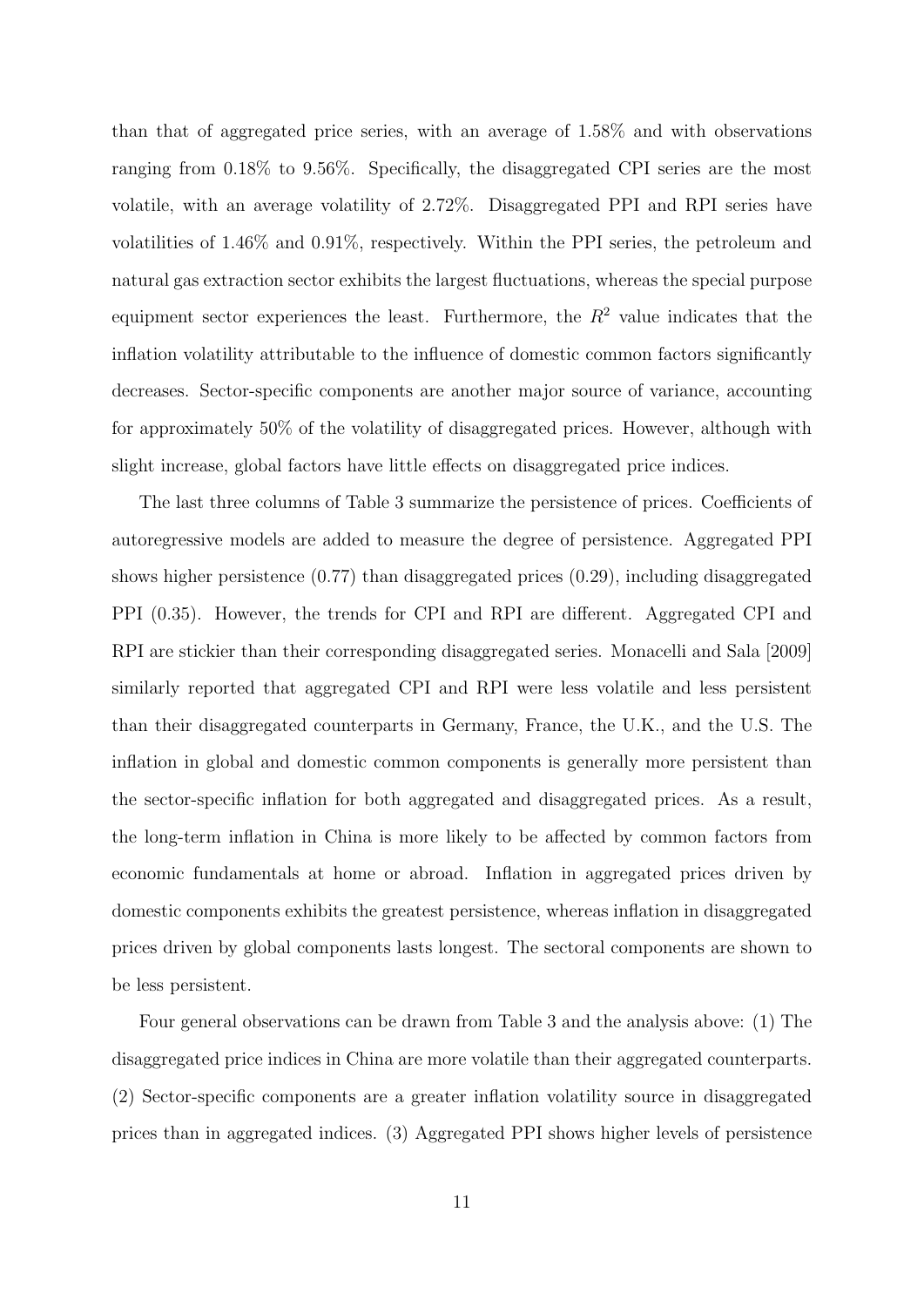than disaggregated PPI, whereas disaggregated CPI and RPI series are stickier than their corresponding aggregated indices. (4) Inflation persistence as a result of common factors is longer than that arising from sector-specific shocks. These findings are consistent with the findings of Boivin, Giannoni and Mihov [2009] and Kaufmann and Lein [2013] for the U.S. and Swiss economies, respectively. However, one difference is that both of these papers concluded that sector-specific shocks are mostly attributable to the total variance in disaggregated prices. In contrast, we find that sector-specific shocks are the second largest source of the volatility of disaggregated prices. The inflation persistence driven by worldwide components is highest for disaggregated prices.

#### 3.3 Correlations

Similar to Boivin, Giannoni and Mihov [2009], we find that positive correlations exist between the volatilities of common and sector-specific components in China. Table 4 presents that the correlation between the volatilities of domestic (global) and sectorspecific components is 0.95 (0.69) for all disaggregated price indices. Strong correlations also exist in specific price series. In particular, PPI and CPI are similar in terms of their high correlation coefficients in domestic components. This finding indicates that firms in China adjust their prices promptly to foreign and domestic macroeconomic fundamental shocks.

We also study the correlations between price volatility and persistence. In the PPI, CPI, and RPI, weak positive correlations are observed between the volatility and the price persistence of price fluctuations generated by global components. The correlations are 0.14 for all prices, 0.24 for PPI, 0.13 for CPI, and 0.10 for RPI. However, for domestic components, the correlations between volatility and price persistence components differ. They are -0.27 for all prices, -0.52 for CPI, 0.43 for PPI, and 0.11 for RPI. Similarly, the correlations between volatility and price persistence of sector-specifc components are inconsistent among indices. They are all positive except for CPI.

Carvalho [2006] stated that the inflation in highly volatile industries was less persis-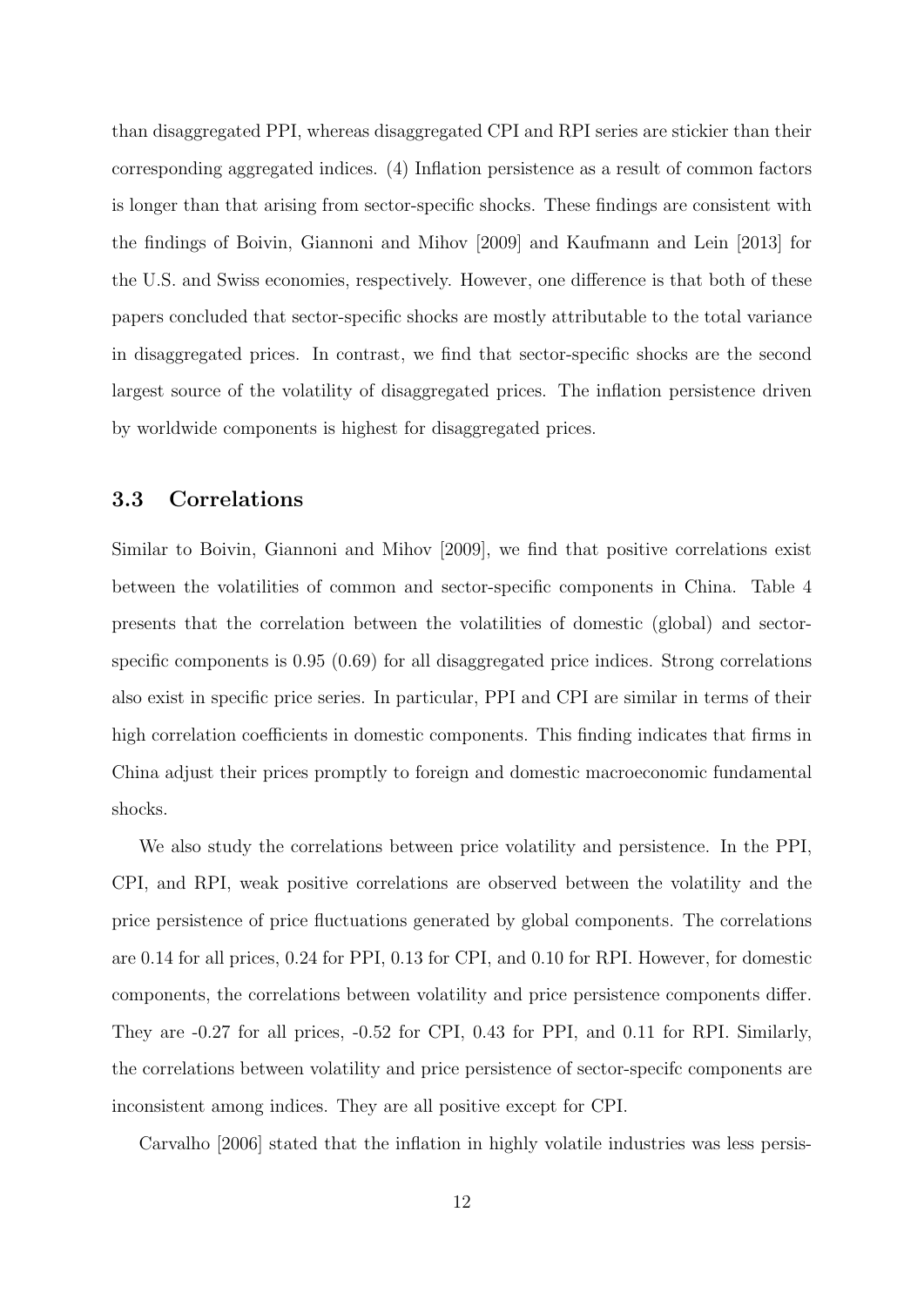tent, implying that the correlation between inflation volatility and its persistence was negative. Boivin, Giannoni and Mihov [2009] pointed out that the model by Carvalho [2006] was more suited for estimating the inflation volatility driven by domestic components rather than that driven by sector-specific components. Hence, the negative correlation in domestic components for disaggregated prices as a whole and the CPI series are consistent with the conclusions of the sticky-price model. However, positive correlations are not rare in empirical findings: Bils and Klenow [2004] and Cavallo [2015] provided such examples.

Apart from sticky-price model, the results in Table 4 are generally incompatible with the rational-inattention model. Beck, Hubrich and Marcellino [2016] suggested that the negative relationship between volatility and price persistence in global, domestic, and sector-specific components should be observed under rational inattention theory. The rationale is that companies are more focused on volatile factors due to limited attention and are more responsive to them, thereby leading to less price persistence. However, most of the correlations between the volatility and the persistence of these three components are positive in China.

#### 3.4 Effects of Different Shocks

This section investigates the responses of prices to shocks. Specifically, the responses of the logarithmic disaggregated PPI, CPI, and RPI are studied, given a one standard deviation drop in global, domestic, and sector-specific components. As one of the macroeconomic common factors in China, the monetary policy of China is further examined with a one standard deviation decrease in the M2 supply of China.

Firstly, shocks from international, domestic, and sector-specific components are examined. Figure 1 presents the estimated responses of prices to the three types of shocks. The dotted lines refer to the responses of disaggregated prices, and the thick solid lines represent the mean of sectoral responses. The reactions to these three types of shocks are similar. Shocks pull down the inflation indices permanently. However, the size and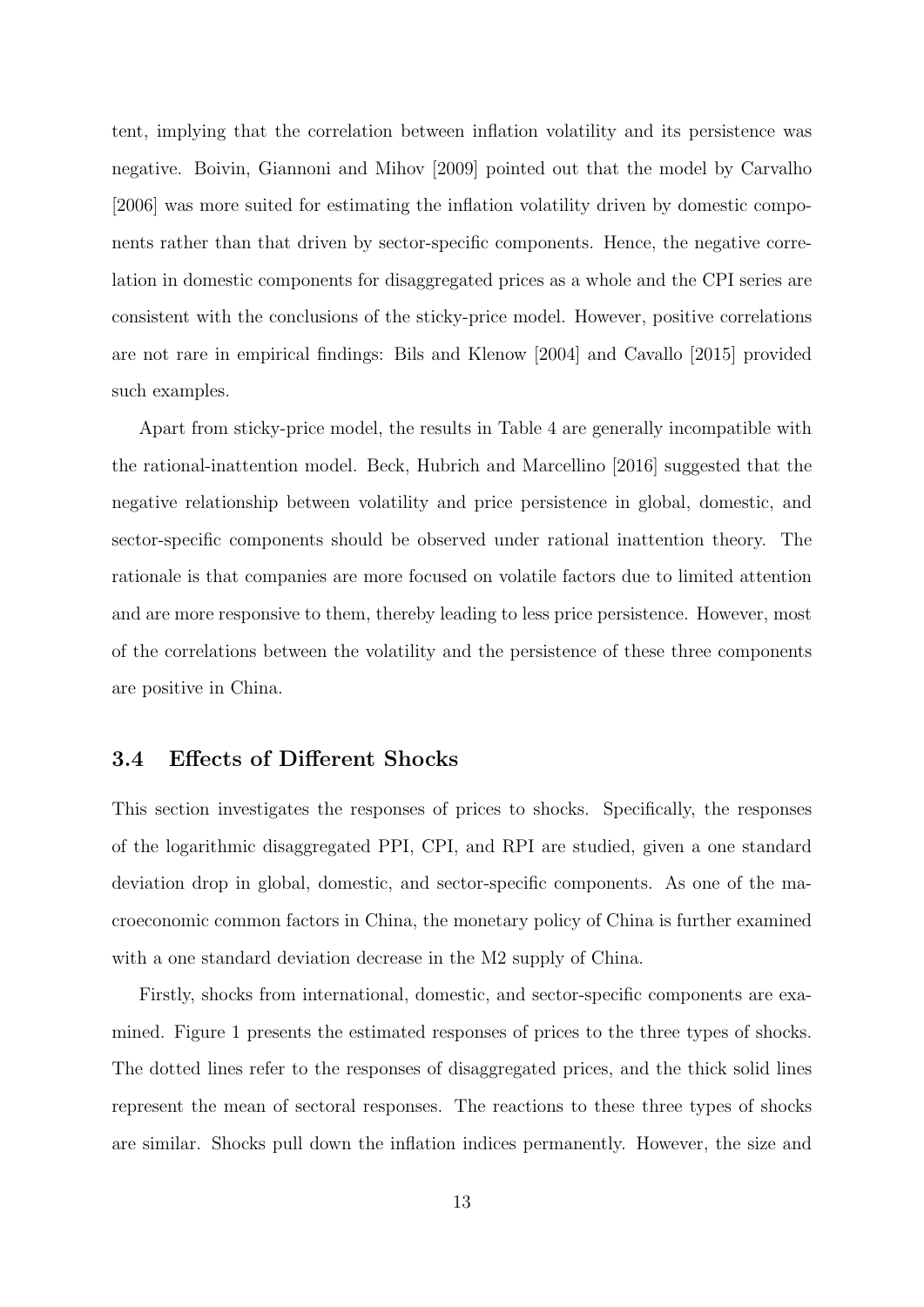persistence of the responses are different. Compared with the shocks caused by global and sector-specific components, price changes in response to domestic components are the largest across the inflation indices. Apart from magnitude, the responses from PPI and RPI indices exhibit the longest persistence. Approximately one year is required for RPI and two years for PPI to reach a plateau after a negative domestic component shock occurs. In contrast, the CPI responses to domestic component shocks are short-lived, on average achieving a new steady level in half a year. Therefore, the average degree of persistence of sectoral CPI related to domestic components in Table 3 is considerably smaller than that of PPI (RPI), i.e., 0.18 versus 0.68 (0.48).

Inflation indices exhibit prompter and more moderate responses to global and sectorspecific component shocks than those driven by domestic components. After an adverse shock attributed to global or sector-specific components, disaggregated price series move toward a new equilibrium within a few months. Except for the situation in which CPI faces sector-specific component shocks, the price indices in other cases drop less than the reactions do in the middle panels when a negative global or sector-specific component shock appears. Compared with responses to global component shocks, responses to sectorspecific component shocks decay more rapidly and reach lower equilibrium levels. As reported in Table 3, the average degree of persistence of all disaggregated prices due to shocks from global components is 0.66. In contrast, the degree of persistence due to sector-specific shocks is 0.17.

Second, we also investigate price adjustments in response to monetary shocks. In line with Burdekin and Siklos [2008], we select M2 as the monetary policy instrument in China. Given a contractionary monetary policy, i.e., a one standard deviation decrease in the growth rate of M2 supply, the reactions of disaggregated prices are shown in Figure 2. Similar to Figure 1, the dotted lines refer to the responses of disaggregated prices, and the thick solid lines represent the mean of sectoral responses. The thick dashed lines are the responses of the corresponding aggregated prices. When facing a monetary shock, prices in Figure 2 drop gradually. Approximately two years are required for the impacts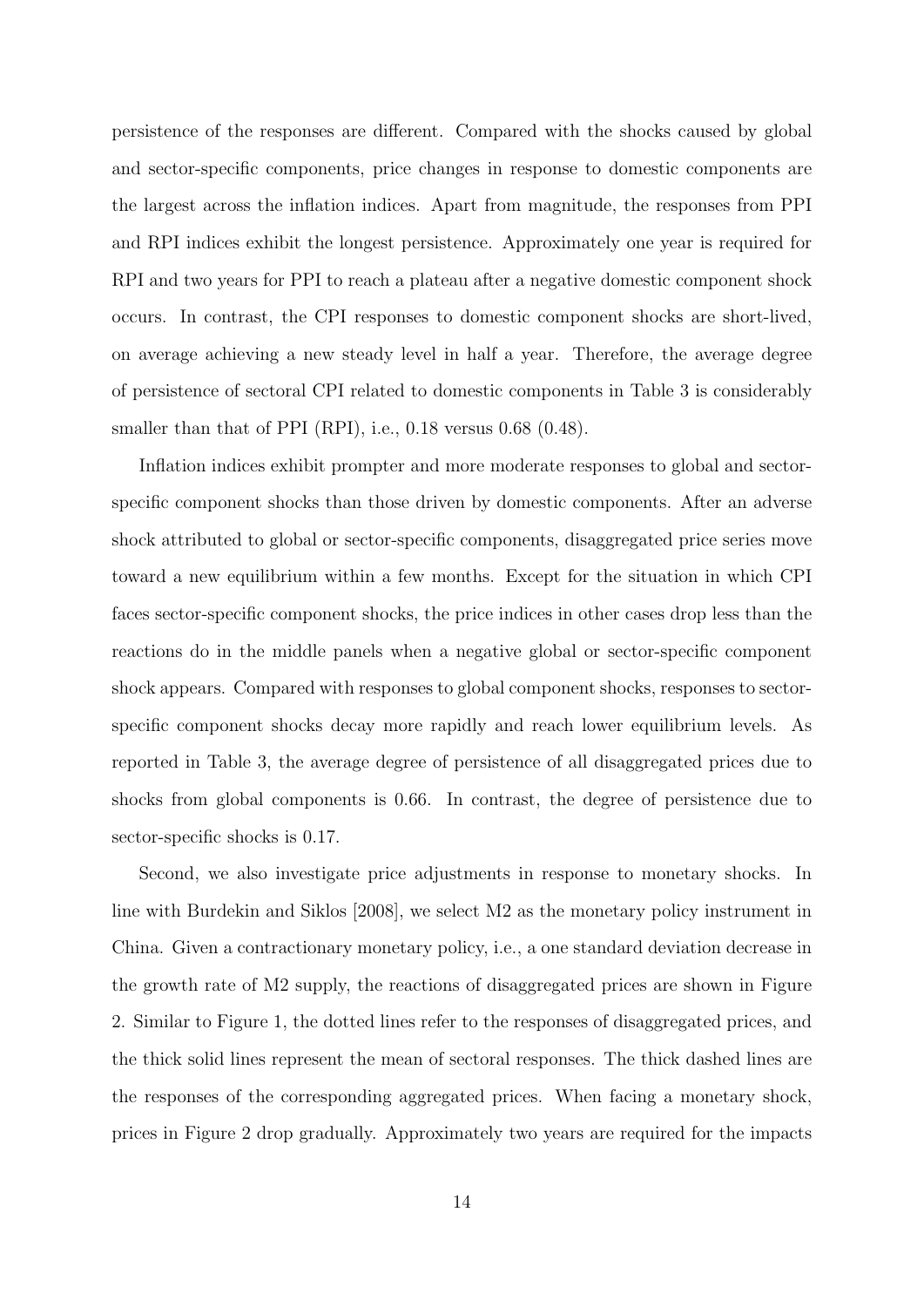on PPI and CPI to completely vanish. In contrast, the effects on RPI are less persistent. The size of the responses across inflation series also differs. RPI is the least volatile, whereas responses from disaggregated PPI and CPI are roughly identical in size.

Changes in aggregated price indices follow trends in the average response in disaggregated prices. However, a relatively large gap exists between the aggregated and average disaggregated CPIs, which suggests that the former tends to underestimate shifts in disaggregated prices. The gap is consistent with the conclusion of Kehoe and Midrigan [2015] that aggregated prices reacted slower to monetary shocks than disaggregated price series.

#### 3.5 Urban-rural Difference

The disparity between urban and rural areas has become increasingly prominent in China. Differences in price rigidity between the two areas are an important issue in monetary policy. Table 3 presents some statistics on aggregated urban and rural inflation in terms of CPI and RPI.

Our results show that the volatility of inflation in urban and rural areas is similar across indices. The CPI variance is 0.64% for urban areas and 0.60% for rural areas. Analogously, the RPI variances are 0.64% and 0.70% in urban and rural areas, respectively. Approximately 90% of the variance in both areas is explained by domestic components. Aggregated CPI and RPI show that the inflation in rural areas is more persistent. Price persistence is mostly related to common components at home and abroad. The volatility and persistence of prices in urban and rural areas at the disaggregated level are consistent with the results in Subsection 3.2 but are not reproduced here for brevity. The disaggregated CPI and RPI in urban and rural areas are more volatile, and sector-specific components play a more crucial role for both areas than at the aggregated level.

We also study the responses of aggregated and disaggregated prices in both areas. Given a one standard deviation shock of global, domestic, and sector-specific components, as well as in M2 growth, the reactions of the inflation series are presented. Figure 3 shows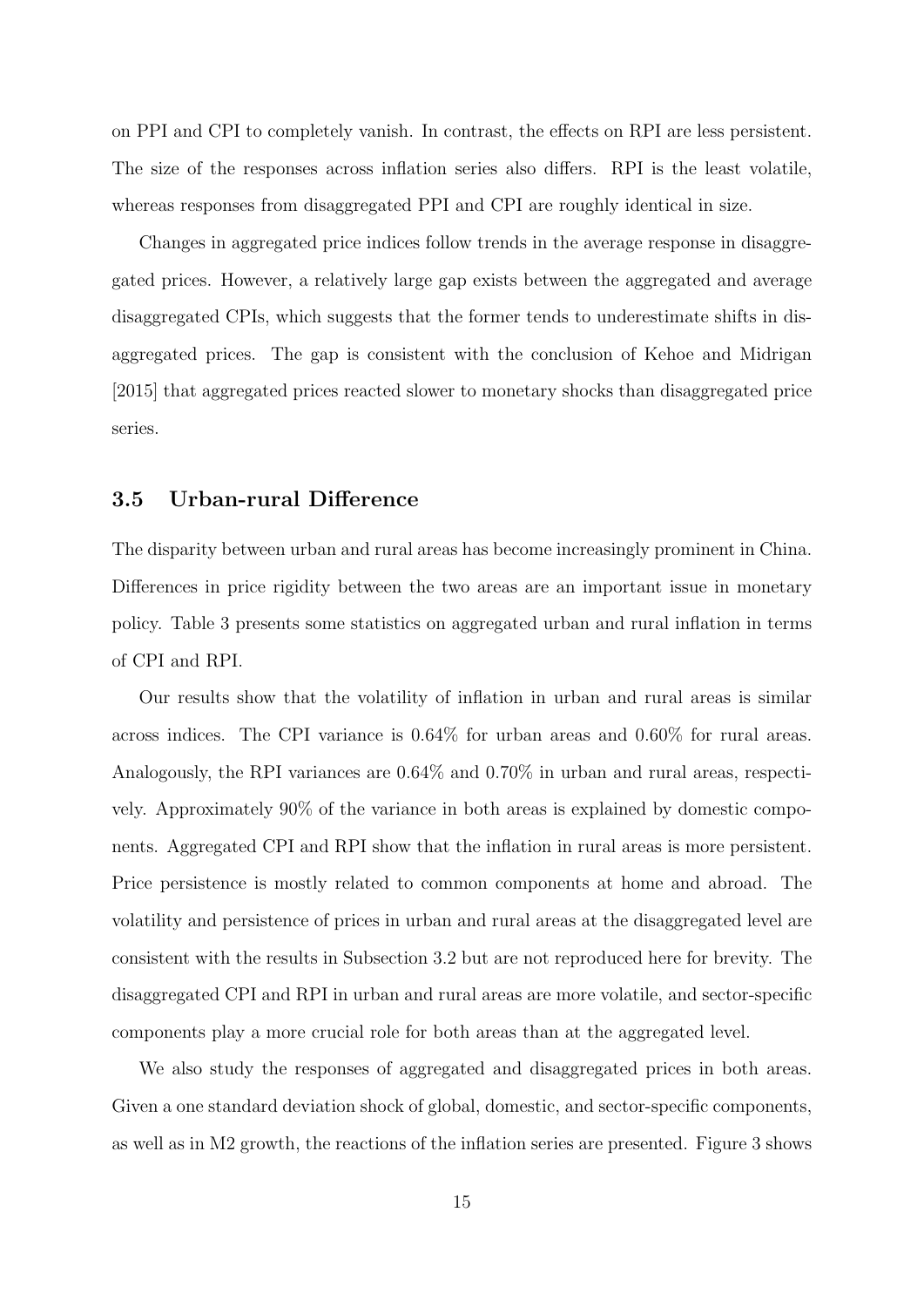the CPI and RPI responses to shocks in urban and rural areas. The dotted lines represent the responses of disaggregated prices in urban and rural areas. The thick solid (dashed) lines indicate the average reactions of sectoral prices to shocks in urban (rural) areas. The slim solid (dashed) lines are the responses of corresponding aggregated prices to monetary shocks in urban (rural) areas.

The patterns of the responses to shocks are similar to the results of the full sample in Subsection 3.4. The price series adjust instantly and decrease rapidly to new equilibrium levels when exposed to the shocks driven by sector-specific components but react gradually when facing the shocks driven by common components at home and abroad. On average, responses to domestic component shocks are the largest, whereas responses to global components are the smallest. The effects of sector-specific shocks have the shortest persistence.

Excluding the right-hand side panels, Figure 3 indicates that the effects of global, domestic, and sector-specific shocks on disaggregated urban and rural inflation are almost identical in terms of size and persistence. In contrast, a relatively wide gap is found in the lower right-hand corner of Figure 3. The RPI responses demonstrate that the impacts of a monetary shock on urban areas are slightly smaller than those on rural areas. This point is also confirmed by the reactions of aggregated RPI. In addition, the two rightmost figures illustrate that the average reactions of disaggregated prices to monetary shocks are more than those of aggregated prices.

The analysis on volatility, persistence, and responses to shocks in urban and rural areas presents that while an urban-rural difference exists in China, the price rigidity is similar between these two areas.

#### 3.6 Differences Between Pre- and Post-2008 Crisis

With regard to the effects of the 2008 financial crisis, we conduct a comparative analysis, in which the full sample period is divided into two periods — pre- and post-crisis periods. The U.S. National Bureau of Economic Research stated that the recession lasted from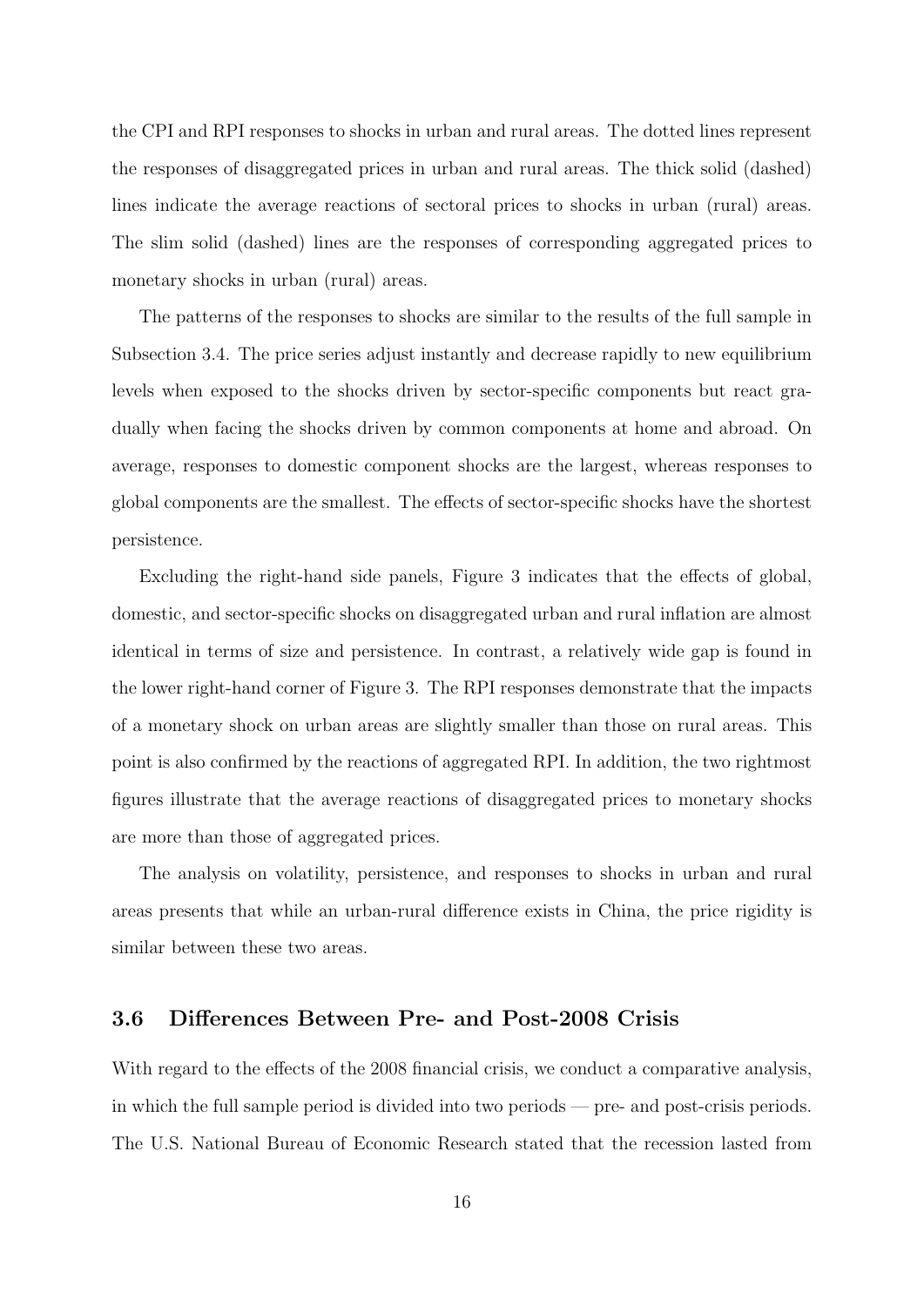December 2007 to June 2009. Our pre-crisis subsample ends one month before the 2008 financial crisis, from January 2001 to November 2007. The post-crisis subsample starts one month after the crisis and covers the period from July 2009 to June 2016. The lengths of both subsamples are almost identical.

Table 5 reports the results of the pre- and post-crisis periods. In both periods, the results in the table are consistent with the four conclusions drawn in Subsection 3.2. Compared with the pre-crisis subsample, the post-crisis price series are more volatile and persistent, particularly at the disaggregated level. For overall disaggregated prices, the average volatility of price indices increases by approximately 40%, and the average persistence almost doubles. The standard deviation in price volatility grows from 1.76% to 1.92% after the crisis. Furthermore, disaggregated PPI, CPI, and RPI are more volatile and persistent after the crisis.

For aggregated prices, the PPI, CPI, and RPI responses differ. The aggregated PPI results are similar to the trend in disaggregated prices. Volatility increases from 0.62% before the crisis to 0.91% after the crisis, with persistence also rising from 0.63 before to 0.78 after. Prior to 2008, PPI volatility ranges from 0.28% to 0.81% for producer and consumer goods. After the crisis, the volatility in the prices of these two goods rises to 0.31% and 1.24%, respectively. The trends of the persistence in these two sectors are identical. However, the aggregated CPI series are less volatile and persistent than the corresponding sectoral prices. The aggregated RPI indices are slightly more volatile, with considerably shorter persistence, than the disaggregated RPI indices. The volatility and persistence gaps between aggregated and disaggregated CPI and RPI are growing substantially in the post-crisis era. This finding suggests that the aggregated CPI and RPI perform less efficiently to capture rising trends in volatility and persistence among corresponding sectoral indicators after the 2008 financial crisis.

The proportion of the variance explained by both global and domestic common components increases. The volatility of the disaggregated series attributed to global components is 3% before the crisis but increases to 5% post-crisis. Although the proportion of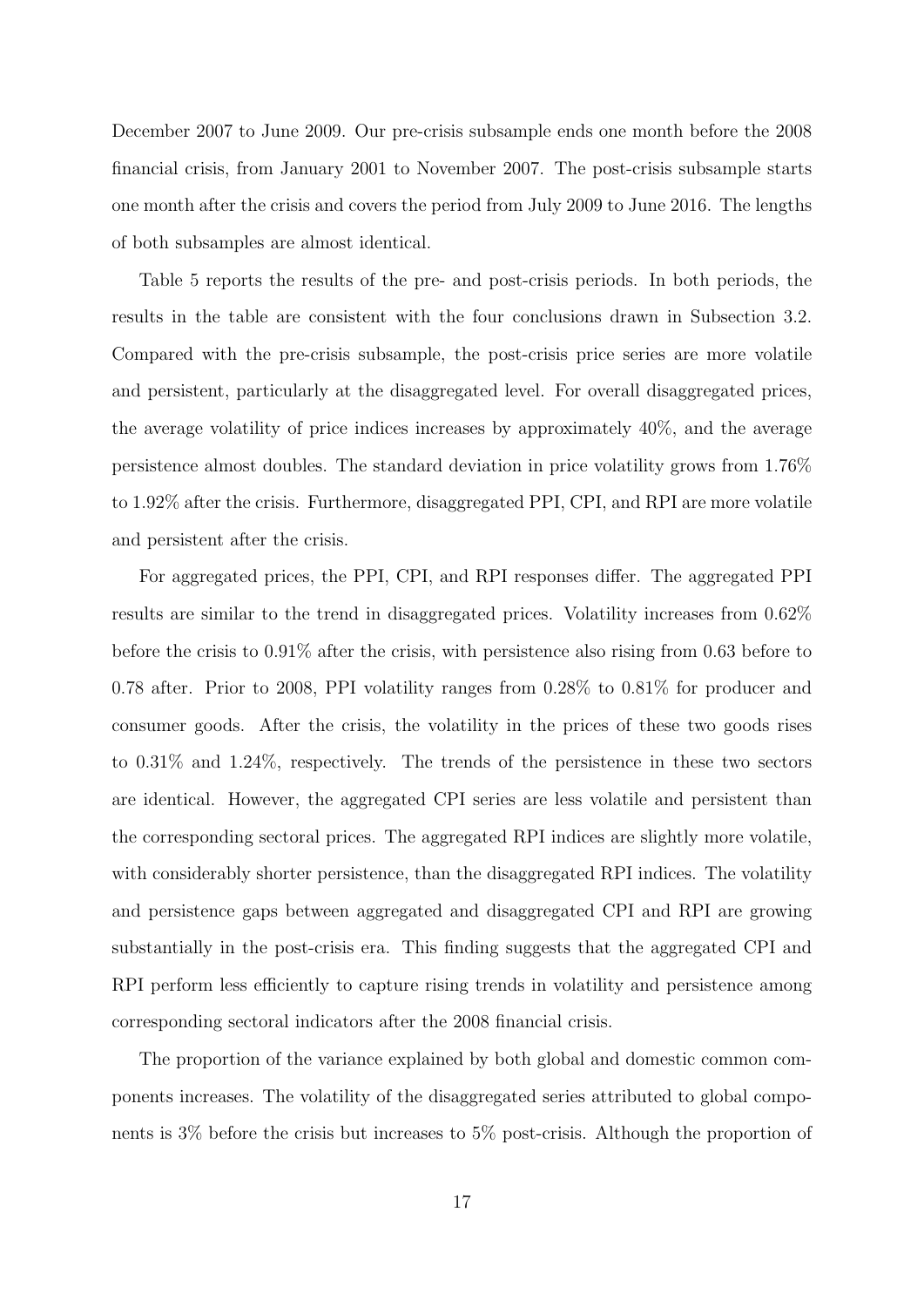sectoral PPI attributable to global components remains constant, the upward trend in the overall sectoral price is confirmed by the rising  $R^2$  of the disaggregated CPI and RPI series. Compared with the pre- and the post-crisis subsamples, domestic components also account for a higher fraction of total disaggregated volatility, rising from 39% to 62%. Thus, the proportion of variance caused by sector-specific components decreases from approximately 60% to about 40% after 2008. Along with sectoral prices, aggregated total CPI and RPI indices increase in the  $R<sup>2</sup>$  of global and domestic factors. Unlike CPI and RPI, aggregated PPI exhibits a drop in the variance driven by global components but a rise in variance driven by domestic factors. Given that the size of the decrease is smaller than the increase, the variance linked to sector-specific components in aggregated PPI decreases. Therefore, overall sector-specific components account for less of the price fluctuations after the crisis than before, at both aggregated and disaggregated levels.

The degree of persistence changes as well. At the aggregated level, the degree of persistence for PPI increases, whereas those of CPI and PPI decrease. However, the persistence of inflation in all indicators increases considerably at the disaggregated level. After the crisis, the persistence in all disaggregated prices rises from 0.17 to 0.31. The persistence due to sector-specific components increases sharply, although the inflation in common components is more persistent. On average, persistence increases from 0.06 to 0.20 for total sectoral price series. The total PPI at the aggregated level exhibits a similar increase, and the overall RPI increases slightly. The most obvious change in aggregated PPI after the crisis is the shift of the main driving force of price persistence from global components to domestic components.

Apart from volatility and persistence, the behaviors of price changes in response to various shocks before and after the crisis are also studied. Figure 4 presents the results. The dotted lines are the responses of sectoral prices to shocks before and after the crisis. The thick solid (dashed) lines refer to the average responses of disaggregated prices to shocks in the pre- (post-) crisis period. The slim solid (dashed) lines represent the corresponding aggregated price responses to a monetary shock before (after) the 2008 financial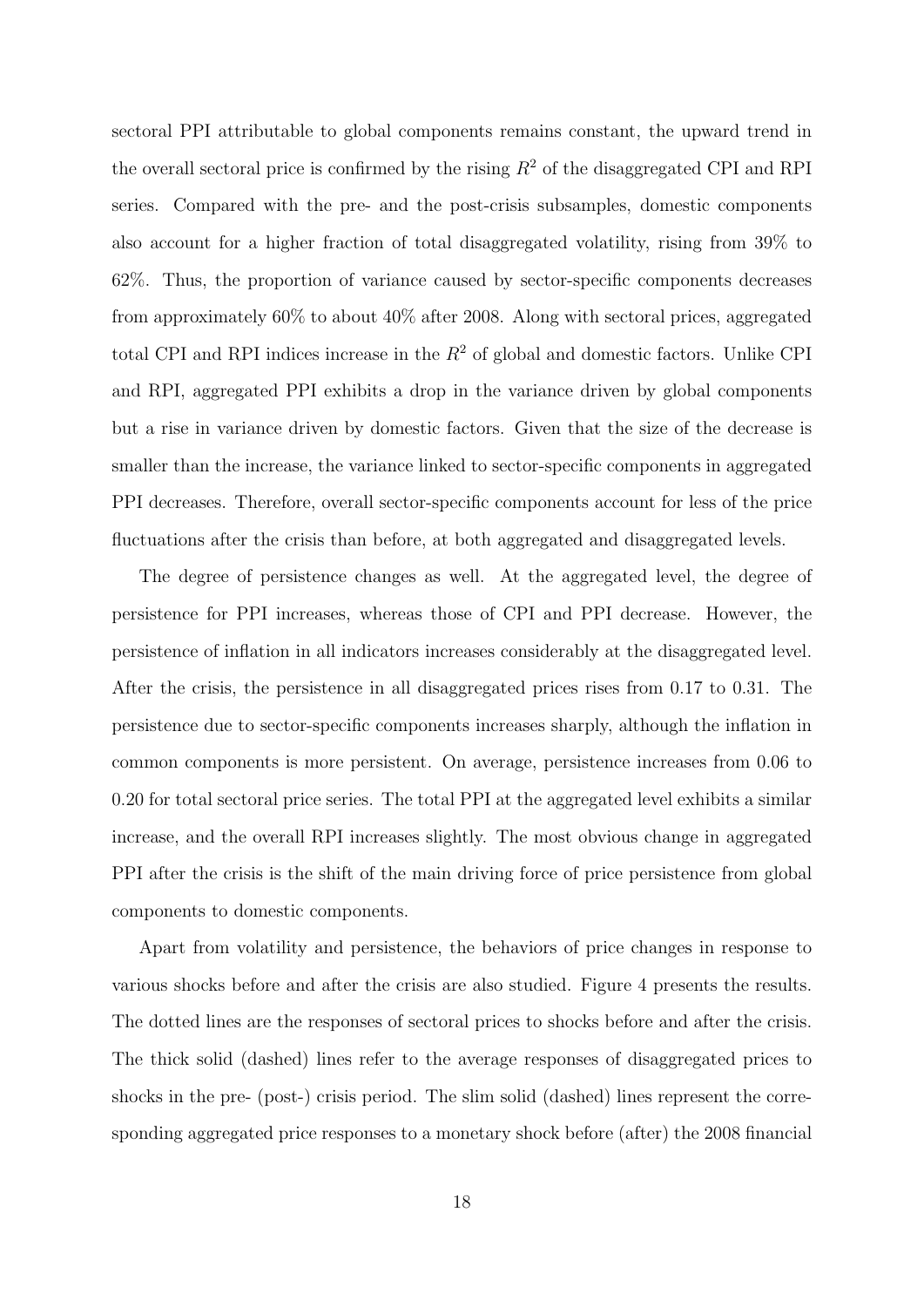crisis. The shocks are defined identically to those in Subsection 3.4, i.e., an unexpected one standard deviation drop in global, domestic, and sector-specific components, as well as in the growth rate of the M2 supply of China.

The responses of prices to shocks are similar to those presented in Figures 1 and 2. Among the three main components, global components cause the smallest changes to price. The responses to sector-specific component shocks are the most short-lived. By comparing the responses from before and after the crisis, we find that most of the dashed lines are generally lower and flatter than the solid lines, thereby indicating that average sectoral responses become larger and more persistent across price indices. This trend is most evident after a negative domestic component shock.

Monetary policy shocks are also considered. The results in the last column of Figure 4 present similar outcomes to those in the first three columns, in which larger and longer responses to negative shocks occur after the crisis. All price indices decline substantially and gradually compared with pre-crisis reactions. Aggregated price indices are also considered in Subsection 3.4. The aggregated price series enable us to capture the effects on average sectoral price. All slim dashed lines eventually dip below the solid ones. This pattern is consistent with the average change in sectoral prices. However, the problem of underestimation in average disaggregated series exists. Despite the fact that the effects of aggregated PPI coincide with those of average disaggregated PPI, aggregated CPI indices underestimate the size of reactions from sectoral prices to an adverse monetary shock, both before and after the crisis. Meanwhile, aggregated RPI indices underestimate the gap between the responses of disaggregated prices in the pre- and post-crisis periods. While some biases exist, the aggregated price is a good indicator for the overall effects of a monetary shock.

By comparing price indices at both aggregated and disaggregated levels before and after the 2008 financial crisis, we identify the following five findings: (1) The four main conclusions from Subsection 3.2 are confirmed in the pre- and post-crisis subsamples. (2) Disaggregated price series become more volatile and persistent after the crisis, but this is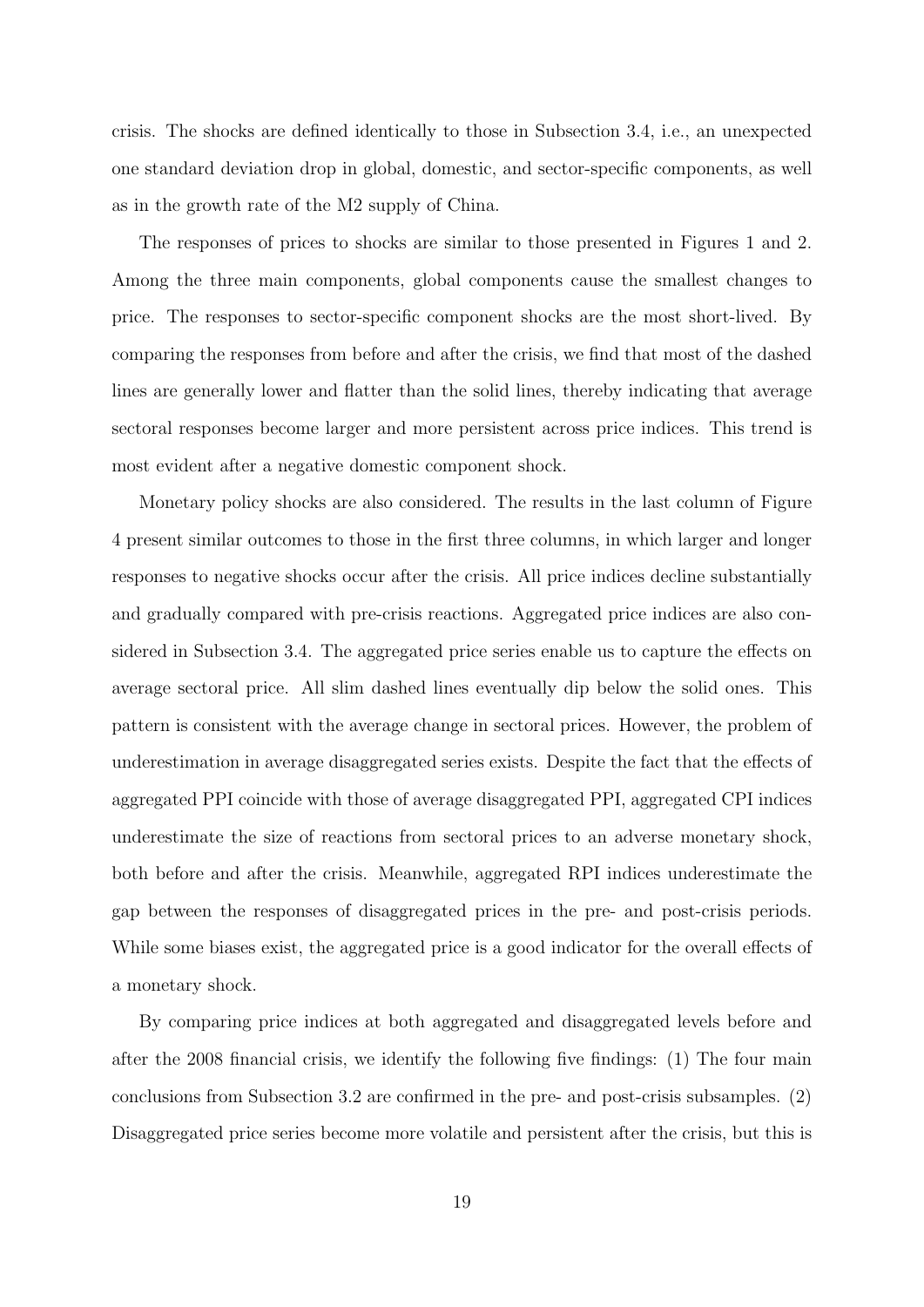not the case across all aggregated price indices. (3) The fraction of the variance explained by global and domestic components increases for most of the price indices in the postcrisis era, whereas the volatility attributed to sector-specific components decreases for price series at aggregated and disaggregate levels. (4) The average responses of sectoral price to shocks are larger and longer after the crisis. (5) Despite some underestimation biases, aggregated price indices adequately represent the average disaggregated responses to monetary shocks.

## 4 Conclusion

This study uses the enriched FAVAR model with global components to investigate the price stickiness in China. Based on this model, we detect latent factors from 259 monthly domestic and foreign macroeconomic series and analyze the driving forces of inflation at three levels, namely, global, domestic, and sector-specific components. Given these components, the volatility, persistence, and responses of aggregated and disaggregated prices to the three types of shocks are analyzed.

The paper contributes to the field in three aspects. It combines global factors and vast macroeconomic indicators to explore the issue of price rigidity in China. This extends the scope of previous studies which were limited to restricted variables and the domestic market. Moreover, by comparing the price rigidity before and after the crisis, we further examine the effects of 2008 financial crisis on the price rigidity in China. Also, as the price based on the three types of indices, namely, PPI, CPI, and RPI are studied, we arrive at more comprehensive and robust results.

Four main findings then emerge. First, we identify that disaggregated prices are more volatile but not necessarily stickier than aggregated prices in China. The inflation related to global and domestic common components is more persistent. Similarly, common components at home and abroad are the main driving force of price volatility, but sectorspecific components are relatively more important at the disaggregated level than at the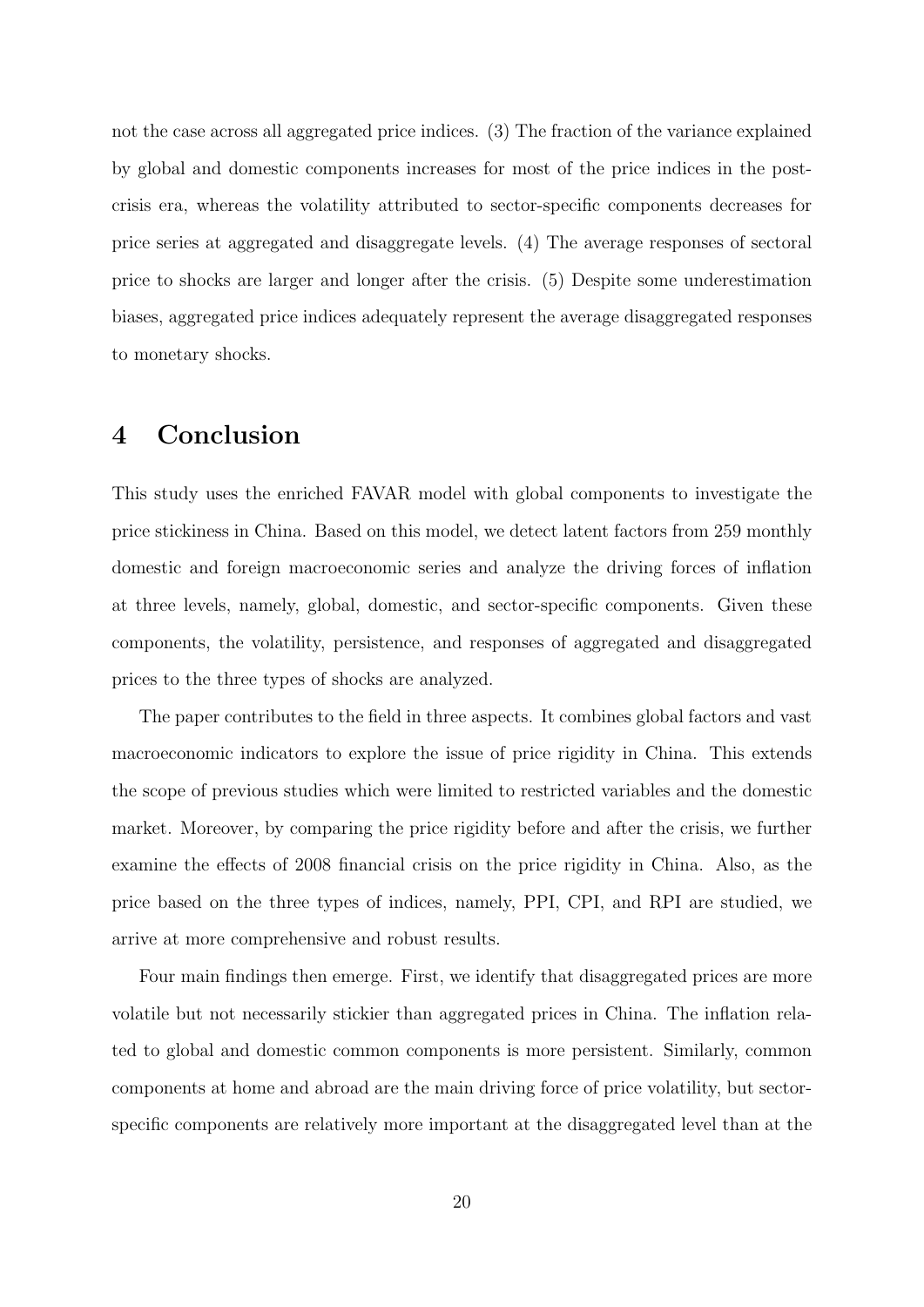aggregated level. Price responses to shocks are included as well. Unlike the rapid reactions to sector-specific shocks, the price responses to domestic shocks are progressive and massive.

Second, global components have small but increasing impacts in terms of volatility. Apart from that, price responses to global component shocks are gradual but modest. Global components are also the major source of price persistence in China.

Third, we assume that the increasingly wide urban-rural gap exerts significant effects on the price stickiness in China. However, there is no clear evidence indicating the existence of an urban-rural price difference. The volatility, persistence, and responses to shocks are roughly the same in both areas.

Lastly, the 2008 financial crisis makes the disaggregated prices in China more volatile and more persistent, and it results in larger and longer responses to macroeconomic fluctuations. Furthermore, domestic components are more contributive to price volatility after the crisis.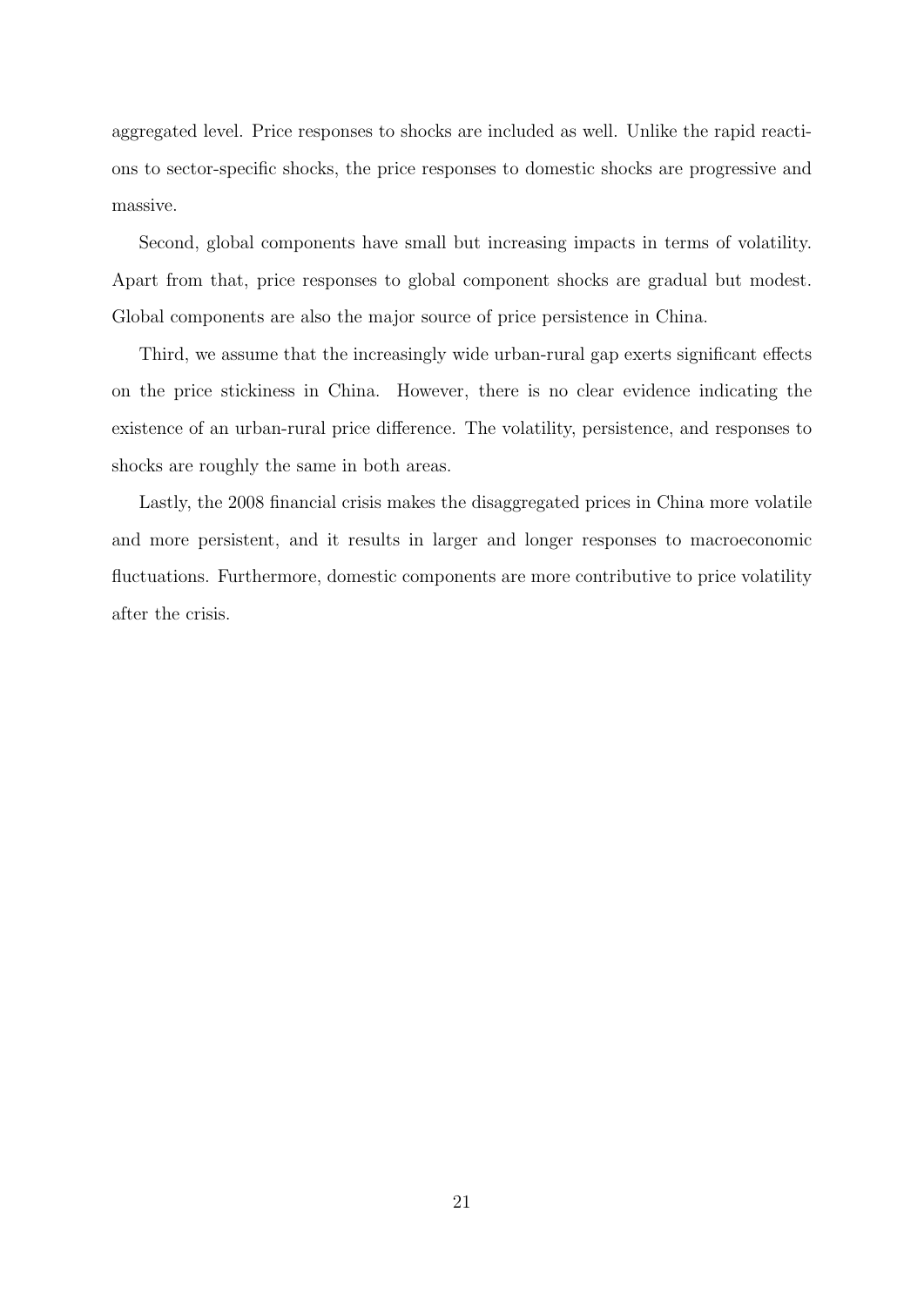|                                                   |                | Global components                                                       |                | Domestic components                                               |       | All factors                                                       |                |
|---------------------------------------------------|----------------|-------------------------------------------------------------------------|----------------|-------------------------------------------------------------------|-------|-------------------------------------------------------------------|----------------|
| Foreign variables                                 | $\mathbb{R}^2$ | Domestic variables                                                      | $\mathbb{R}^2$ | Domestic variables                                                | $R^2$ | Domestic variables                                                | $\mathbb{R}^2$ |
| Equity Market Index<br>(EU)                       | 0.70           | Savings Deposits<br>Rate                                                | 0.14           | Floor Space Sold:<br>Commodity Bldg:                              | 0.96  | Real Estate<br>Investment: Total                                  | 0.95           |
| Equity Market Index<br>(US)                       | 0.69           | National Interbank<br>Bond Repurchase: 2<br>Month                       | 0.13           | Floor Space Sold:<br>Residential: Total                           | 0.96  | Real Estate Inv:<br>Residential Buildings                         | 0.95           |
| Equity Market Index<br>(UK)                       | 0.62           | Real Effective<br>Exchange Rate Index                                   | 0.07           | Real Estate Inv:<br>Residential Buildings                         | 0.96  | Real Estate Inv:<br>Commercial Buildings                          | 0.95           |
| Equity Market Index<br>(KR)                       | 0.58           | Exchange Rate<br>Against US\$                                           | 0.06           | Real Estate<br>Investment: Total                                  | 0.95  | Index: Shanghai<br>Stock Exchange:<br>Composite                   | 0.95           |
| Policy Rate: Discount<br>Window Base Rate<br>(HK) | 0.57           | Industrial<br>Production: Diesel<br>Oil                                 | 0.05           | Index: Shanghai<br>Stock Exchange:<br>Composite                   | 0.95  | Real Estate Inv:<br>Office Buildings                              | 0.94           |
| Equity Market Index<br>(TW)                       | 0.55           | Industrial<br>Production: Steel                                         | 0.05           | Real Estate Inv:<br>Commercial Buildings                          | 0.94  | Market<br>Capitalization:<br>Shanghai Stock<br>Exchange: A Shares | 0.94           |
| Equity Market Index<br>(JP)                       | 0.52           | Central Bank Base<br>Interest Rate: Annual                              | 0.05           | Market<br>Capitalization:<br>Shanghai Stock<br>Exchange: A Shares | 0.94  | Consumer Price Index                                              | 0.93           |
| Equity Market Index<br>(HK)                       | 0.43           | Industrial<br>Production:<br>Household<br>Refrigerator                  | 0.04           | Real Estate Inv:<br>Office Buildings                              | 0.93  | Insurance Companies<br>- Bank Deposit                             | 0.92           |
| Policy Rate: Discount<br>Rate(TW)                 | 0.43           | Industrial<br>Production:<br>Semiconductor<br><b>Integrated Circuit</b> | 0.04           | Insurance Companies<br>- Bank Deposit                             | 0.93  | Retail Price Index                                                | 0.90           |
| Effective Federal<br>Funds Rate (US)              | 0.41           | Money Supply M0                                                         | 0.04           | Market<br>Capitalization:<br>Shanghai Stock<br>Exchange: B Shares | 0.92  | Floor Space Under<br>Construction                                 | 0.90           |

Table 1:  $R^2$  of Top Ten Fundamental Series on Different Components

Î.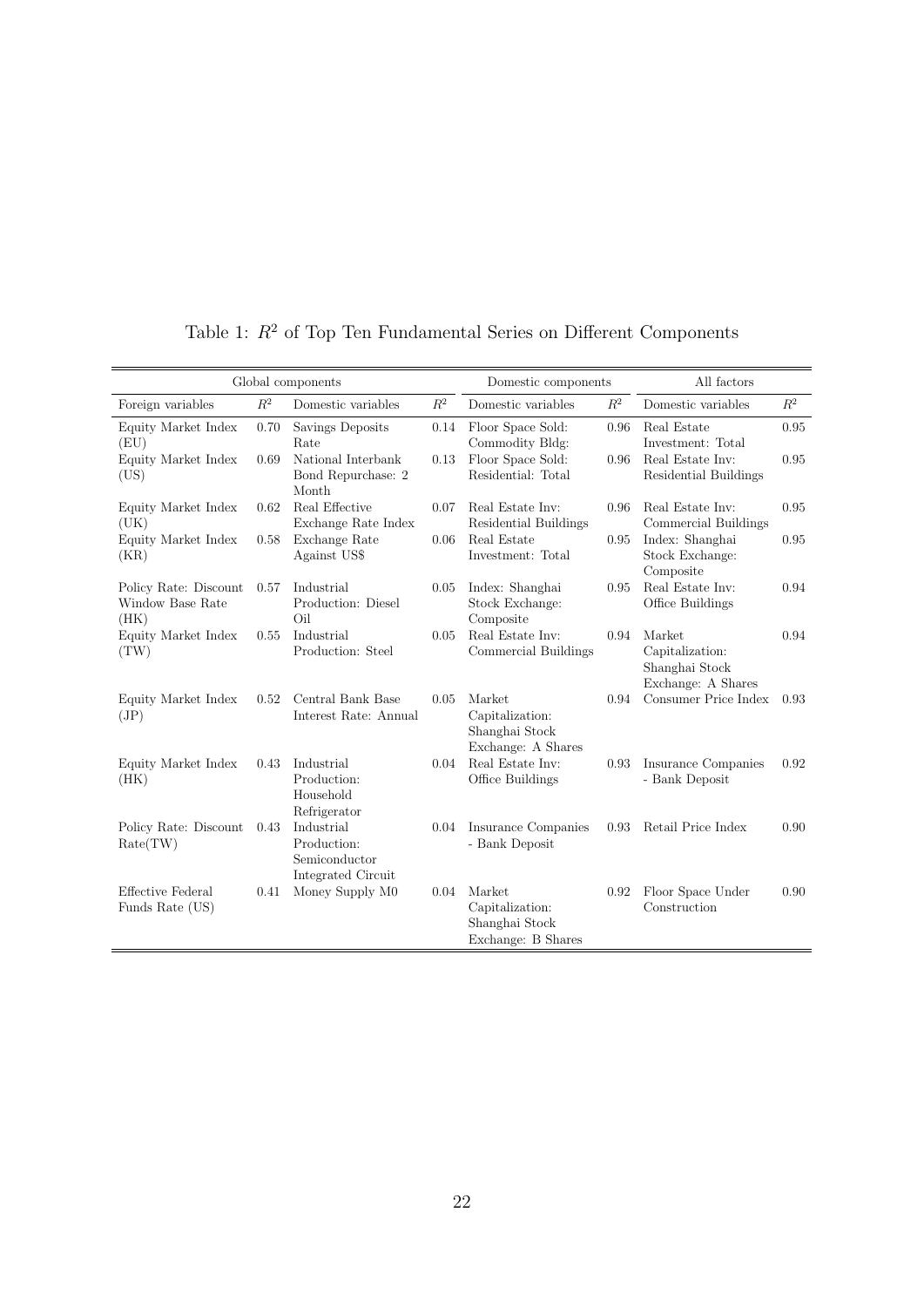|                                    | Global<br>components | Domestic<br>components | All<br>components |
|------------------------------------|----------------------|------------------------|-------------------|
| Industrial Production              | 0.00                 | 0.56                   | 0.56              |
| Consumer Price Index               | 0.00                 | 0.91                   | 0.93              |
| Producer Price Index               | 0.00                 | 0.85                   | 0.85              |
| Retail Price Index                 | 0.00                 | 0.89                   | 0.90              |
| Consumer Confidence Index          | 0.01                 | 0.04                   | 0.06              |
| Consumer Satisfactory Index        | 0.02                 | 0.06                   | 0.07              |
| Consumer Expectation Index         | 0.01                 | 0.04                   | 0.06              |
| Exports fob                        | 0.00                 | 0.43                   | 0.43              |
| Imports cif                        | 0.00                 | 0.55                   | 0.56              |
| Floor Space Under Construction     | 0.02                 | 0.81                   | 0.90              |
| FDI: No. of Contract               | 0.01                 | 0.89                   | 0.86              |
| FDI: Utilized                      | 0.00                 | 0.82                   | 0.82              |
| Foreign Reserves                   | 0.00                 | 0.39                   | 0.40              |
| National Interbank Offered Rate:   | 0.00                 | 0.55                   | 0.54              |
| Overnight                          |                      |                        |                   |
| Central Bank Base Interest Rate:   | 0.01                 | 0.76                   | 0.79              |
| Three Months or Less               |                      |                        |                   |
| Savings Deposits Rate              | 0.14                 | 0.04                   | 0.27              |
| Time Deposits Rate: One Year       | 0.04                 | 0.13                   | 0.13              |
| Exchange Rate against US\$:        | 0.06                 | 0.27                   | 0.32              |
| Monthly Average                    |                      |                        |                   |
| Real Effective Exchange Rate Index | 0.07                 | 0.13                   | 0.19              |
| All China's Fundamental Average    | 0.01                 | 0.55                   | 0.56              |

Table 2:  $R^2$  of Selected Series on Different Components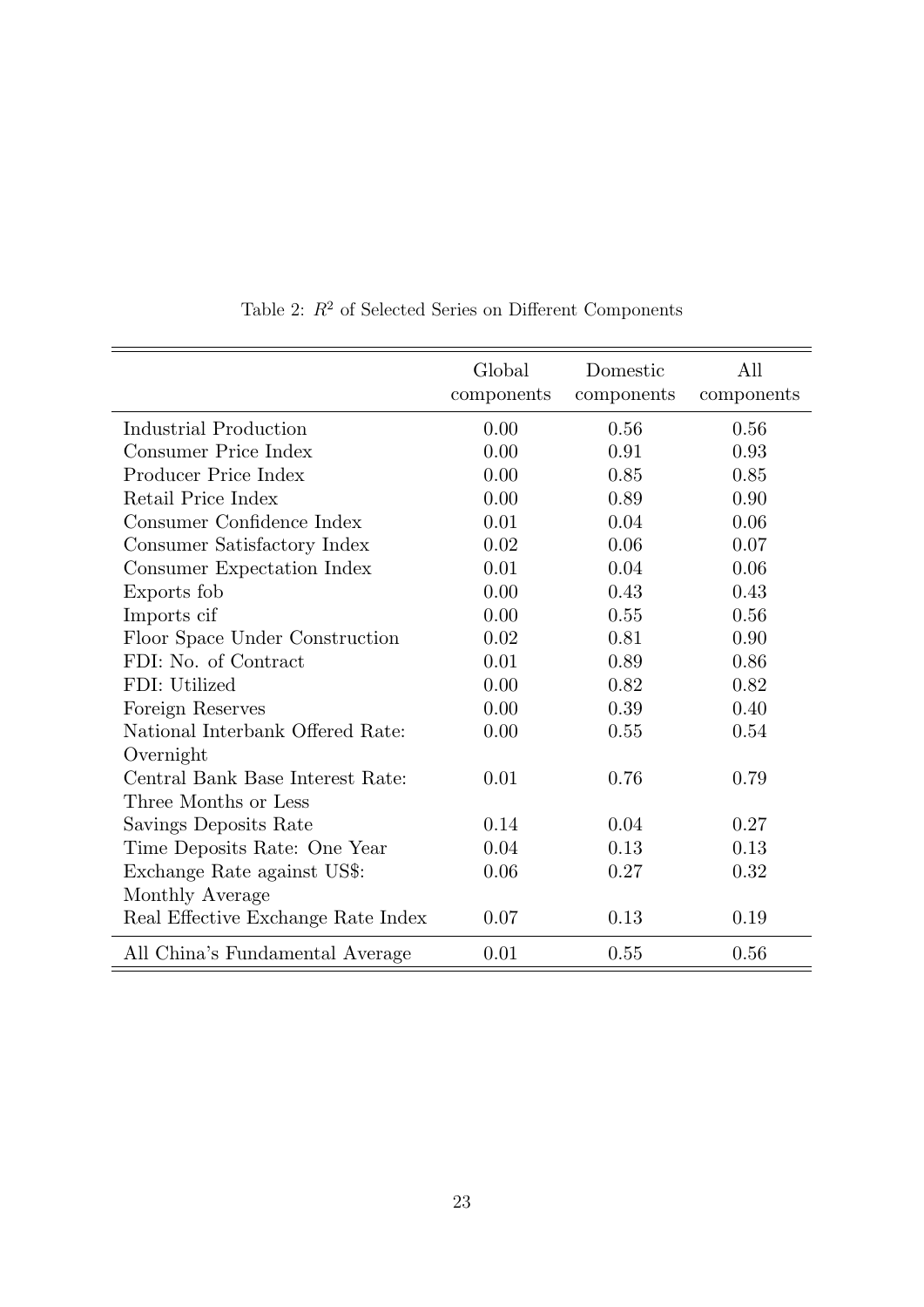|            |                      |           |        | St. Dev. $(\%)$                   |         |                                          | $R^2$              |          | Persistence |                                   |                     |
|------------|----------------------|-----------|--------|-----------------------------------|---------|------------------------------------------|--------------------|----------|-------------|-----------------------------------|---------------------|
|            |                      | Inflation | Global | Domestic<br>components components | Sector- | Global<br>specific components components | Domestic Inflation |          | Global      | Domestic<br>components components | Sector-<br>specific |
|            | Aggregated series    |           |        |                                   |         |                                          |                    |          |             |                                   |                     |
|            | PPI Total            | 0.90      | 0.01   | 0.83                              | 0.35    | 0.00                                     | 0.85               | 0.77     | 0.53        | 0.81                              | 0.49                |
|            | Producer             | 1.18      | 0.02   | 1.06                              | 0.52    | 0.00                                     | 0.81               | 0.74     | 0.52        | 0.81                              | 0.51                |
|            | Goods                |           |        |                                   |         |                                          |                    |          |             |                                   |                     |
|            | Consumer             | 0.34      | 0.03   | 0.29                              | 0.20    | 0.01                                     | 0.71               | 0.56     | 0.62        | 0.80                              | $-0.01$             |
|            | Goods                |           |        |                                   |         |                                          |                    |          |             |                                   |                     |
| CPI -      | Total                | 0.64      | 0.03   | 0.61                              | 0.17    | 0.00                                     | 0.91               | 0.05     | 0.60        | 0.02                              | 0.01                |
|            | Urban                | 0.64      | 0.04   | 0.60                              | 0.17    | 0.00                                     | 0.89               | 0.02     | 0.68        | $-0.01$                           | $-0.08$             |
|            | Rural                | 0.60      | 0.05   | 0.58                              | 0.18    | 0.01                                     | 0.93               | 0.17     | 0.55        | 0.14                              | 0.08                |
| RPI        | Total                | 0.65      | 0.03   | 0.62                              | 0.20    | 0.00                                     | 0.89               | 0.20     | 0.54        | 0.18                              | $-0.03$             |
|            | Urban                | 0.64      | 0.04   | 0.60                              | 0.22    | 0.00                                     | 0.87               | 0.16     | 0.55        | 0.17                              | $-0.04$             |
|            | Rural                | 0.70      | 0.02   | 0.67                              | 0.21    | $0.00\,$                                 | 0.92               | 0.24     | 0.53        | 0.18                              | 0.01                |
|            | Disaggregated series |           |        |                                   |         |                                          |                    |          |             |                                   |                     |
| All        | Average              | 1.58      | 0.16   | 1.13                              | 1.07    | 0.02                                     | 0.49               | 0.29     | 0.66        | 0.48                              | 0.17                |
|            | Median               | 0.70      | 0.07   | 0.54                              | 0.51    | 0.01                                     | 0.53               | 0.37     | 0.69        | 0.59                              | 0.19                |
|            | Minimum              | 0.18      | 0.00   | 0.02                              | 0.14    | $0.00\,$                                 | 0.02               | $-0.31$  | 0.52        | $-0.26$                           | $-0.33$             |
|            | Maximum              | 9.56      | 1.33   | 7.01                              | 6.50    | $0.06\,$                                 | 0.99               | 0.78     | 0.75        | 0.82                              | 0.51                |
|            | St. Dev.             | 1.90      | 0.20   | 1.37                              | 1.33    | 0.01                                     | 0.23               | 0.29     | 0.08        | 0.34                              | 0.19                |
|            | PPI Average          | 1.46      | 0.17   | 1.04                              | 0.99    | 0.01                                     | 0.51               | 0.35     | 0.67        | 0.68                              | 0.12                |
|            | Median               | 0.75      | 0.07   | 0.62                              | 0.54    | 0.01                                     | 0.54               | 0.50     | 0.70        | 0.77                              | 0.18                |
|            | Minimum              | 0.35      | 0.00   | 0.10                              | 0.27    | 0.00                                     | 0.03               | $-0.31$  | 0.52        | 0.06                              | $-0.33$             |
|            | Maximum              | 8.06      | 1.33   | 4.66                              | 5.87    | 0.05                                     | 0.99               | 0.78     | 0.75        | 0.82                              | 0.51                |
|            | St. Dev.             | 1.58      | 0.26   | 1.05                              | 1.12    | 0.01                                     | 0.23               | 0.33     | 0.07        | 0.19                              | 0.24                |
|            | CPI Average          | 2.72      | 0.25   | 2.01                              | 1.83    | 0.02                                     | 0.57               | 0.20     | 0.66        | 0.18                              | 0.20                |
|            | Median               | 2.05      | 0.17   | 1.67                              | 1.31    | 0.02                                     | 0.59               | 0.16     | 0.66        | 0.08                              | 0.15                |
|            | Minimum              | 0.34      | 0.05   | 0.25                              | 0.22    | 0.00                                     | 0.34               | $-0.31$  | 0.53        | $-0.26$                           | $-0.24$             |
|            | Maximum              | 9.56      | 0.67   | 7.01                              | 6.50    | 0.06                                     | 0.93               | 0.61     | 0.75        | 0.80                              | 0.49                |
|            | St. Dev.             | 2.78      | 0.21   | 2.01                              | 1.95    | 0.02                                     | 0.13               | 0.30     | 0.07        | 0.35                              | 0.19                |
| <b>RPI</b> | Average              | 0.91      | 0.09   | 0.62                              | 0.62    | 0.02                                     | 0.40               | 0.30     | 0.66        | 0.48                              | 0.21                |
|            | Median               | 0.55      | 0.04   | 0.29                              | 0.40    | 0.01                                     | 0.46               | 0.34     | 0.70        | 0.47                              | 0.24                |
|            | Minimum              | 0.18      | 0.02   | 0.02                              | 0.14    | 0.00                                     | 0.02               | $-0.08$  | 0.52        | $-0.11$                           | $-0.11$             |
|            | Maximum              | 2.69      | 0.31   | 1.95                              | 2.12    | 0.06                                     | 0.91               | $\,0.61$ | 0.75        | 0.80                              | 0.44                |
|            | St. Dev.             | 0.86      | 0.09   | 0.67                              | 0.60    | 0.01                                     | 0.27               | 0.21     | 0.09        | 0.30                              | 0.14                |

Table 3: Volatility and Persistence of China's Inflation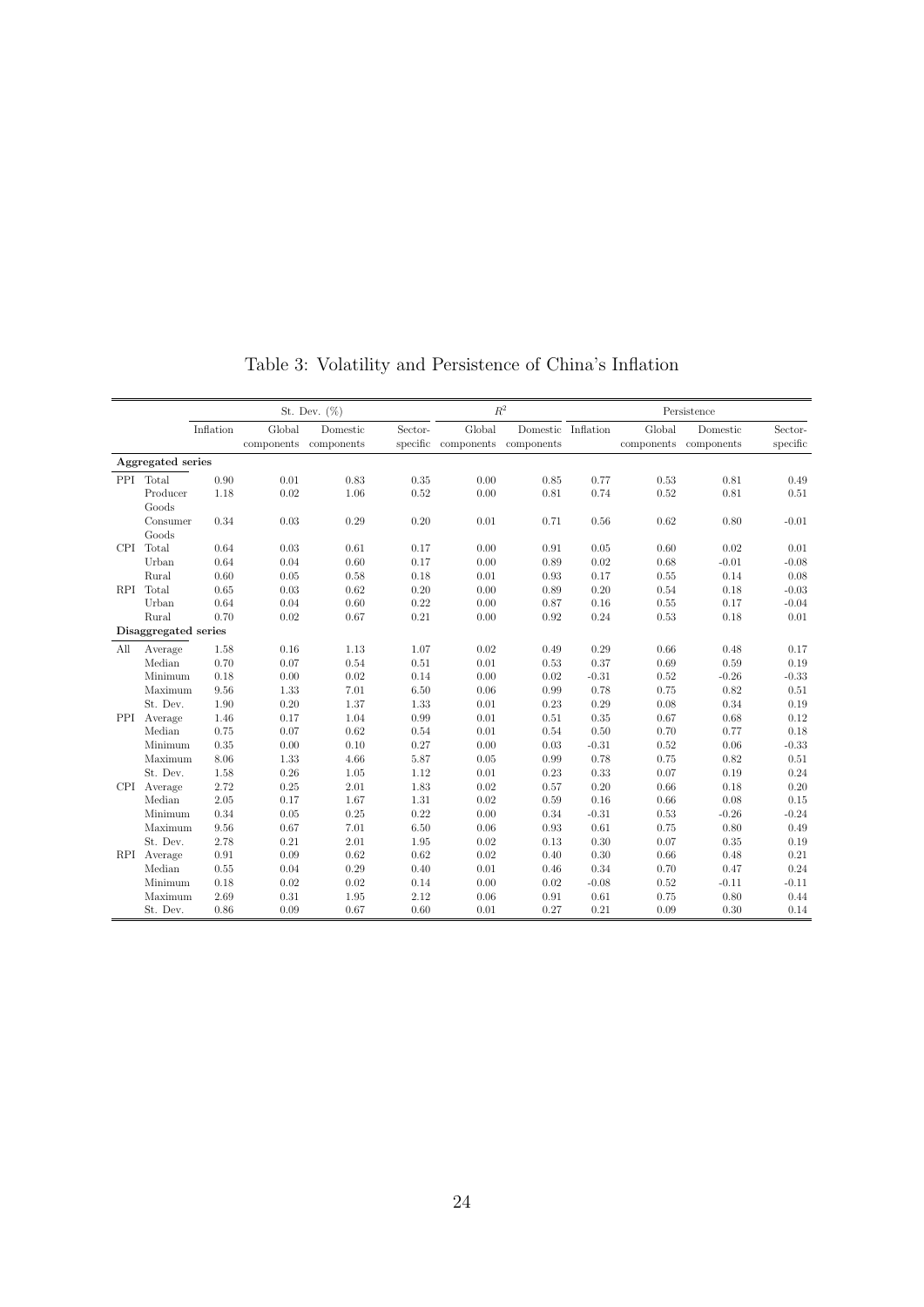|                                                                                            |                      | <b>Standard Deviation</b> |                                    |                                       |                                       | Persistence                           |                                       |
|--------------------------------------------------------------------------------------------|----------------------|---------------------------|------------------------------------|---------------------------------------|---------------------------------------|---------------------------------------|---------------------------------------|
|                                                                                            | Global<br>components | Domestic<br>components    | Sector-<br>specific                | Inflation                             | Global<br>components                  | Domestic<br>components                | Sector-<br>specific                   |
| <b>All Prices</b>                                                                          |                      |                           |                                    |                                       |                                       |                                       |                                       |
| <b>Standard Deviation</b>                                                                  |                      |                           |                                    |                                       |                                       |                                       |                                       |
| Inflation<br>Global components<br>Domestic<br>components                                   | 0.64<br>1.00         | 0.99<br>0.57<br>1.00      | 0.99<br>0.69<br>$\rm 0.95$         | $-0.02$<br>0.22<br>0.00               | $-0.07$<br>0.14<br>$-0.07$            | $-0.26$<br>0.08<br>$-0.27$            | 0.17<br>0.36<br>0.20                  |
| Sector-specific<br>Persistence                                                             |                      |                           | 1.00                               | $-0.03$                               | $-0.06$                               | $-0.23$                               | 0.17                                  |
| Inflation<br>Global components<br>Domestic<br>components<br>$\bf PPI$                      |                      |                           |                                    | 1.00                                  | 0.01<br>1.00                          | 0.69<br>0.20<br>$1.00\,$              | 0.76<br>0.10<br>0.33                  |
| <b>Standard Deviation</b>                                                                  |                      |                           |                                    |                                       |                                       |                                       |                                       |
| Inflation<br>Global components<br>Domestic<br>components                                   | 0.93<br>1.00         | 0.97<br>0.87<br>1.00      | 0.99<br>0.95<br>0.94               | 0.35<br>0.28<br>0.46                  | 0.19<br>0.24<br>0.15                  | 0.34<br>$0.29\,$<br>0.43              | 0.43<br>0.33<br>0.53                  |
| Sector-specific<br>Persistence                                                             |                      |                           | 1.00                               | 0.28                                  | 0.20                                  | 0.29                                  | 0.35                                  |
| Inflation<br>Global components<br>Domestic<br>components<br><b>CPI</b>                     |                      |                           |                                    | 1.00                                  | $-0.05$<br>1.00                       | 0.81<br>$-0.02$<br>1.00               | 0.87<br>$-0.01$<br>0.67               |
| <b>Standard Deviation</b>                                                                  |                      |                           |                                    |                                       |                                       |                                       |                                       |
| Inflation<br>Global components<br>Domestic<br>components<br>Sector-specific<br>Persistence | 0.32<br>1.00         | 0.99<br>0.25<br>1.00      | 0.99<br>0.39<br>0.97<br>1.00       | $-0.28$<br>0.32<br>$-0.27$<br>$-0.28$ | $-0.35$<br>0.13<br>$-0.31$<br>$-0.37$ | $-0.54$<br>0.04<br>$-0.52$<br>$-0.54$ | $-0.03$<br>0.61<br>$-0.01$<br>$-0.03$ |
| Inflation<br>Global components<br>Domestic<br>components<br>RPI                            |                      |                           |                                    | 1.00                                  | 0.04<br>1.00                          | 0.86<br>0.14<br>1.00                  | 0.73<br>0.34<br>0.48                  |
| <b>Standard Deviation</b>                                                                  |                      |                           |                                    |                                       |                                       |                                       |                                       |
| Inflation<br>Global components<br>Domestic<br>components<br>Sector-specific                | 0.83<br>1.00         | 0.97<br>$0.69\,$<br>1.00  | 0.93<br>$\rm 0.94$<br>0.83<br>1.00 | 0.20<br>0.19<br>0.15<br>0.28          | 0.07<br>0.10<br>0.06<br>0.10          | 0.25<br>$0.52\,$<br>0.11<br>0.45      | 0.21<br>$0.31\,$<br>0.13<br>0.36      |
| Persistence<br>Inflation<br>Global components<br>Domestic<br>components                    |                      |                           |                                    | 1.00                                  | 0.01<br>$1.00\,$                      | 0.60<br>$0.35\,$<br>1.00              | 0.82<br>0.13<br>0.54                  |

### Table 4: Correlations of Volatility and Persistence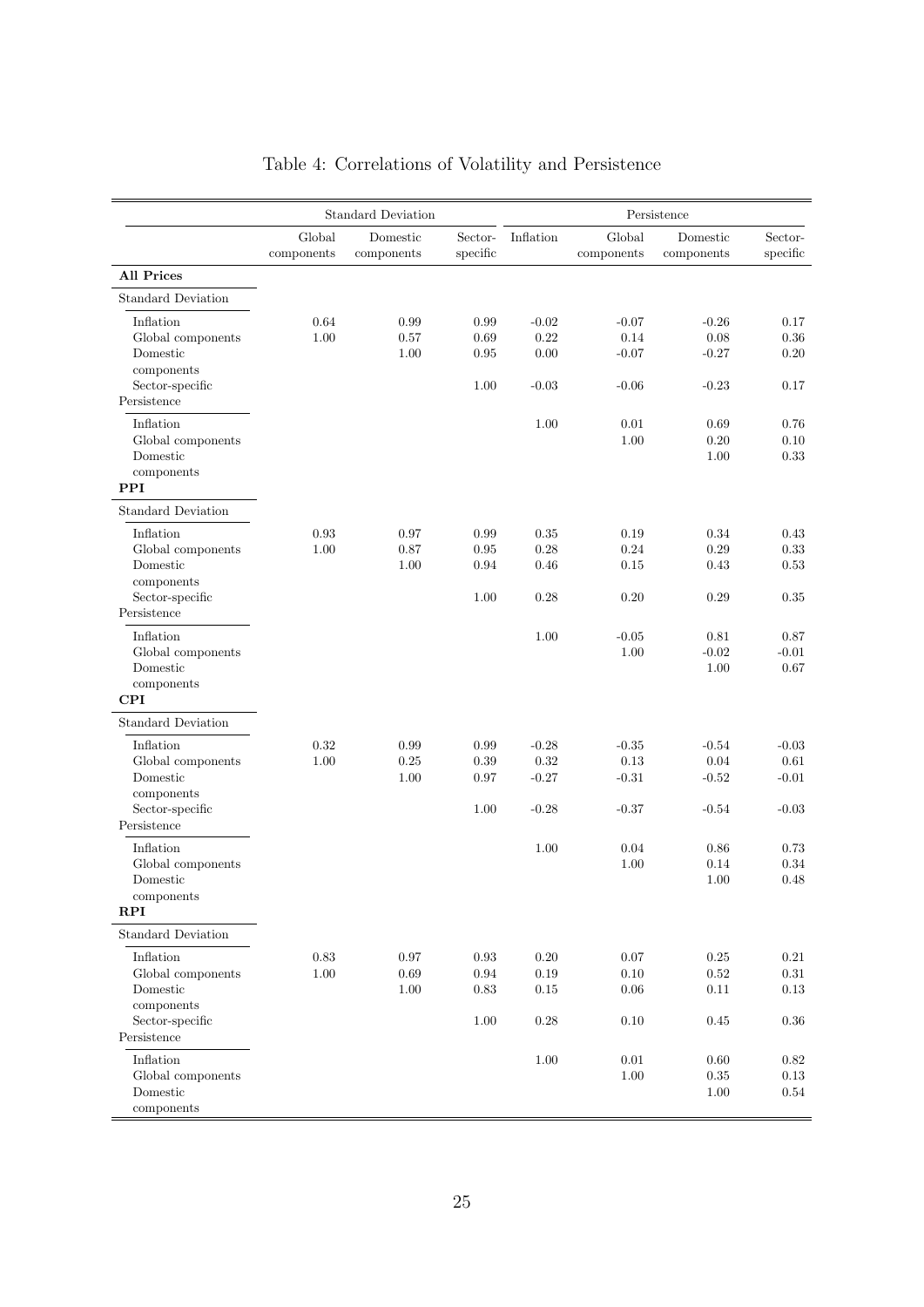Table 5: Volatility and Persistence of China's Inflation Before and After the 2008 Financial Crisis

|            | $\mathbb{R}^2$<br>St. Dev. $(\%)$<br>Persistence |                           |                  |              |                  |              |              |                  |              |                 |                     |
|------------|--------------------------------------------------|---------------------------|------------------|--------------|------------------|--------------|--------------|------------------|--------------|-----------------|---------------------|
|            |                                                  | Inflation                 | Global           | Domestic     | Sector-          | Global       | Domestic     | Inflation        | Global       | Domestic        | Sector-             |
|            |                                                  |                           | components       | components   | specific         | components   | components   |                  | components   | components      | specific            |
|            |                                                  | Panel A: Pre-2008 Crisis  |                  |              |                  |              |              |                  |              |                 |                     |
|            | Aggregated series                                |                           |                  |              |                  |              |              |                  |              |                 |                     |
| PPI        | Total                                            | 0.62                      | 0.08             | 0.54         | 0.27             | 0.01         | 0.76         | 0.63             | 0.83         | 0.60            | 0.19                |
|            | Producer                                         | 0.81                      | 0.12             | 0.69         | 0.36             | 0.02         | 0.73         | 0.62             | 0.84         | 0.58            | 0.13                |
|            | Goods                                            |                           |                  |              |                  |              |              |                  |              |                 |                     |
|            | Consumer<br>Goods                                | 0.28                      | 0.01             | 0.20         | 0.20             | 0.00         | 0.50         | 0.29             | 0.41         | 0.80            | $-0.08$             |
| <b>CPI</b> | Total                                            | 0.61                      | 0.04             | 0.58         | 0.19             | 0.00         | 0.89         | 0.05             | 0.57         | 0.02            | 0.14                |
|            | Urban                                            | 0.66                      | 0.03             | 0.62         | 0.21             | 0.00         | 0.89         | 0.01             | 0.61         | $-0.03$         | 0.08                |
|            | Rural                                            | 0.57                      | 0.04             | 0.53         | 0.22             | 0.00         | 0.84         | 0.14             | 0.43         | 0.16            | 0.13                |
| RPI        | Total                                            | 0.60                      | 0.04             | 0.54         | 0.24             | 0.00         | 0.82         | 0.16             | 0.62         | 0.12            | 0.02                |
|            | Urban                                            | 0.60                      | 0.03             | 0.53         | 0.27             | 0.00         | 0.78         | 0.12             | 0.48         | 0.10            | 0.00                |
|            | Rural<br>Disaggregated series                    | 0.62                      | 0.05             | 0.57         | 0.23             | 0.01         | 0.85         | 0.26             | 0.71         | 0.18            | 0.12                |
|            |                                                  |                           |                  |              |                  |              |              |                  |              |                 |                     |
| All        | Average<br>Median                                | 1.39<br>0.67              | 0.15<br>0.08     | 0.95<br>0.35 | 0.97<br>$0.56\,$ | 0.03<br>0.02 | 0.39<br>0.35 | 0.17<br>$0.18\,$ | 0.59<br>0.62 | 0.34<br>0.42    | 0.06<br>0.05        |
|            | Minimum                                          | 0.12                      | 0.01             | 0.05         | 0.11             | 0.00         | 0.05         | $-0.47$          | 0.26         | $-0.28$         | $-0.44$             |
|            | Maximum                                          | 9.07                      | 0.76             | 6.38         | 6.72             | 0.27         | 0.88         | 0.65             | 0.85         | 0.76            | 0.54                |
|            | St. Dev.                                         | 1.76                      | 0.16             | 1.28         | $1.23\,$         | 0.05         | 0.21         | 0.27             | 0.21         | 0.26            | 0.23                |
| PPI        | Average                                          | 1.17                      | 0.15             | 0.72         | 0.87             | 0.03         | 0.33         | 0.16             | 0.64         | 0.46            | $-0.06$             |
|            | Median                                           | 0.68                      | 0.09             | 0.35         | 0.59             | 0.01         | 0.28         | 0.23             | 0.72         | 0.51            | $-0.06$             |
|            | Minimum                                          | 0.31                      | 0.01             | 0.08         | 0.25             | 0.00         | 0.05         | $-0.42$          | 0.26         | $-0.14$         | $-0.44$             |
|            | Maximum<br>St. Dev.                              | 6.31<br>1.28              | 0.60<br>0.14     | 4.59<br>0.95 | 4.15<br>0.85     | 0.26<br>0.04 | 0.75<br>0.20 | 0.65<br>0.33     | 0.84<br>0.21 | 0.76<br>0.20    | 0.44<br>0.23        |
| CPI.       | Average                                          | 2.58                      | 0.20             | 1.90         | 1.73             | 0.02         | 0.53         | 0.18             | 0.56         | 0.20            | 0.19                |
|            | Median                                           | 2.16                      | 0.17             | 1.68         | 1.36             | 0.01         | 0.58         | 0.16             | 0.58         | 0.36            | 0.12                |
|            | Minimum                                          | 0.23                      | 0.03             | 0.12         | 0.18             | 0.00         | 0.21         | $-0.47$          | 0.28         | $-0.28$         | $-0.17$             |
|            | Maximum                                          | 9.07                      | 0.76             | 6.38         | 6.72             | 0.12         | 0.88         | 0.55             | 0.85         | 0.63            | 0.54                |
|            | St. Dev.                                         | 2.67                      | 0.20             | 1.85         | 1.95             | 0.03         | 0.14         | 0.25             | $0.22\,$     | 0.34            | 0.21                |
| RPI        | Average                                          | 0.79                      | 0.13             | 0.51         | 0.54             | 0.05         | 0.35         | 0.17             | 0.57         | 0.32            | 0.08                |
|            | Median                                           | 0.43                      | 0.06             | 0.22         | 0.32             | 0.04         | 0.32         | 0.14             | 0.60         | 0.35            | $0.07\,$            |
|            | Minimum<br>Maximum                               | 0.12<br>2.44              | 0.01<br>0.61     | 0.05<br>2.03 | 0.11<br>1.64     | 0.00<br>0.27 | 0.06<br>0.84 | $-0.40$<br>0.58  | 0.26<br>0.85 | $-0.02$<br>0.69 | $-0.31$<br>0.47     |
|            | St. Dev.                                         | 0.74                      | 0.15             | 0.61         | 0.47             | 0.07         | 0.22         | 0.24             | 0.19         | 0.20            | 0.19                |
|            |                                                  | Panel B: Post-2008 Crisis |                  |              |                  |              |              |                  |              |                 |                     |
|            | Aggregated series                                |                           |                  |              |                  |              |              |                  |              |                 |                     |
| PPI        | Total                                            | 0.91                      | 0.04             | 0.88         | 0.26             | 0.00         | 0.95         | 0.78             | 0.22         | 0.82            | 0.45                |
|            | Producer                                         | 1.24                      | 0.07             | 1.18         | 0.38             | 0.00         | 0.91         | 0.75             | 0.11         | 0.80            | 0.47                |
|            | Goods                                            |                           |                  |              |                  |              |              |                  |              |                 |                     |
|            | Consumer                                         | 0.31                      | 0.01             | 0.27         | 0.16             | 0.00         | 0.74         | 0.59             | 0.20         | 0.77            | 0.16                |
|            | Goods                                            |                           |                  |              |                  |              |              |                  |              |                 |                     |
| <b>CPI</b> | Total                                            | 0.56                      | 0.04             | 0.56         | 0.14             | 0.01         | 0.99         | $-0.17$          | 0.72         | 0.08            | $-0.03$             |
|            | Urban<br>Rural                                   | 0.51<br>0.54              | 0.04<br>0.03     | 0.50<br>0.53 | 0.14<br>0.12     | 0.01<br>0.00 | 0.96<br>0.96 | $-0.15$<br>0.02  | 0.32<br>0.19 | 0.07<br>0.18    | $-0.09$<br>0.09     |
| RPI        | Total                                            | 0.61                      | 0.05             | 0.57         | 0.19             | 0.01         | 0.85         | 0.07             | 0.62         | 0.28            | 0.04                |
|            | Urban                                            | 0.60                      | 0.06             | 0.55         | 0.20             | 0.01         | 0.83         | 0.00             | 0.67         | 0.24            | $-0.02$             |
|            | Rural                                            | 0.69                      | 0.03             | $0.66\,$     | $0.20\,$         | $0.00\,$     | 0.89         | $0.05\,$         | $\rm 0.52$   | $0.23\,$        | $\rm 0.03$          |
|            | Disaggregated series                             |                           |                  |              |                  |              |              |                  |              |                 |                     |
| All        | Average                                          | 1.58                      | 0.29             | 1.25         | $\rm 0.93$       | 0.05         | 0.62         | 0.31             | 0.53         | 0.39            | $0.20\,$            |
|            | Median                                           | 0.65                      | 0.12             | 0.57         | 0.34             | 0.03         | 0.66         | 0.40             | $0.59\,$     | 0.45            | $0.20\,$            |
|            | Minimum                                          | 0.14                      | 0.01             | 0.06         | 0.11             | 0.00         | 0.07         | $-0.43$          | 0.11         | $-0.74$         | $-0.30$             |
|            | Maximum                                          | 9.45                      | 2.04             | 7.18         | 6.17             | 0.22         | 0.99         | 0.78             | 0.74         | 0.84            | 0.60                |
| PPI        | St. Dev.<br>Average                              | 1.92<br>1.47              | 0.42<br>0.19     | 1.45<br>1.16 | 1.29<br>0.86     | 0.05<br>0.03 | 0.24<br>0.61 | 0.32<br>0.43     | 0.21<br>0.50 | 0.41<br>0.60    | 0.18<br>$0.23\,$    |
|            | Median                                           | 0.79                      | 0.11             | $0.59\,$     | 0.37             | 0.01         | 0.62         | $0.56\,$         | 0.49         | 0.79            | $0.27\,$            |
|            | Minimum                                          | 0.26                      | 0.01             | 0.14         | 0.19             | 0.00         | 0.19         | $-0.15$          | 0.13         | $-0.31$         | $-0.30$             |
|            | Maximum                                          | 8.41                      | 1.10             | 5.50         | 5.93             | 0.15         | 0.99         | $0.78\,$         | $0.74\,$     | 0.84            | $0.60\,$            |
|            | St. Dev.                                         | 1.63                      | 0.24             | 1.20         | 1.10             | 0.04         | 0.22         | $0.30\,$         | $0.20\,$     | 0.34            | $0.20\,$            |
| CPI.       | Average                                          | 2.74                      | 0.51             | 2.16         | 1.62             | 0.05         | 0.72         | $0.19\,$         | 0.54         | 0.18            | $0.16\,$            |
|            | Median                                           | 1.95                      | 0.23             | 1.84         | 0.52             | 0.04         | 0.70         | $0.21\,$         | 0.68         | 0.23            | 0.14                |
|            | Minimum                                          | 0.43                      | 0.06             | 0.36         | 0.23             | 0.00         | 0.38         | $-0.43$          | 0.11         | $-0.74$         | $-0.21$<br>$0.45\,$ |
|            | Maximum<br>St. Dev.                              | 9.45<br>2.74              | $2.04\,$<br>0.62 | 7.18<br>2.04 | 6.17<br>1.92     | 0.22<br>0.05 | 0.96<br>0.18 | 0.72<br>$0.37\,$ | 0.74<br>0.25 | 0.79<br>0.47    | $0.17\,$            |
| RPI        | Average                                          | 0.89                      | 0.23             | 0.69         | 0.52             | 0.08         | 0.55         | $0.25\,$         | 0.55         | 0.33            | $0.20\,$            |
|            | Median                                           | 0.49                      | 0.10             | 0.38         | 0.31             | 0.08         | 0.61         | 0.36             | 0.65         | 0.26            | $0.23\,$            |
|            | Minimum                                          | 0.14                      | 0.02             | $0.06\,$     | 0.11             | 0.00         | 0.07         | $-0.31$          | 0.12         | $-0.60$         | $-0.09$             |
|            | Maximum                                          | 2.98                      | 1.06             | 2.46         | $2.14\,$         | 0.20         | 0.96         | $0.57\,$         | 0.74         | 0.79            | 0.47                |
|            | St. Dev.                                         | 0.89                      | 0.33             | 0.72         | 0.56             | 0.06         | 0.28         | $0.26\,$         | $\rm 0.21$   | 0.36            | 0.16                |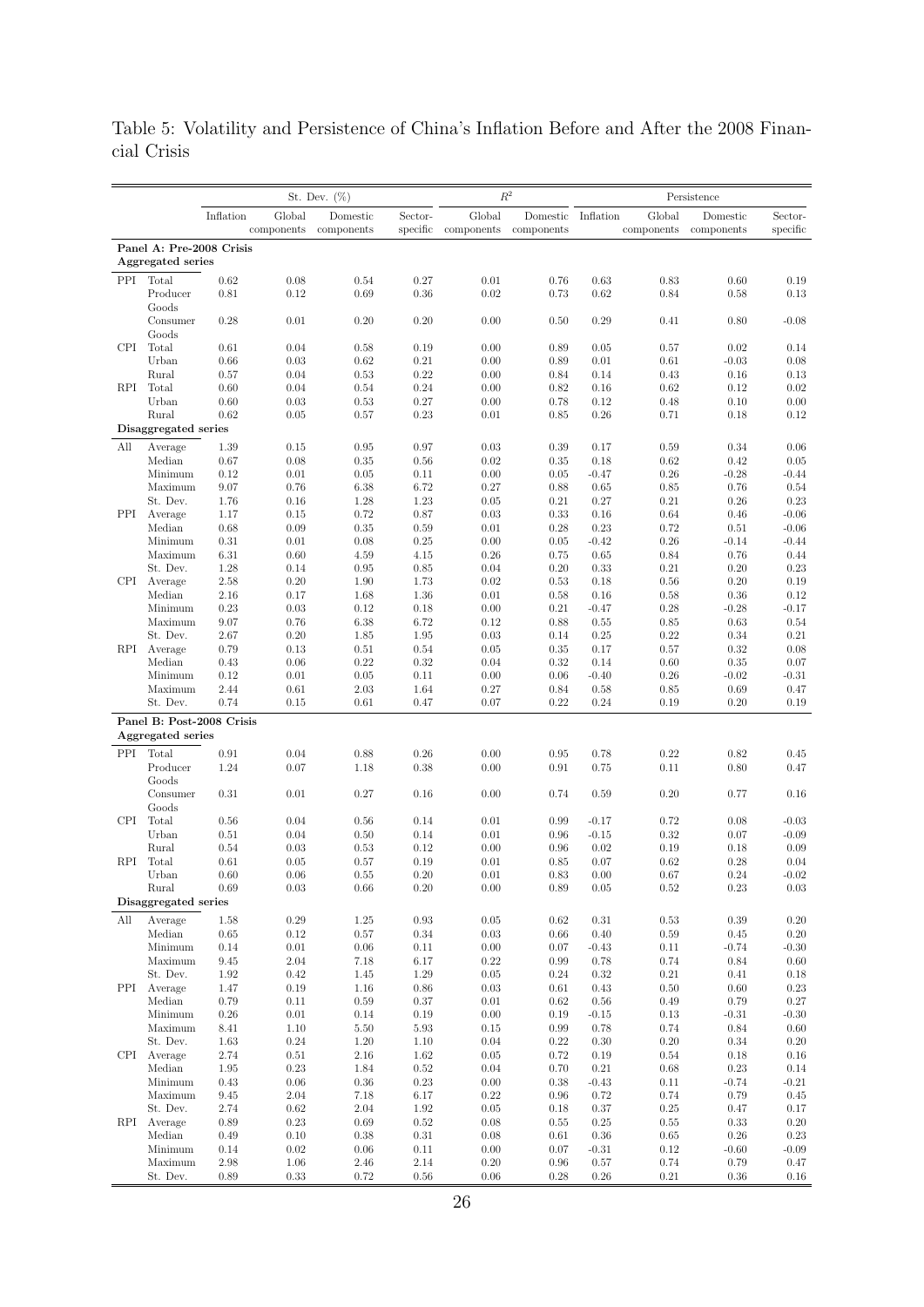

Figure 1: Responses of Prices to Different Shocks

Note: The dotted lines refer to the responses from disaggregated prices, and the thick solid lines represent the mean of the sectoral responses.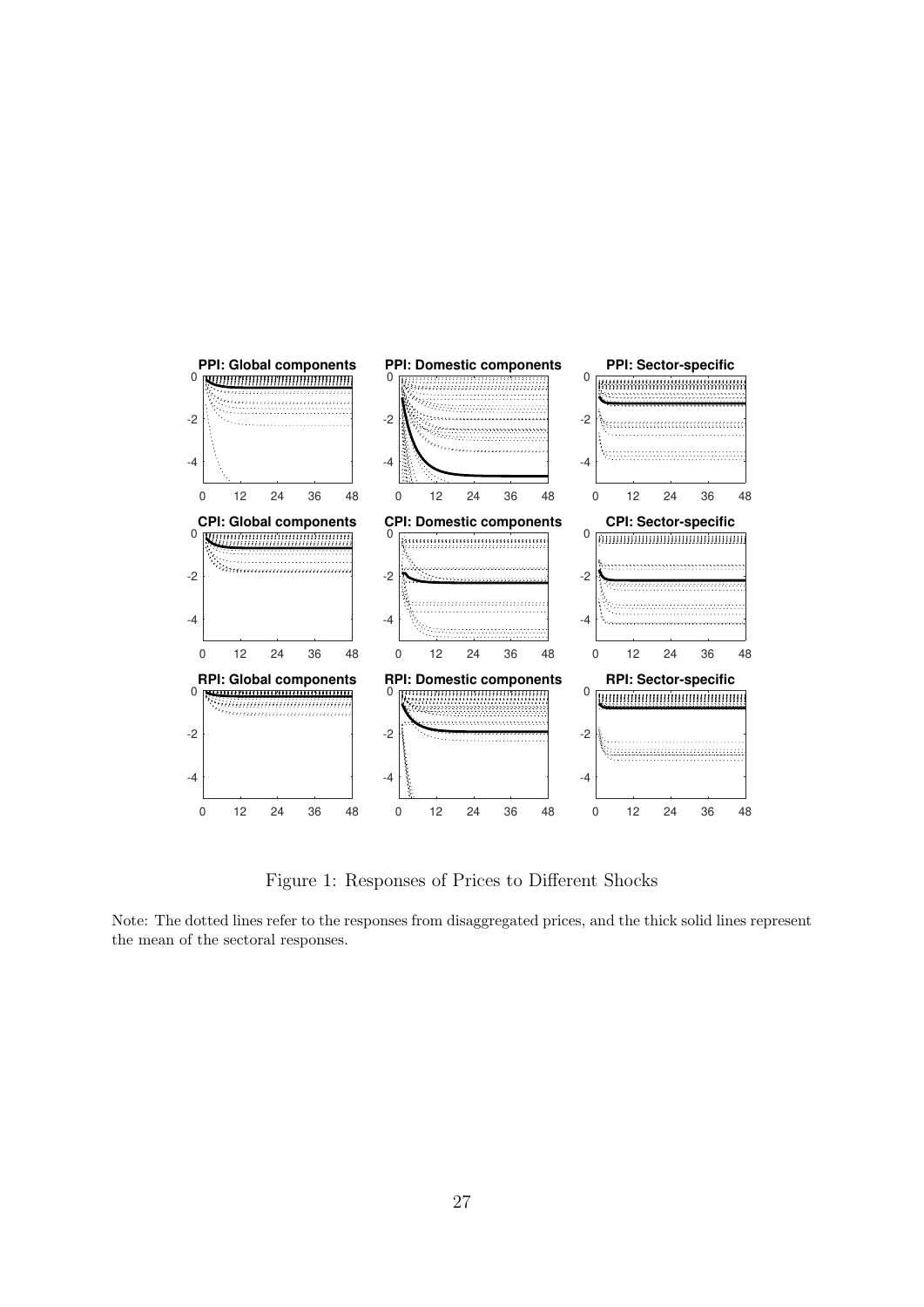

Figure 2: Responses of Prices to Monetary Shocks

Note: The monetary shock is a one standard deviation decrease in the growth rate of China's M2 supply. The dotted lines refer to the responses from disaggregated prices. The thick solid lines represent the mean of the sectoral responses. The thick dashed lines are the responses from the corresponding aggregated prices.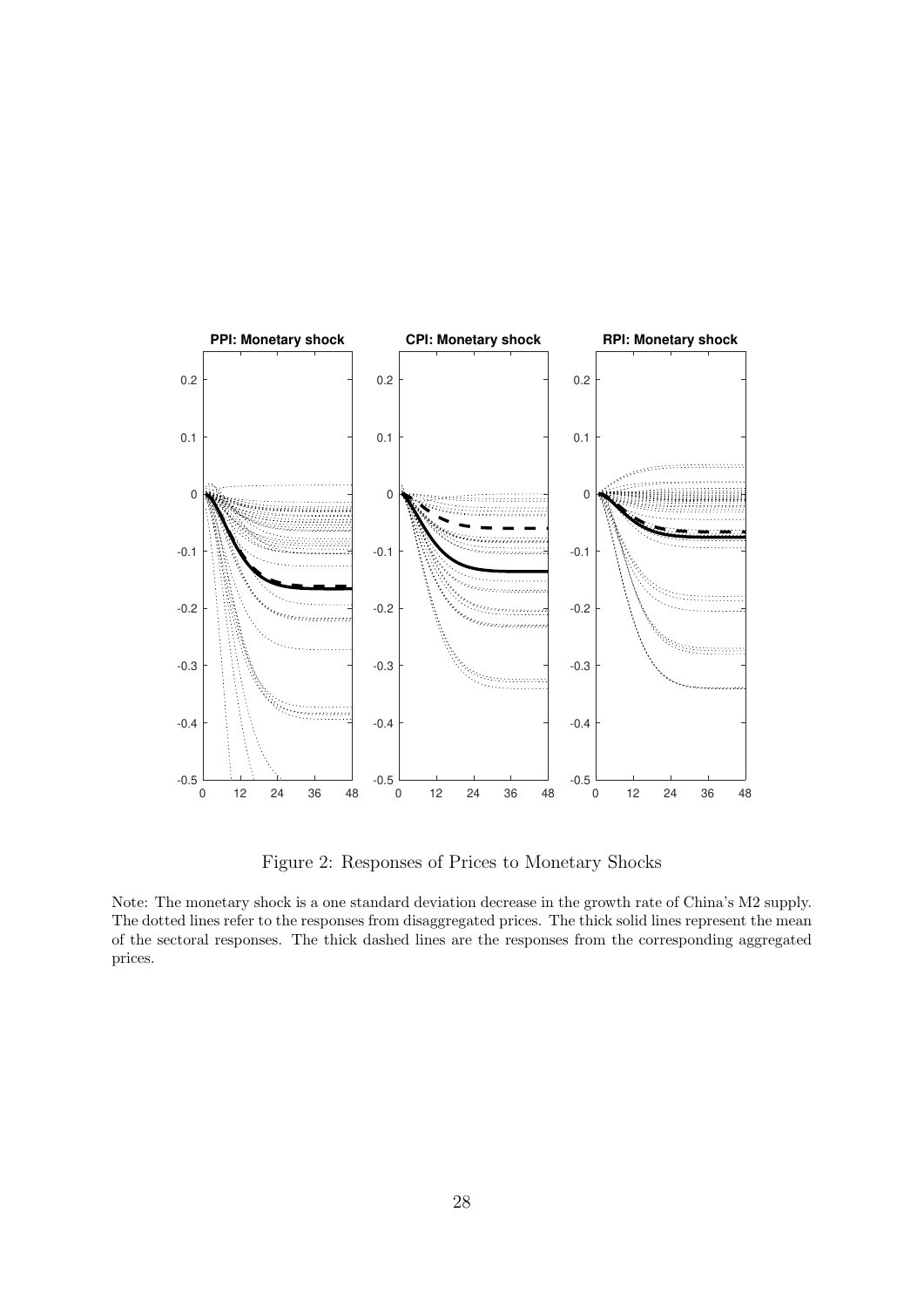

Figure 3: Responses of Prices to Shocks in Urban and Rural Areas

Note: The monetary shock is a one standard deviation decrease in the growth rate of China's M2 supply. The dotted lines represent the responses of disaggregated prices in urban and rural areas. The thick solid (dashed) lines indicate the average reactions of sectoral prices to shocks in urban (rural) areas. The slim solid (dashed) lines are the responses of corresponding aggregated prices to monetary shocks in urban (rural) areas.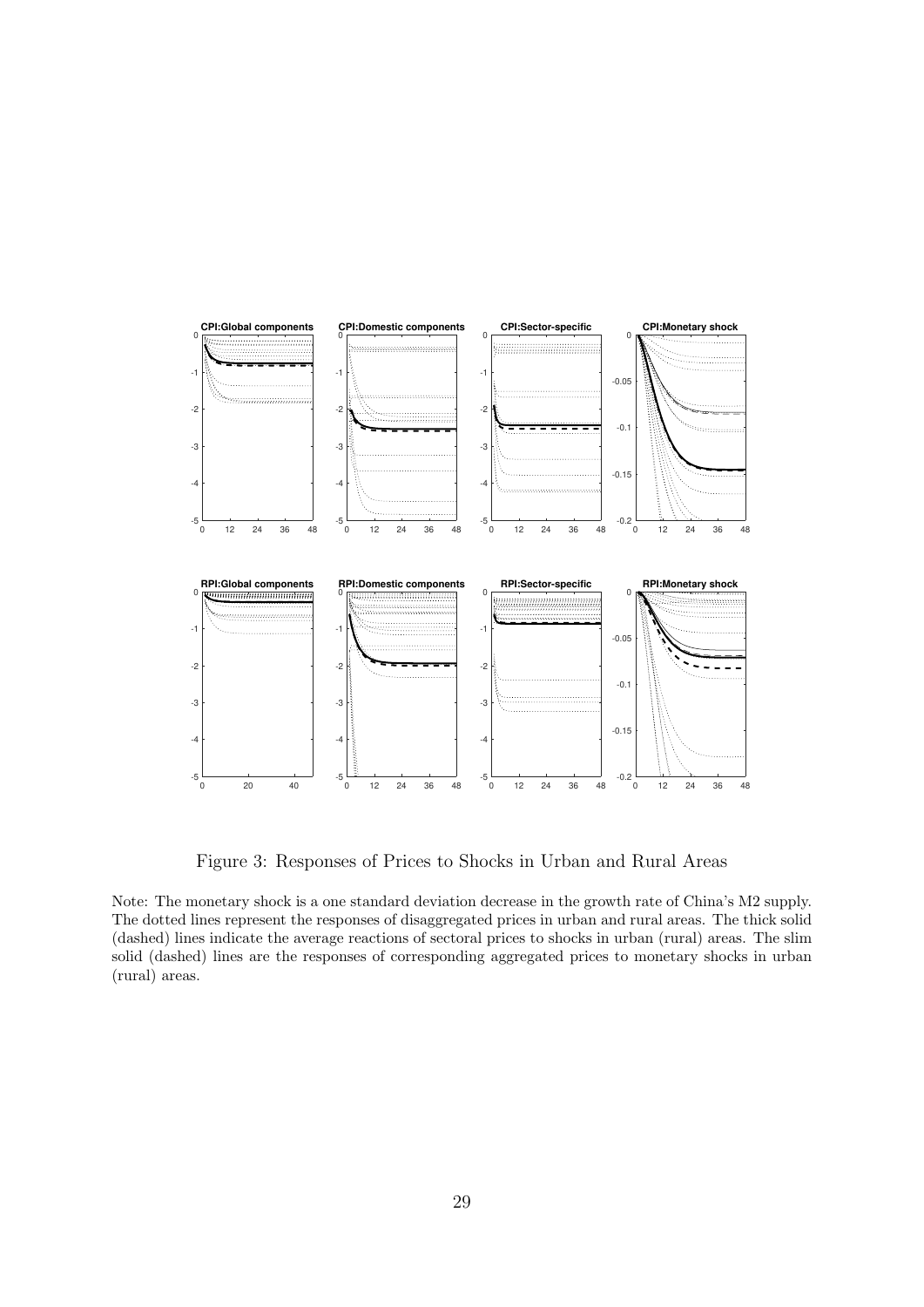

Figure 4: Responses of Prices to Before and After the Financial Crisis

Note: The monetary shock is a one standard deviation decrease in the growth rate of China's M2 supply. The dotted lines are the responses of sectoral prices to shocks before and after the crisis. The thick solid (dashed) lines refer to the average responses of disaggregated prices to shocks in the pre- (post-) crisis period. The slim solid (dashed) lines represent the corresponding aggregated price responses to a monetary shock before (after) the 2008 financial crisis.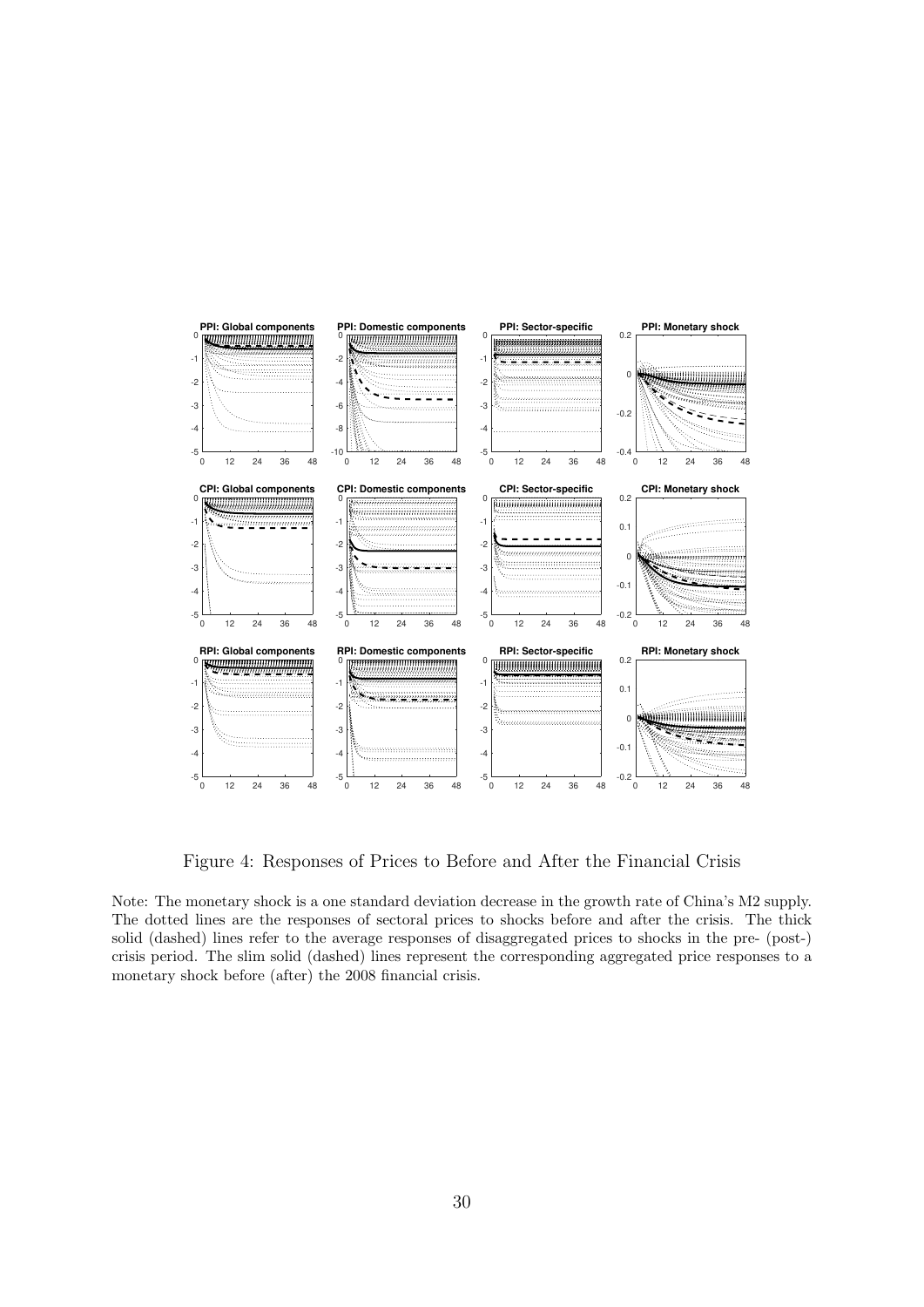# Appendices

# A Data Details

Format of the dataset employed is as following: series mnemonic; time span; description appeared in the database; region; transformation code and seasonality adjustment code. The transformation codes are: 1 - no transformation applied; 2 - first difference; 4 - logarithm; 5 - first difference of logarithm. The seasonality adjustment codes are: NSA - no seasonality adjustment; SA - seasonality adjustment applied. Obtained from CEIC, Wind, Federal Reserve Economic Data (FRED) and OECD databases, the dataset includes 259 monthly macroeconomic series.

| No.            | Series       | Period        | Detail                          | Region     | Code           | Seasonal Adj. |
|----------------|--------------|---------------|---------------------------------|------------|----------------|---------------|
| 1              | <b>IPIEU</b> | 2001M1-2016M6 | IPI: swda: EU 28                | EU         | 5              | <b>NSA</b>    |
| $\overline{2}$ | <b>CPIEU</b> | 2001M1-2016M6 | Consumer Price Index: YoY       | EU         | 5              | <b>NSA</b>    |
| 3              | <b>SPREU</b> | 2001M1-2016M6 | Equity Market Index: Month      | ${\rm EU}$ | 5              | <b>SA</b>     |
|                |              |               | End: Dow Jones Euro Stoxx       |            |                |               |
| 4              | PREU         | 2001M1-2016M6 | Policy Rate:<br>Month End:      | EU         | 5              | <b>NSA</b>    |
|                |              |               | Main Refinancing Operations     |            |                |               |
| 5              | <b>UREU</b>  | 2001M1-2016M6 | Unemployment Rate: sa: EU       | EU         | 5              | <b>NSA</b>    |
|                |              |               | 28                              |            |                |               |
| 6              | <b>MSEU</b>  | 2001M1-2016M6 | Money Supply M2:<br>swda:       | EU         | 5              | <b>NSA</b>    |
|                |              |               | Outstanding                     |            |                |               |
| 7              | <b>GBYEU</b> | 2001M1-2016M6 | Government<br>Bond<br>Yield:    | EU         | 5              | <b>SA</b>     |
|                |              |               | Monthly Average: Euro: 10       |            |                |               |
|                |              |               | Years                           |            |                |               |
| 8              | <b>SPRUK</b> | 2001M1-2016M6 | UK: Index:<br>Share Price:      | UK         | 5              | <b>NSA</b>    |
|                |              |               | <b>FTSE 100</b>                 |            |                |               |
| 9              | <b>CPIUK</b> | 2001M1-2016M6 | Consumer Price Index: YoY       | UK         | 5              | <b>NSA</b>    |
| 10             | PRUK         | 2001M1-2016M6 | Policy Rate:<br>Month End:      | UK         | 5              | <b>NSA</b>    |
|                |              |               | <b>Base Rate</b>                |            |                |               |
| 11             | <b>SIRUK</b> | 2001M1-2016M6 | Short Term Interest Rate:       | UK         | $\overline{5}$ | <b>NSA</b>    |
|                |              |               | Month End: ICE LIBOR: 3         |            |                |               |
|                |              |               | Months                          |            |                |               |
| 12             | <b>MSUK</b>  | 2001M1-2016M6 | M <sub>2</sub> Money Stock (SA) | UK         | 5              | <b>NSA</b>    |
| 13             | <b>GBYUK</b> | 2001M1-2016M6 | Government Bond Yield: Zero     | UK         | 5              | <b>NSA</b>    |
|                |              |               | Coupon: 10 Years                |            |                |               |
| 14             | <b>IPIUS</b> | 2001M1-2016M6 | Industrial Production Index:    | <b>US</b>  | 5              | <b>NSA</b>    |
|                |              |               | sa                              |            |                |               |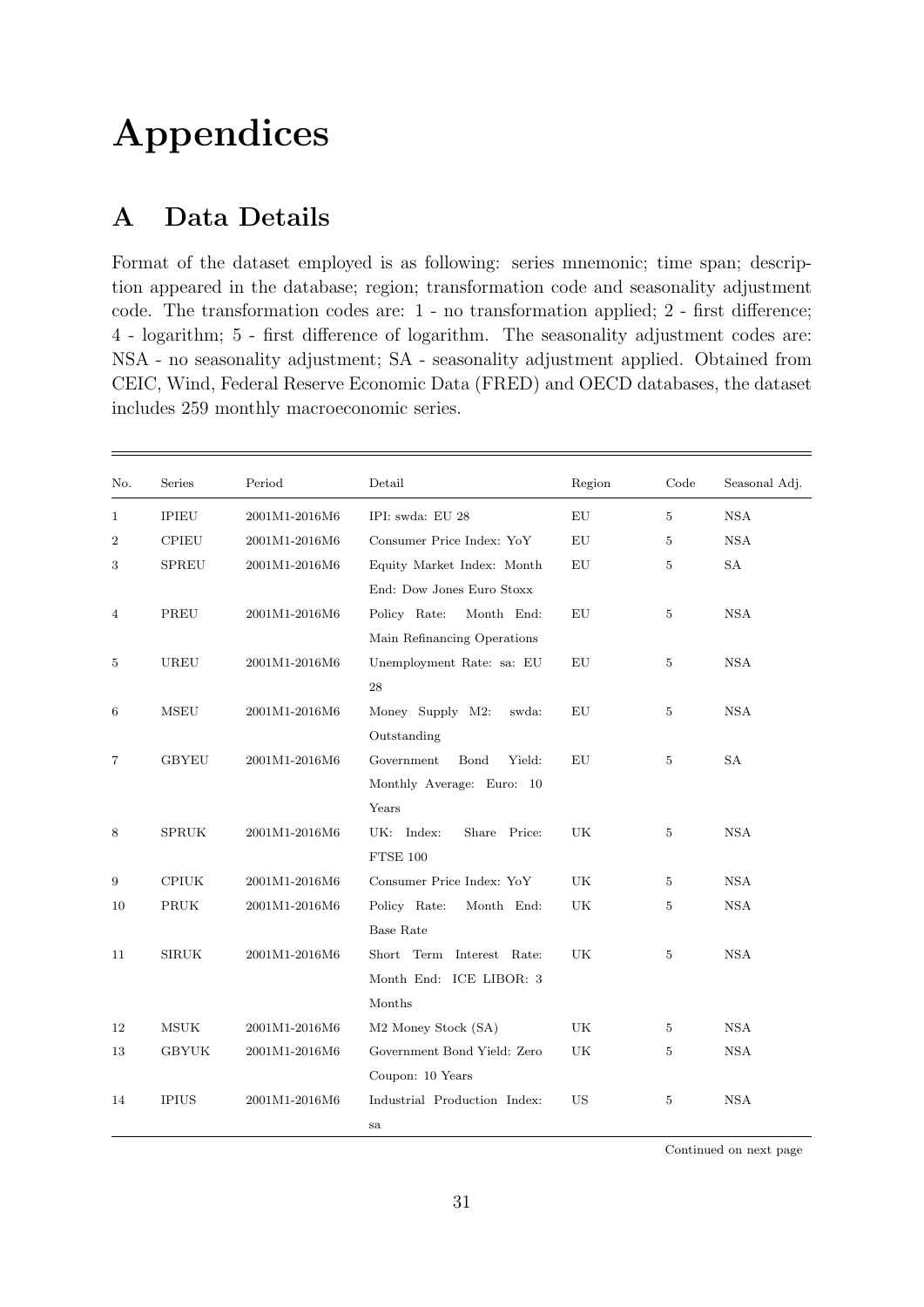| No. | Series       | Period        | Detail                                                                    | Region    | Code         | Seasonal Adj.     |
|-----|--------------|---------------|---------------------------------------------------------------------------|-----------|--------------|-------------------|
| 15  | <b>CPIUS</b> | 2001M1-2016M6 | Consumer Price Index: YoY:<br>sa                                          | <b>US</b> | 5            | <b>NSA</b>        |
| 16  | URUS         | 2001M1-2016M6 | Civilian Unemployment Rate<br>(Seasonally Adjusted)                       | US        | 5            | <b>NSA</b>        |
| 17  | PRUS         | 2001M1-2016M6 | Effective Federal Funds Rate                                              | <b>US</b> | 5            | <b>NSA</b>        |
| 18  | <b>SPRUS</b> | 2001M1-2016M6 | Index: Standard & Poors: 500                                              | US        | 5            | <b>NSA</b>        |
| 19  | <b>SIRUS</b> | 2001M1-2016M6 | 3-Month Treasury Bill                                                     | US        | 5            | <b>NSA</b>        |
| 20  | MSUS         | 2001M1-2016M6 | M <sub>2</sub> Money Stock (SA)                                           | US        | 5            | $_{\mathrm{NSA}}$ |
| 21  | GBYUS        | 2001M1-2016M6 | 10-Year Treasury Constant<br>Maturity Rate (NSA)                          | <b>US</b> | 5            | <b>NSA</b>        |
| 22  | URHK         | 2001M1-2016M6 | Unemployment Rate: sa                                                     | Hong Kong | 5            | <b>NSA</b>        |
| 23  | <b>CPIHK</b> | 2001M1-2016M6 | Consumer Price Index: YoY:<br>sa                                          | Hong Kong | 5            | <b>NSA</b>        |
| 24  | <b>SPRHK</b> | 2001M1-2016M6 | Equity Market Index: Month<br>End: Hang Seng                              | Hong Kong | 5            | <b>NSA</b>        |
| 25  | <b>PRHK</b>  | 2001M1-2016M6 | Policy Rate: Month End: Dis-<br>count Window Base Rate                    | Hong Kong | 5            | <b>NSA</b>        |
| 26  | <b>SIRHK</b> | 2001M1-2016M6 | Short Term Interest Rate:<br>Month End: HIBOR Fixing: 3<br>Months         | Hong Kong | 5            | <b>NSA</b>        |
| 27  | <b>GBYHK</b> | 2001M1-2016M6 | HK: Treasury Bill Rate: Go-<br>vernment Securities                        | Hong Kong | $\mathbf{1}$ | <b>NSA</b>        |
| 28  | <b>CPIJP</b> | 2001M1-2016M6 | Consumer Price Index: YoY:<br>sa                                          | Japan     | 5            | NSA               |
| 29  | <b>IPIJP</b> | 2001M1-2016M6 | JP: Industrial Production In-<br>dex: Final Goods; Seasonally<br>Adjusted | Japan     | 5            | <b>NSA</b>        |
| 30  | URJP         | 2001M1-2016M6 | Unemployment Rate                                                         | Japan     | 5            | <b>NSA</b>        |
| 31  | SPRJP        | 2001M1-2016M6 | Nikkei 225                                                                | Japan     | 5            | <b>NSA</b>        |
| 32  | <b>MSJP</b>  | 2001M1-2016M6 | M2 Money Supply (SA)                                                      | Japan     | 5            | <b>NSA</b>        |
| 33  | SIRJP        | 2001M1-2016M6 | Short Term Interest Rate: TI-<br>BOR: 3 Months                            | Japan     | 5            | SA                |
| 34  | <b>GBYJP</b> | 2001M1-2016M6 | Government Bond Yield: 10<br>Years                                        | Japan     | $\mathbf{1}$ | <b>NSA</b>        |
| 35  | IPIKR        | 2001M1-2016M6 | Industrial Production Index<br>(IPI): sa: All Industry (AI)               | Korea     | 5            | <b>NSA</b>        |
| 36  | <b>CPIKR</b> | 2001M1-2016M6 | Consumer Price Index: YoY                                                 | Korea     | 5            | <b>NSA</b>        |
| 37  | URKR         | 2001M1-2016M6 | Unemployment Rate: sa                                                     | Korea     | 5            | <b>NSA</b>        |
| 38  | <b>SPRKR</b> | 2001M1-2016M6 | Equity Market Index: Month<br>End: KOSPI                                  | Korea     | 5            | $_{\mathrm{NSA}}$ |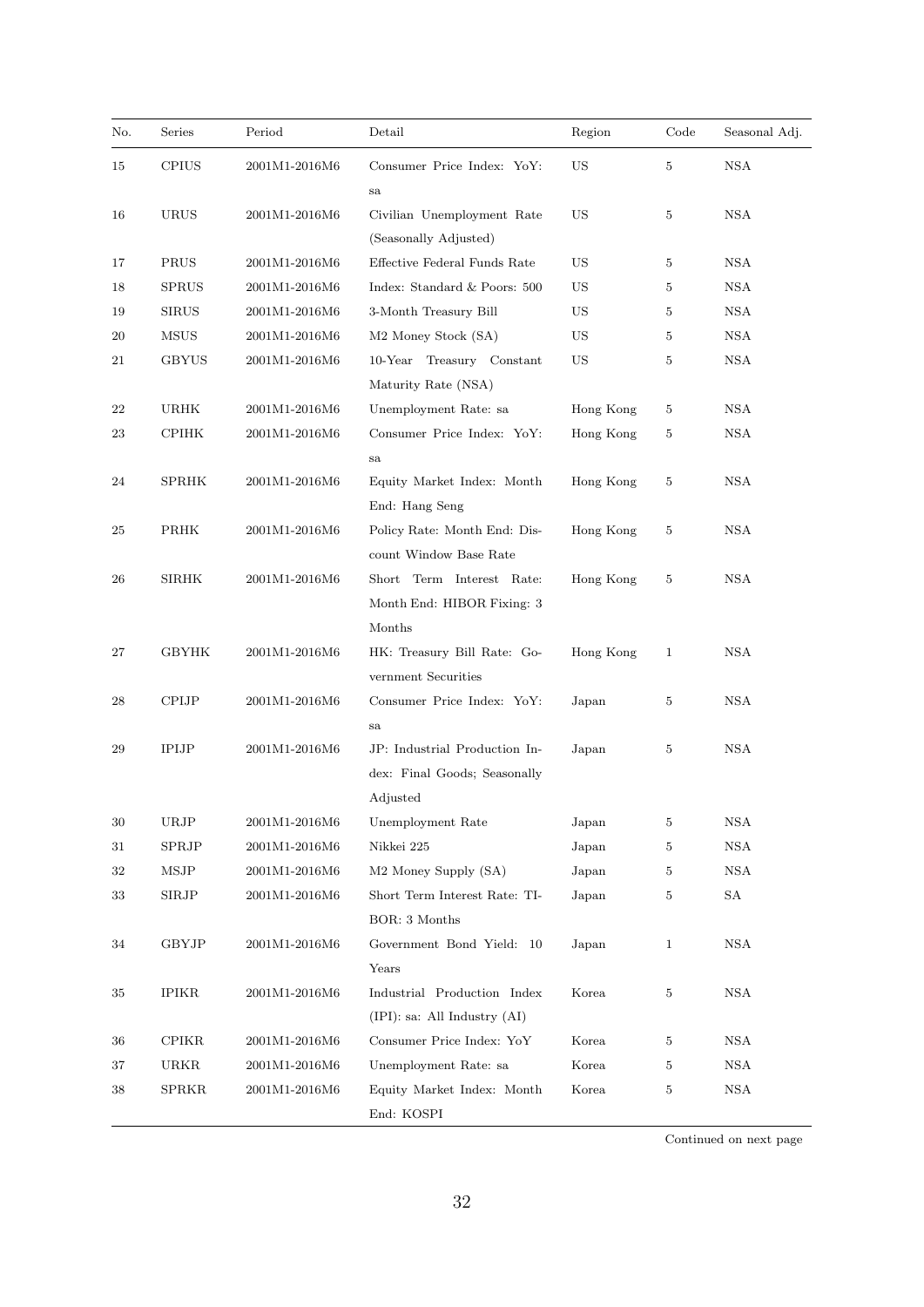| No. | Series              | Period        | Detail                                                                      | Region | Code           | Seasonal Adj. |
|-----|---------------------|---------------|-----------------------------------------------------------------------------|--------|----------------|---------------|
| 39  | <b>SIRKR</b>        | 2001M1-2016M6 | Short Term Interest Rate: 91<br>days on CDs                                 | Korea  | 5              | <b>NSA</b>    |
| 40  | <b>MSKR</b>         | 2001M1-2016M6 | Money Supply: New M2: sa                                                    | Korea  | 5              | SА            |
| 41  | GBYKR               | 2001M1-2016M6 | Government Bond Yield: 10<br>Years                                          | Korea  | 5              | <b>NSA</b>    |
| 42  | <b>IPITW</b>        | 2001M1-2016M6 | Industrial Production Index<br>(IPI): Seasonally Adjusted                   | Taiwan | $\overline{5}$ | <b>NSA</b>    |
| 43  | <b>URTW</b>         | 2001M1-2016M6 | Unemployment Rate: sa                                                       | Taiwan | 5              | <b>NSA</b>    |
| 44  | WPITW               | 2001M1-2016M6 | WPI: Seasonally Adjusted                                                    | Taiwan | 5              | <b>NSA</b>    |
| 45  | <b>SPRTW</b>        | 2001M1-2016M6 | TWSE: Equity Market Index:<br>TAIEX Capitalization Weigh-<br>ted: Month End | Taiwan | $\overline{5}$ | <b>NSA</b>    |
| 46  | <b>PRTW</b>         | 2001M1-2016M6 | Policy Rate: Month End: Dis-<br>count Rate                                  | Taiwan | $\mathbf{1}$   | <b>NSA</b>    |
| 47  | <b>SIRTW</b>        | 2001M1-2016M6 | Commercial Paper Rate: Se-<br>condary Market: 91 to 180<br>Days             | Taiwan | $\mathbf{1}$   | <b>NSA</b>    |
| 48  | <b>MSTW</b>         | 2001M1-2016M6 | Money Supply M2: Monthly<br>Average: sa                                     | Taiwan | 5              | <b>NSA</b>    |
| 49  | <b>GBYTW</b>        | 2001M1-2016M6 | Government Bonds:<br>Secon-<br>dary Market: 10 Year                         | Taiwan | 1              | <b>NSA</b>    |
| 50  | <b>IPICN</b>        | 2001M1-2016M6 | <b>Industrial Production</b>                                                | China  | 5              | <b>NSA</b>    |
| 51  | IPICN1              | 2001M1-2016M6 | Industrial Production:<br>Tele-<br>vison Sets: Colour                       | China  | 5              | SА            |
| 52  | IPICN <sub>2</sub>  | 2001M1-2016M6 | Industrial Production: House-<br>hold Washing Machines                      | China  | 5              | SА            |
| 53  | IPICN3              | 2001M1-2016M6 | Industrial Production: House-<br>hold Refrigerator                          | China  | 5              | SA            |
| 54  | IPICN4              | 2001M1-2016M6 | Industrial Production:<br>Air<br>Conditioner                                | China  | 5              | SA            |
| 55  | IPICN <sub>5</sub>  | 2001M1-2016M6 | Industrial Production: Cloth                                                | China  | 5              | SA            |
| 56  | IPICN <sub>6</sub>  | 2001M1-2016M6 | Industrial Production: Sugar                                                | China  | 5              | SA            |
| 57  | IPICN7              | 2001M1-2016M6 | Industrial Production: Salt                                                 | China  | 5              | SA            |
| 58  | IPICN <sub>8</sub>  | 2001M1-2016M6 | Industrial Production: Synt-<br>hetic Detergents                            | China  | 5              | SA            |
| 59  | IPICN9              | 2001M1-2016M6 | Industrial Production: Plastic<br>Products (PP)                             | China  | 5              | SА            |
| 60  | IPICN <sub>10</sub> | 2001M1-2016M6 | Industrial Production:<br>$Che-$<br>mical Fibre: Synthetic                  | China  | 5              | SA            |
| 61  | IPICN11             | 2001M1-2016M6 | Industrial Production:<br>$Pro-$<br>cessed Crude Oil                        | China  | 5              | SA            |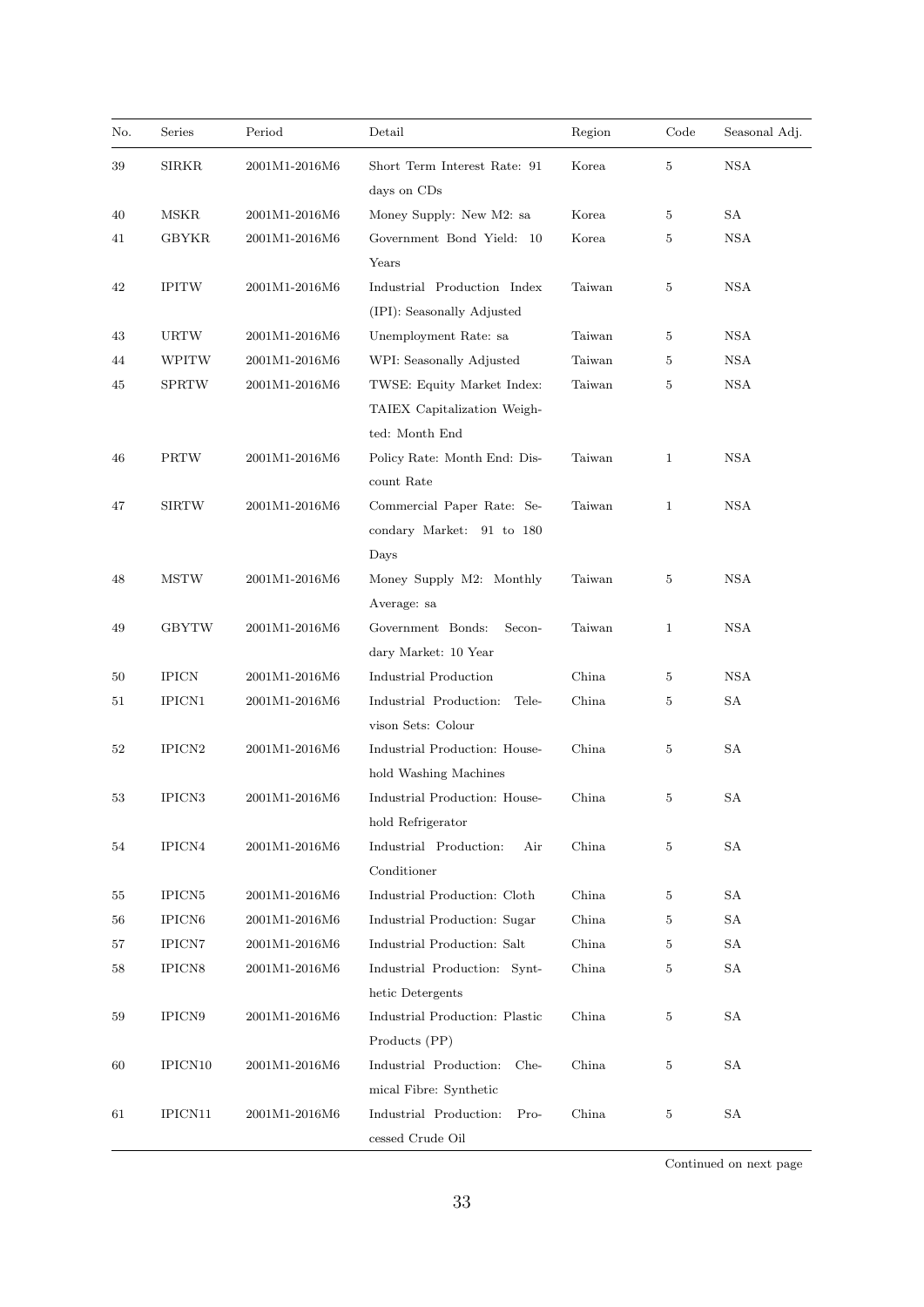| No. | Series              | Period        | Detail                                                                       | Region | Code           | Seasonal Adj. |
|-----|---------------------|---------------|------------------------------------------------------------------------------|--------|----------------|---------------|
| 62  | IPICN12             | 2001M1-2016M6 | Industrial Production: Gaso-<br>line                                         | China  | $\overline{5}$ | <b>SA</b>     |
| 63  | IPICN13             | 2001M1-2016M6 | Industrial Production: Kero-<br>sene                                         | China  | 5              | SА            |
| 64  | IPICN14             | 2001M1-2016M6 | Industrial Production: Diesel<br>Oil                                         | China  | $\bf 5$        | SА            |
| 65  | IPICN15             | 2001M1-2016M6 | Industrial Production: Power<br>Generated                                    | China  | 5              | SA            |
| 66  | IPICN16             | 2001M1-2016M6 | Industrial Production: Coke                                                  | China  | $\bf 5$        | <b>SA</b>     |
| 67  | IPICN17             | 2001M1-2016M6 | Industrial Production: Steel                                                 | China  | 5              | <b>SA</b>     |
| 68  | IPICN18             | 2001M1-2016M6 | Industrial Production: Steel<br>Products                                     | China  | 5              | SA            |
| 69  | IPICN19             | 2001M1-2016M6 | Industrial Production: Sulp-<br>huric Acid                                   | China  | 5              | SA            |
| 70  | IPICN <sub>20</sub> | 2001M1-2016M6 | Industrial Production:<br>$_{\rm Che-}$<br>mical Fertilizer $(100\%$ purity) | China  | $\bf 5$        | SА            |
| 71  | IPICN21             | 2001M1-2016M6 | Industrial Production: Rub-<br>ber Tyre                                      | China  | $\bf 5$        | SА            |
| 72  | IPICN <sub>22</sub> | 2001M1-2016M6 | Industrial Production: Synt-<br>hetic Rubber                                 | China  | $\overline{5}$ | <b>SA</b>     |
| 73  | IPICN <sub>23</sub> | 2001M1-2016M6 | Industrial Production:<br>$Ce-$<br>ment                                      | China  | 5              | <b>SA</b>     |
| 74  | IPICN <sub>24</sub> | 2001M1-2016M6 | Industrial Production: Plated<br>Glass                                       | China  | 5              | <b>SA</b>     |
| 75  | IPICN <sub>25</sub> | 2001M1-2016M6 | Industrial Production: Auto-<br>mobiles                                      | China  | 5              | SA            |
| 76  | IPICN26             | 2001M1-2016M6 | Industrial Production: Com-<br>puter: Micro Computer                         | China  | $\bf 5$        | SA            |
| 77  | IPICN27             | 2001M1-2016M6 | Industrial Production: Semi-<br>conductor Integrated Circuit                 | China  | $\bf 5$        | SA            |
| 78  | <b>CPICN</b>        | 2001M1-2016M6 | Consumer Price Index                                                         | China  | 5              | <b>NSA</b>    |
| 79  | <b>PPICN</b>        | 2001M1-2016M6 | Producer Price Index                                                         | China  | $\bf 5$        | <b>NSA</b>    |
| 80  | <b>RPICN</b>        | 2001M1-2016M6 | Retail Price Index                                                           | China  | 5              | <b>NSA</b>    |
| 81  | CST1                | 2001M1-2016M6 | Floor Space Started:<br>ytd:                                                 | China  | $\overline{4}$ | SA            |
|     |                     |               | Commodity Bldg                                                               |        |                |               |
| 82  | CST2                | 2001M1-2016M6 | Value of Building Completed:<br>ytd: Residential: Total                      | China  | $\bf 5$        | SA            |
| 83  | CST3                | 2001M1-2016M6 | Commodity<br>Bldg<br>Selling<br>Price: YTD Average                           | China  | $\bf 5$        | SA            |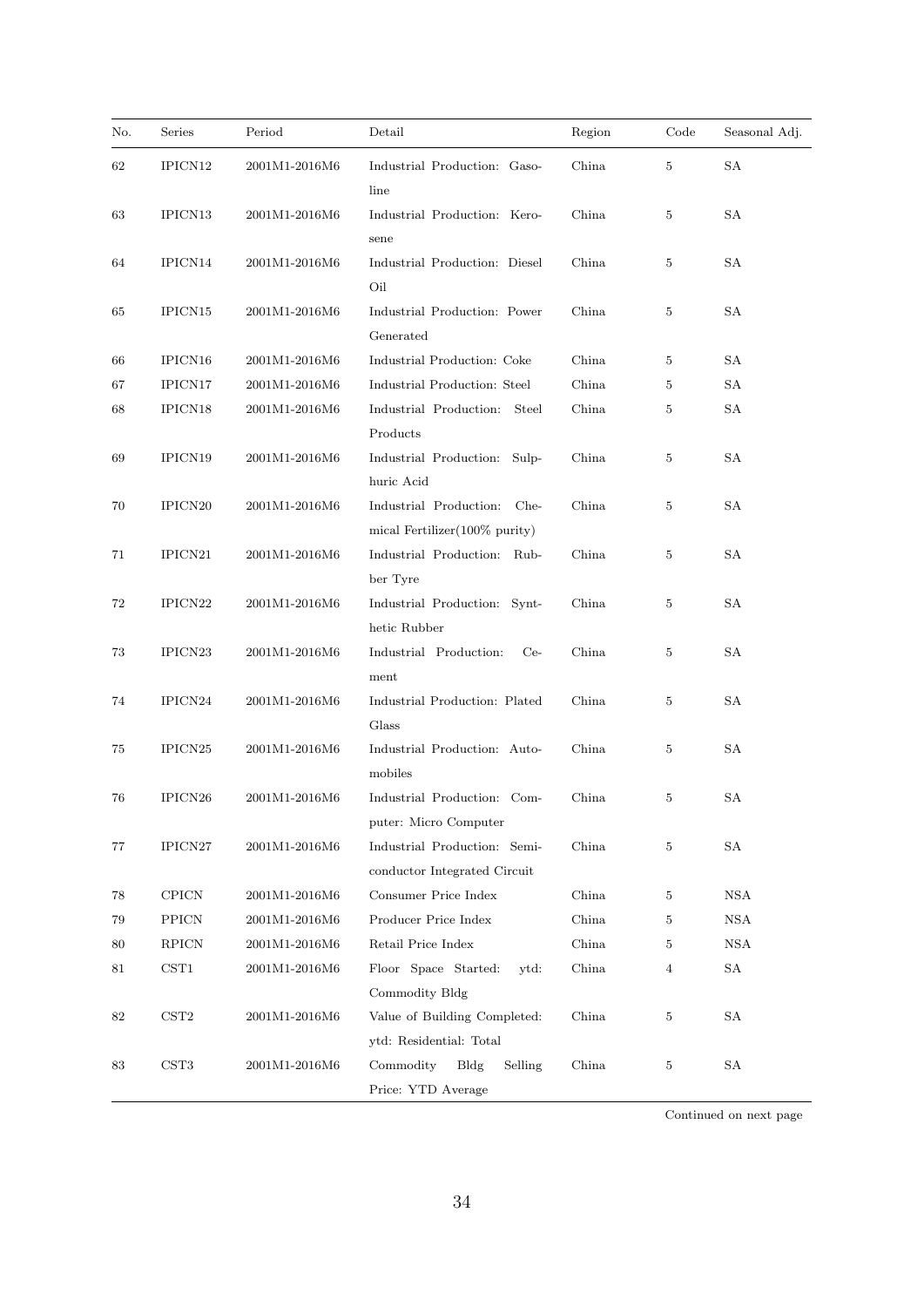| No. | Series                | Period        | Detail                                                                                           | Region | Code           | Seasonal Adj. |
|-----|-----------------------|---------------|--------------------------------------------------------------------------------------------------|--------|----------------|---------------|
| 84  | CST4                  | 2001M1-2016M6 | Commodity<br>Bldg<br>Selling<br>Price: YTD Average: Resi-                                        | China  | 5              | <b>SA</b>     |
| 85  | $\operatorname{CST5}$ | 2001M1-2016M6 | dential<br>Commodity<br>Building<br>Sold:<br>ytd: Total                                          | China  | 5              | SA            |
| 86  | CST6                  | 2001M1-2016M6 | Building<br>Commodity<br>Sold:<br>ytd: Residential: Total                                        | China  | 5              | SA            |
| 87  | $\operatorname{CST7}$ | 2001M1-2016M6 | Space under<br>$Con-$<br>Floor<br>struction: ytd: Commodity<br>$Bldg$ (CB)                       | China  | $\overline{4}$ | SA            |
| 88  | CST8                  | 2001M1-2016M6 | Space<br>under<br>Floor<br>$Con-$<br>struction: ytd: CB: Residen-<br>tial                        | China  | 4              | SA            |
| 89  | CST9                  | 2001M1-2016M6 | Floor<br>Space<br>under<br>$Con-$<br>struction: ytd: Commodity                                   | China  | $\overline{4}$ | <b>SA</b>     |
| 90  | CST10                 | 2001M1-2016M6 | Bldg: Office<br>Space<br>under<br>Floor<br>$Con-$<br>struction: ytd: Commodity<br>Bldg: Commerce | China  | $\overline{4}$ | SA            |
| 91  | CST11                 | 2001M1-2016M6 | Floor Space Completed: ytd:<br>Commodity (CB): Residential                                       | China  | 4              | SA            |
| 92  | CST12                 | 2001M1-2016M6 | Floor Space Sold: Commodity<br>Bldg: ytd                                                         | China  | 4              | SA            |
| 93  | CST13                 | 2001M1-2016M6 | Floor Space Sold: ytd: Resi-<br>dential: Total                                                   | China  | 4              | SA            |
| 94  | CST14                 | 2001M1-2016M6 | Real Estate Investment: ytd:<br>Total                                                            | China  | $\overline{4}$ | <b>SA</b>     |
| 95  | CST <sub>15</sub>     | 2001M1-2016M6 | Real Estate Inv: ytd: Residen-<br>tial Buildings                                                 | China  | $\overline{4}$ | SA            |
| 96  | CST16                 | 2001M1-2016M6 | Real Estate Inv: ytd: Office<br><b>Buildings</b>                                                 | China  | $\overline{4}$ | SA            |
| 97  | $\text{CST17}$        | 2001M1-2016M6 | Real Estate Inv: ytd: Com-<br>mercial Buildings                                                  | China  | 4              | <b>SA</b>     |
| 98  | PBF1                  | 2001M1-2016M6 | Government Revenue                                                                               | China  | 5              | SА            |
| 99  | PBF <sub>2</sub>      | 2001M1-2016M6 | Government Expenditure                                                                           | China  | 5              | SA            |
| 100 | PBF3                  | 2001M1-2016M6 | Government Revenue: Taxes                                                                        | China  | 5              | ${\rm SA}$    |
| 101 | CSMI1                 | 2001M1-2016M6 | Consumer Confidence Index                                                                        | China  | 5              | <b>NSA</b>    |
| 102 | CSMI2                 | 2001M1-2016M6 | Consumer Satisfactory Index                                                                      | China  | 5              | <b>NSA</b>    |
| 103 | CSM13                 | 2001M1-2016M6 | Consumer Expectation Index                                                                       | China  | 5              | <b>NSA</b>    |
| 104 | $\rm FT1$             | 2001M1-2016M6 | Exports fob                                                                                      | China  | 5              | SA            |
| 105 | ${\rm FT}2$           | 2001M1-2016M6 | Imports cif                                                                                      | China  | 5              | SA            |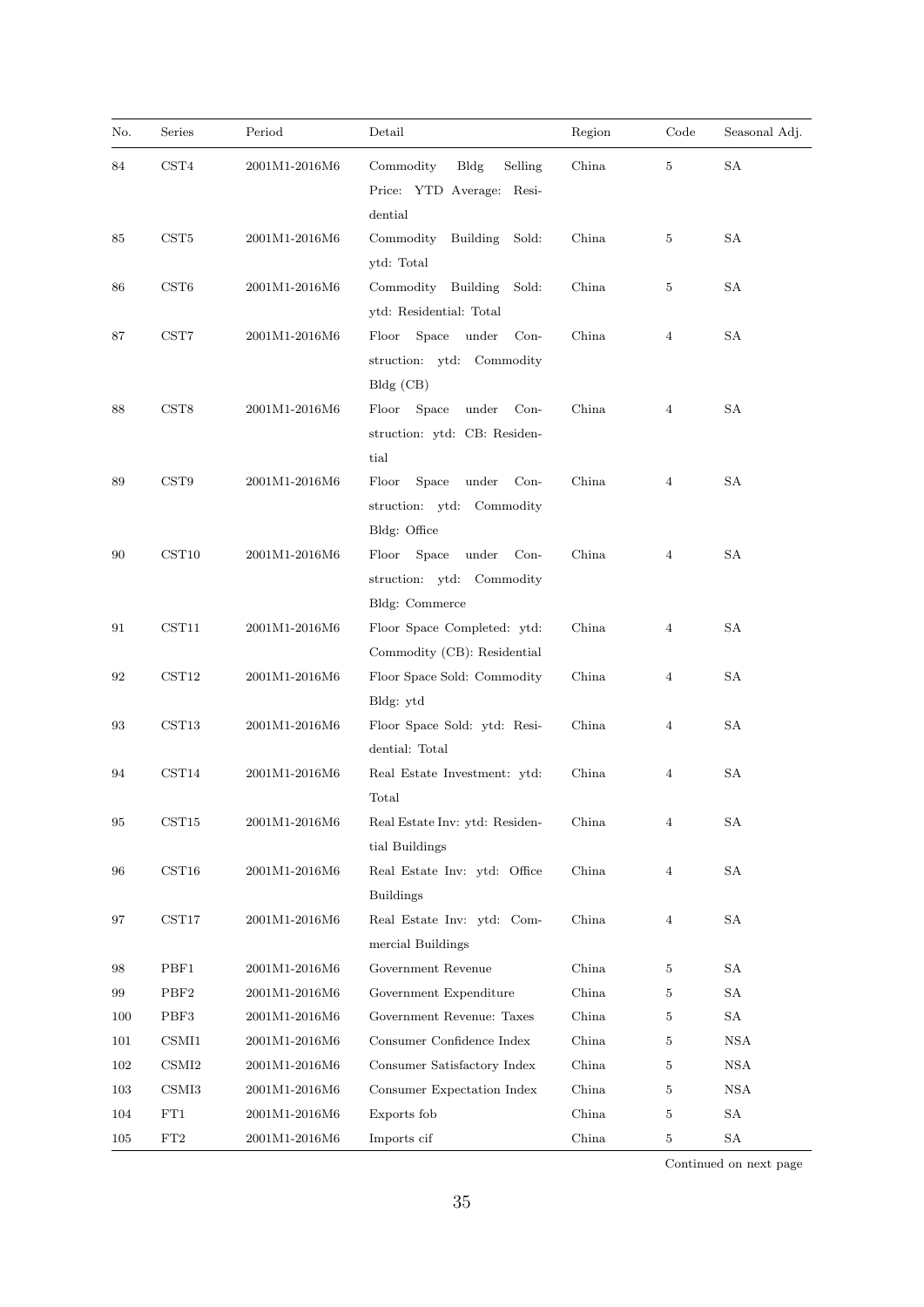| No. | Series            | Period                           | Detail                                                                | Region | Code           | Seasonal Adj. |
|-----|-------------------|----------------------------------|-----------------------------------------------------------------------|--------|----------------|---------------|
| 106 | MN1               | 2001M1-2016M6                    | Money Supply M0 Growth<br>Rate                                        | China  | $\overline{4}$ | SA            |
| 107 | MN2               | 2001M1-2016M6                    | Money Supply M1 Growth<br>Rate                                        | China  | 4              | SA            |
| 108 | MN3               | 2001M1-2016M6                    | Money Supply M2 Growth<br>Rate                                        | China  | 4              | SA            |
| 109 | MN4               | 2001M1-2016M6                    | Saving Deposits                                                       | China  | 5              | SA            |
| 110 | MN5               | 2001M1-2016M6                    | Time Deposits                                                         | China  | 5              | SA            |
| 111 | MN <sub>6</sub>   | 2001M1-2016M6                    | Financial Institution Deposits                                        | China  | 5              | SA            |
| 112 | MN7               | 2001M1-2016M6                    | Financial Institution Loans                                           | China  | 5              | SA            |
| 113 | MN8               | 2001M1-2016M6                    | Foreign Reserves                                                      | China  | 5              | <b>NSA</b>    |
| 114 | INT1              | 2001M1-2016M6                    | National Interbank Offered<br>Rate: Weighted Avg: NIBFC:<br>Overnight | China  | 1              | <b>NSA</b>    |
| 115 | INT <sub>2</sub>  | 2001M1-2016M6                    | National Interbank Offered<br>Rate: Weighted Avg: NIBFC:              | China  | $\mathbf{1}$   | <b>NSA</b>    |
| 116 | INT3              | 2001M1-2016M6                    | 7 Days<br>National Interbank Offered<br>Rate: Weighted Avg: NIBFC:    | China  | $\mathbf{1}$   | <b>NSA</b>    |
| 117 | INT4              | $2001\rm{M}1\text{-}2016\rm{M}6$ | 30 Days<br>National Interbank Offered<br>Rate: Weighted Avg: NIBFC:   | China  | $\mathbf{1}$   | <b>NSA</b>    |
| 118 | INT5              | 2001M1-2016M6                    | 90 Days<br>National Interbank Bond Re-<br>purchase: WA Rate: NIBFC:   | China  | $\mathbf{1}$   | <b>NSA</b>    |
| 119 | INT <sub>6</sub>  | 2001M1-2016M6                    | 7 Day<br>National Interbank Bond Re-<br>purchase: WA Rate: NIBFC:     | China  | $\mathbf{1}$   | <b>NSA</b>    |
| 120 | INT7              | 2001M1-2016M6                    | 1 Month<br>National Interbank Bond Re-<br>purchase. WA Rate: NIBFC:   | China  | 1              | NSA           |
| 121 | INT8              | 2001M1-2016M6                    | 2 Month<br>Policy Rate: Month End: Re-<br>discount Rate               | China  | 5              | NSA           |
| 122 | INT9              | 2001M1-2016M6                    | Central Bank Base Interest<br>Rate: Less Than 20 Days                 | China  | 5              | <b>NSA</b>    |
| 123 | INT <sub>10</sub> | 2001M1-2016M6                    | Central Bank Base Interest<br>Rate: 3 Months or Less                  | China  | 5              | NSA           |
| 124 | INT11             | 2001M1-2016M6                    | Central Bank Base Interest<br>Rate: Annual                            | China  | 5              | <b>NSA</b>    |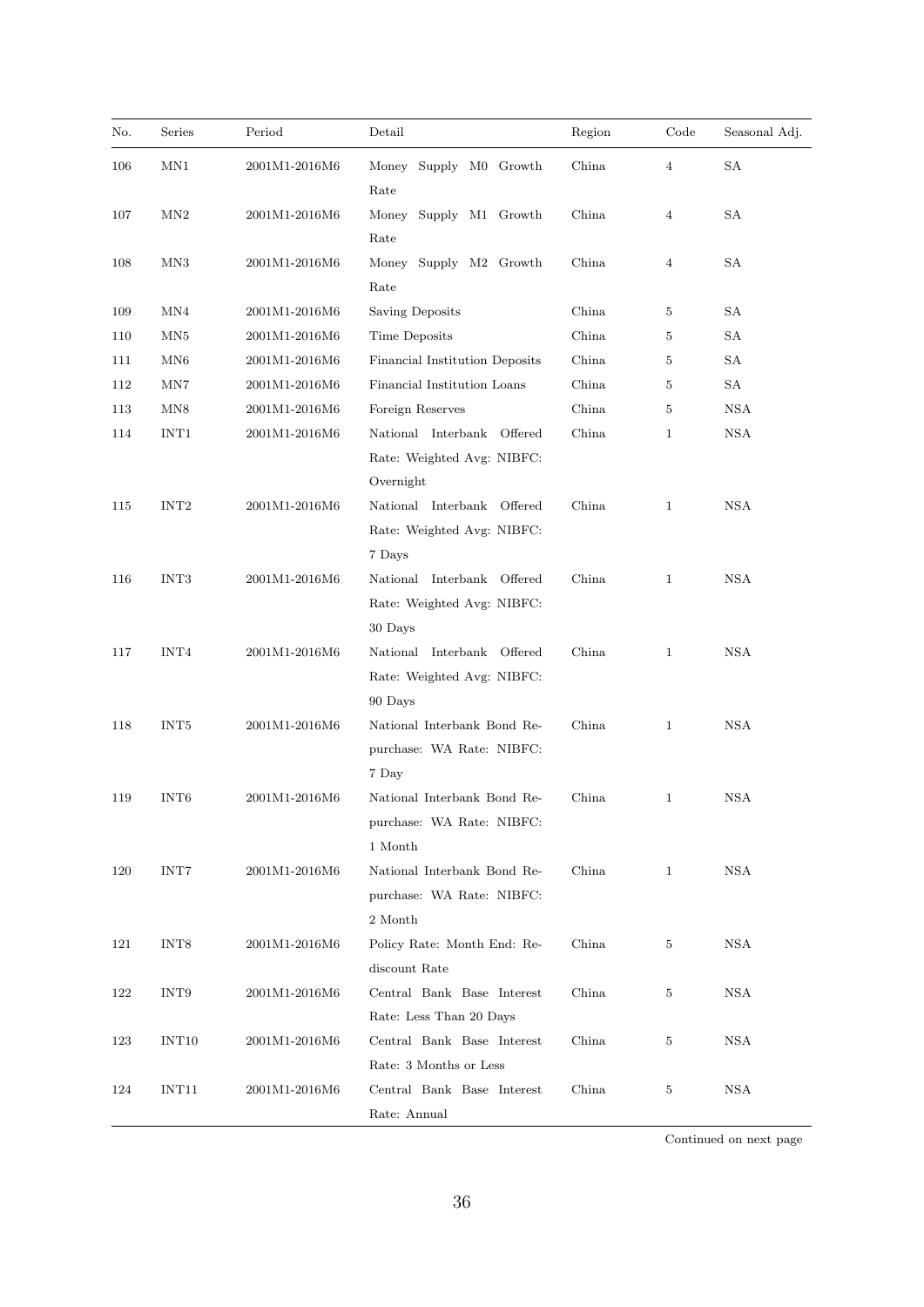| No. | Series            | Period        | Detail                                             | Region | Code           | Seasonal Adj.     |
|-----|-------------------|---------------|----------------------------------------------------|--------|----------------|-------------------|
| 125 | INT12             | 2001M1-2016M6 | Central Bank Base Interest                         | China  | $\overline{5}$ | $_{\mathrm{NSA}}$ |
|     |                   |               | Rate: Required Reserve                             |        |                |                   |
| 126 | INT13             | 2001M1-2016M6 | Central Bank Base Interest<br>Rate: Excess Reserve | China  | 5              | <b>NSA</b>        |
| 127 | INT14             | 2001M1-2016M6 | Savings Deposits Rate                              | China  | 5              | <b>NSA</b>        |
| 128 | INT <sub>15</sub> | 2001M1-2016M6 | Time Deposits Rate: 1 Year                         | China  | 5              | <b>NSA</b>        |
| 129 | INT16             | 2001M1-2016M6 | Exchange Rate against US\$:                        | China  | 5              | <b>NSA</b>        |
|     |                   |               | Monthly Average                                    |        |                |                   |
| 130 | INT17             | 2001M1-2016M6 | Real Effective Exchange Rate                       | China  | 5              | SA                |
|     |                   |               | Index: BIS: $2010=100$ : Broad                     |        |                |                   |
| 131 | INT <sub>18</sub> | 2001M1-2016M6 | Nominal Effective Exchange                         | China  | 5              | NSA               |
|     |                   |               | Rate Index: BIS: 2010=100:                         |        |                |                   |
|     |                   |               | <b>Broad</b>                                       |        |                |                   |
| 132 | INV1              | 2001M1-2016M6 | FDI: No of Contract: ytd: To-                      | China  | 5              | SA                |
|     |                   |               | tal                                                |        |                |                   |
| 133 | INV <sub>2</sub>  | 2001M1-2016M6 | FDI: Utilized: ytd: Total                          | China  | 4              | SA                |
| 134 | INV3              | 2001M1-2016M6 | Fixed Assets Investment: ytd                       | China  | 5              | SA                |
| 135 | SPR1              | 2001M1-2016M6 | Shanghai Stock Ex-<br>Index:                       | China  | 5              | <b>NSA</b>        |
|     |                   |               | change: Composite                                  |        |                |                   |
| 136 | SPR2              | 2001M1-2016M6 | Index:<br>Shanghai Stock Ex-                       | China  | 5              | NSA               |
|     |                   |               | change: A Share                                    |        |                |                   |
| 137 | SPR <sub>3</sub>  | 2001M1-2016M6 | Index:<br>Shanghai Stock Ex-                       | China  | 5              | NSA               |
|     |                   |               | change: B Share                                    |        |                |                   |
| 138 | SPR4              | 2001M1-2016M6 | PE Ratio: Shanghai Stock Ex:                       | China  | 5              | SA                |
|     |                   |               | All Shares: Wgt Avg by Issued                      |        |                |                   |
|     |                   |               | Volume                                             |        |                |                   |
| 139 | SPR5              | 2001M1-2016M6 | PE Ratio: Shanghai Stock Ex:                       | China  | 5              | SA                |
|     |                   |               | A Shares: Wgt Avg by Issued                        |        |                |                   |
|     |                   |               | Volume                                             |        |                |                   |
| 140 | SPR <sub>6</sub>  | 2001M1-2016M6 | PE Ratio: Shanghai Stock Ex:                       | China  | 5              | <b>NSA</b>        |
|     |                   |               | B Shares: Wgt Avg by Issued                        |        |                |                   |
|     |                   |               | Volume                                             |        |                |                   |
| 141 | SPR7              | 2001M1-2016M6 | Shenzhen Stock Ex-<br>Index:                       | China  | 5              | <b>NSA</b>        |
|     |                   |               | change: Composite                                  |        |                |                   |
| 142 | SPR8              | 2001M1-2016M6 | Shenzhen Stock Ex-<br>Index:                       | China  | 5              | NSA               |
|     |                   |               | change: A Share                                    |        |                |                   |
| 143 | SPR9              | 2001M1-2016M6 | Shenzhen Stock Ex-<br>Index:                       | China  | 5              | SΑ                |
|     |                   |               | change: B Share                                    |        |                |                   |
| 144 | SPR10             | 2001M1-2016M6 | PE Ratio: Shenzhen Stock Ex-                       | China  | 5              | NSA               |
|     |                   |               | change: Stocks                                     |        |                |                   |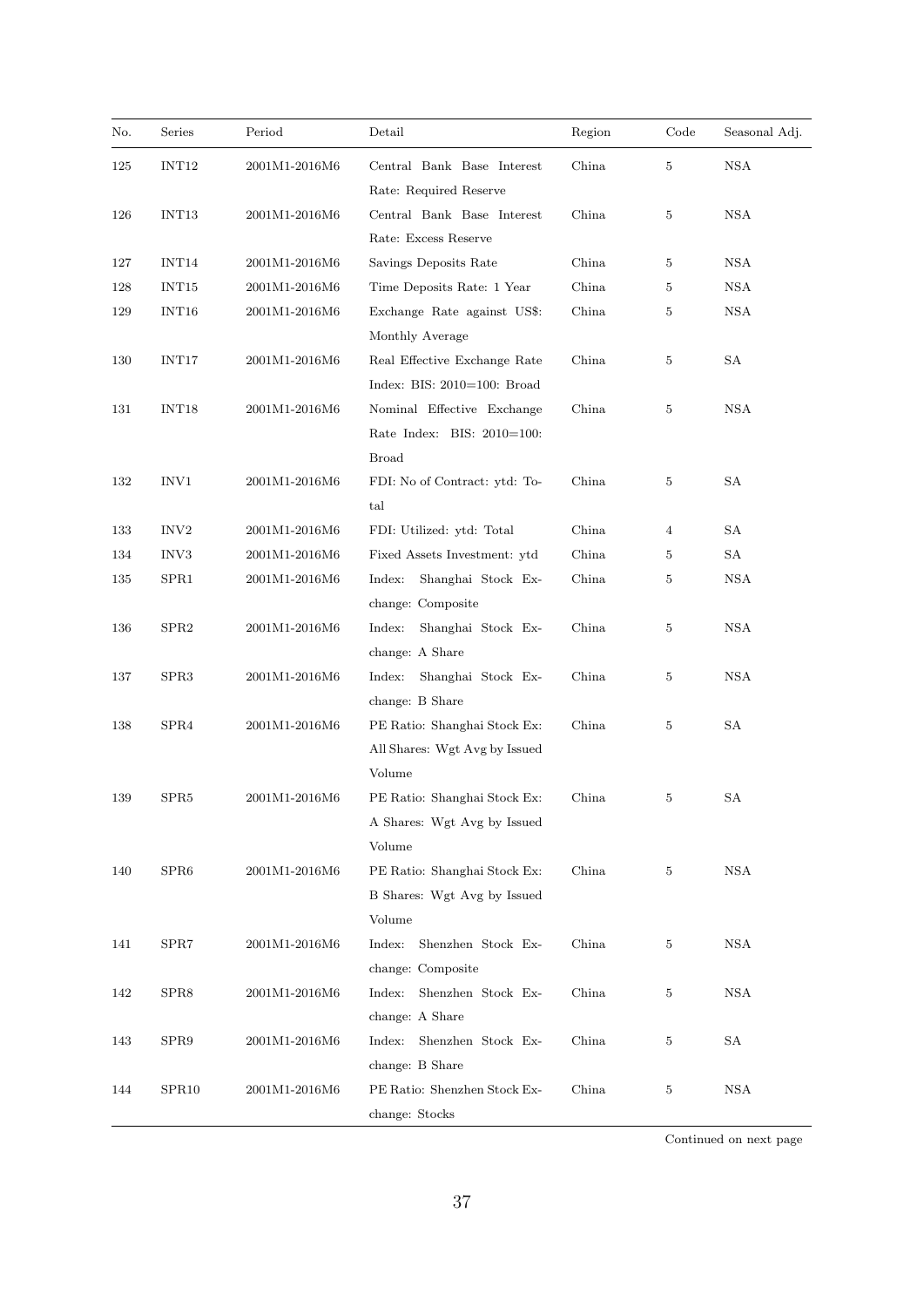| No. | Series             | Period        | Detail                                                                         | Region | Code           | Seasonal Adj.     |
|-----|--------------------|---------------|--------------------------------------------------------------------------------|--------|----------------|-------------------|
| 145 | SPR11              | 2001M1-2016M6 | Market<br>Capitalization.<br>Shanghai<br>Stock<br>Exchange:<br>Stocks          | China  | $5\,$          | $_{\mathrm{NSA}}$ |
| 146 | SPR <sub>12</sub>  | 2001M1-2016M6 | Market<br>Capitalization:<br>Shanghai Stock Exchange: A<br><b>Shares</b>       | China  | 5              | <b>NSA</b>        |
| 147 | SPR13              | 2001M1-2016M6 | Market<br>Capitalization:<br>Shanghai Stock Exchange: B<br><b>Shares</b>       | China  | 5              | <b>NSA</b>        |
| 148 | SPR14              | 2001M1-2016M6 | Market Capitalization: Shenz-<br>hen Stock Exchange: Stocks                    | China  | 5              | <b>NSA</b>        |
| 149 | SPR15              | 2001M1-2016M6 | Market Capitalization: Shen-<br>zhen Stock Exchange: Stocks:<br>A Share        | China  | 5              | <b>NSA</b>        |
| 150 | SPR16              | 2001M1-2016M6 | Market Capitalization: Shen-<br>zhen Stock Exchange: Stocks:<br><b>B</b> Share | China  | 5              | <b>NSA</b>        |
| 151 | SPR17              | 2001M1-2016M6 | Turnover: Volume: Shanghai<br>Stock Exchange: Stocks                           | China  | $\overline{4}$ | <b>SA</b>         |
| 152 | SPR18              | 2001M1-2016M6 | Turnover: Value:<br>Shanghai<br>Stock Exchange: Stocks                         | China  | 5              | SA                |
| 153 | SPR <sub>19</sub>  | 2001M1-2016M6 | Turnover: Volume: Shenzhen<br>Stock Exchange: Stocks                           | China  | $\overline{4}$ | SA                |
| 154 | SPR <sub>20</sub>  | 2001M1-2016M6 | Turnover: Value: Shenzhen<br>Stock Exchange: Stocks                            | China  | $\bf 5$        | SA                |
| 155 | SPR <sub>21</sub>  | 2001M1-2016M6 | Insurance Companies - Total<br>Assets                                          | China  | 5              | SA                |
| 156 | SPR <sub>22</sub>  | 2001M1-2016M6 | Insurance Companies - Bank<br>Deposit                                          | China  | $\overline{4}$ | <b>NSA</b>        |
| 157 | CPICN1             | 2001M1-2016M6 | Consumer Price Index: Food,<br>Tobacco & Liquor: Food                          | China  | $\,$ 5 $\,$    | <b>NSA</b>        |
| 158 | CPICN <sub>2</sub> | 2001M1-2016M6 | Consumer Price Index: Food,<br>Tobacco & Liquor: Grain                         | China  | $\,$ 5 $\,$    | SА                |
| 159 | CPICN <sub>3</sub> | 2001M1-2016M6 | Consumer Price Index: Food,<br>Tobacco & Liquor: Meat and<br>Poultry           | China  | 5              | <b>NSA</b>        |
| 160 | CPICN4             | 2001M1-2016M6 | Consumer Price Index: Food,<br>Tobacco & Liquor: Eggs                          | China  | $5\,$          | NSA               |
| 161 | CPICN <sub>5</sub> | 2001M1-2016M6 | Consumer Price Index: Food,<br>Tobacco & Liquor: Aquatic<br>Products           | China  | 5              | <b>NSA</b>        |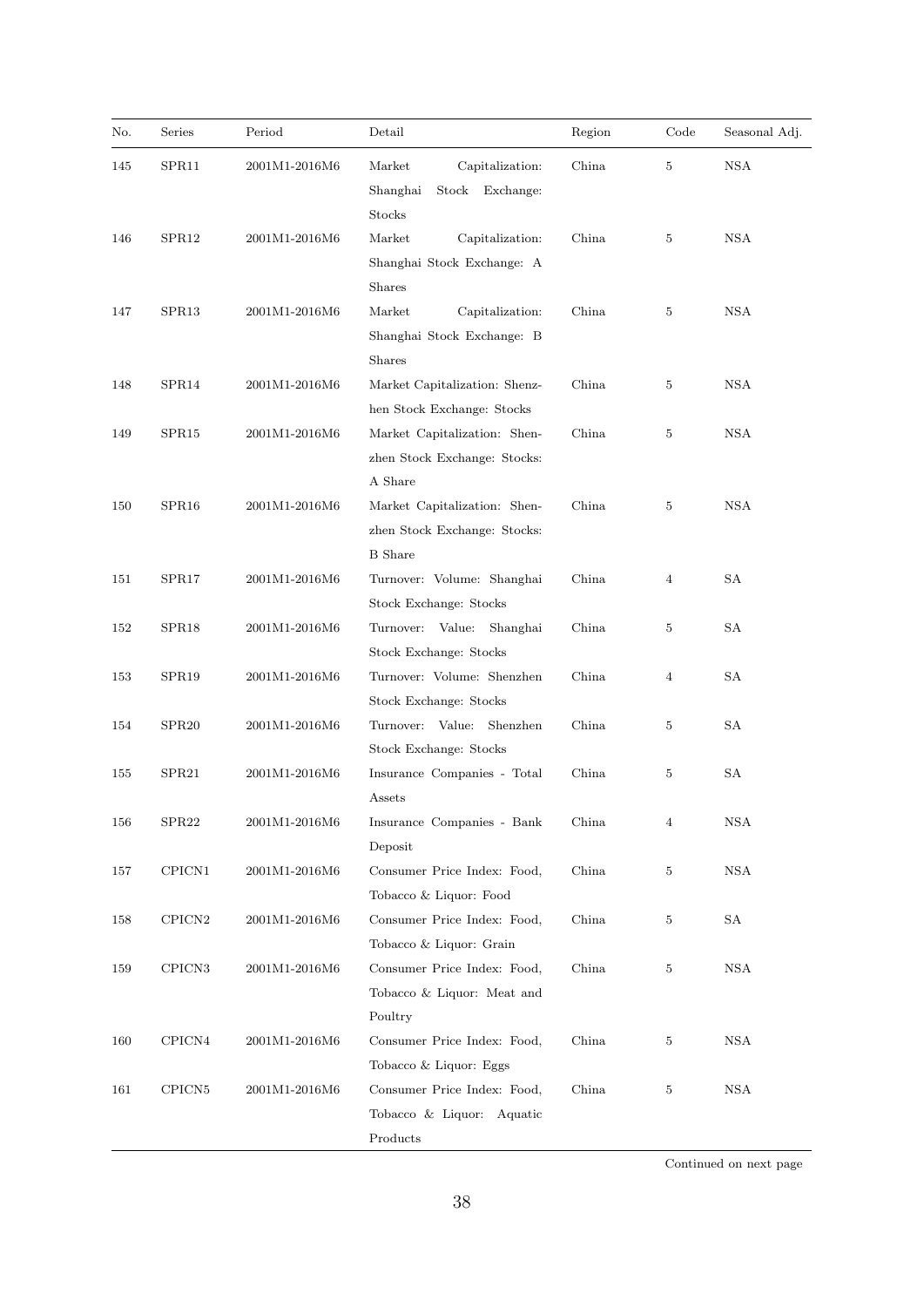| No. | Series             | Period                           | Detail                                                                 | Region | Code           | Seasonal Adj. |
|-----|--------------------|----------------------------------|------------------------------------------------------------------------|--------|----------------|---------------|
| 162 | CPICN <sub>6</sub> | 2001M1-2016M6                    | Consumer Price Index: Food,<br>Tobacco & Liquor: Fresh Ve-<br>getables | China  | $\overline{5}$ | SA            |
| 163 | CPICN7             | 2001M1-2016M6                    | Consumer Price Index: Clo-<br>thing                                    | China  | 5              | <b>NSA</b>    |
| 164 | CPICN <sub>8</sub> | 2001M1-2016M6                    | Consumer Price Index: Trans-<br>portation & Communication              | China  | 5              | <b>NSA</b>    |
| 165 | CPICN9             | 2001M1-2016M6                    | Consumer Price Index: Resi-<br>dence                                   | China  | 5              | <b>NSA</b>    |
| 166 | CPICN10            | 2001M1-2016M6                    | Consumer Price Index: Urban                                            | China  | 5              | <b>NSA</b>    |
| 167 | CPICN11            | 2001M1-2016M6                    | Consumer Price Index: Ur-<br>ban: Food: Grain                          | China  | $5\,$          | <b>NSA</b>    |
| 168 | CPICN12            | 2001M1-2016M6                    | Consumer Price Index: Ur-<br>ban: Food: Meat and Poultry               | China  | 5              | NSA           |
| 169 | CPICN13            | 2001M1-2016M6                    | Consumer Price Index: Ur-<br>ban: Food: Eggs                           | China  | 5              | <b>NSA</b>    |
| 170 | CPICN14            | 2001M1-2016M6                    | Consumer Price Index: Ur-<br>ban: Food: Aquatic Products               | China  | $\overline{5}$ | <b>NSA</b>    |
| 171 | CPICN15            | 2001M1-2016M6                    | Consumer Price Index: Ur-<br>ban: Food: Fresh Vegetables               | China  | 5              | <b>NSA</b>    |
| 172 | CPICN16            | 2001M1-2016M6                    | Consumer Price Index: Ur-<br>ban: Clothing                             | China  | 5              | <b>NSA</b>    |
| 173 | CPICN17            | 2001M1-2016M6                    | Consumer Price Index: Ur-<br>ban: Transport & Telecom                  | China  | 5              | <b>NSA</b>    |
| 174 | CPICN18            | 2001M1-2016M6                    | Consumer Price Index: Ur-<br>ban: Residence                            | China  | 5              | <b>NSA</b>    |
| 175 | CPICN19            | 2001M1-2016M6                    | Consumer Price Index: Rural                                            | China  | 5              | <b>NSA</b>    |
| 176 | CPICN20            | 2001M1-2016M6                    | Consumer Price Index: Rural:<br>Food: Grain                            | China  | $5\,$          | <b>NSA</b>    |
| 177 | CPICN21            | 2001M1-2016M6                    | Consumer Price Index: Rural:<br>Food: Meat and Poultry                 | China  | $5\,$          | <b>NSA</b>    |
| 178 | CPICN22            | 2001M1-2016M6                    | Consumer Price Index: Rural:<br>Food: Eggs                             | China  | 5              | NSA           |
| 179 | CPICN23            | 2001M1-2016M6                    | Consumer Price Index: Rural:<br>Food: Aquatic Products                 | China  | $5\,$          | NSA           |
| 180 | CPICN24            | 2001M1-2016M6                    | Consumer Price Index: Rural:<br>Food: Fresh Vegetables                 | China  | 5              | NSA           |
| 181 | CPICN25            | $2001\rm{M}1\text{-}2016\rm{M}6$ | Consumer Price Index: Rural:<br>Clothing                               | China  | 5              | NSA           |
| 182 | CPICN26            | 2001M1-2016M6                    | Consumer Price Index: Rural:<br>Transport & Telecom                    | China  | 5              | <b>NSA</b>    |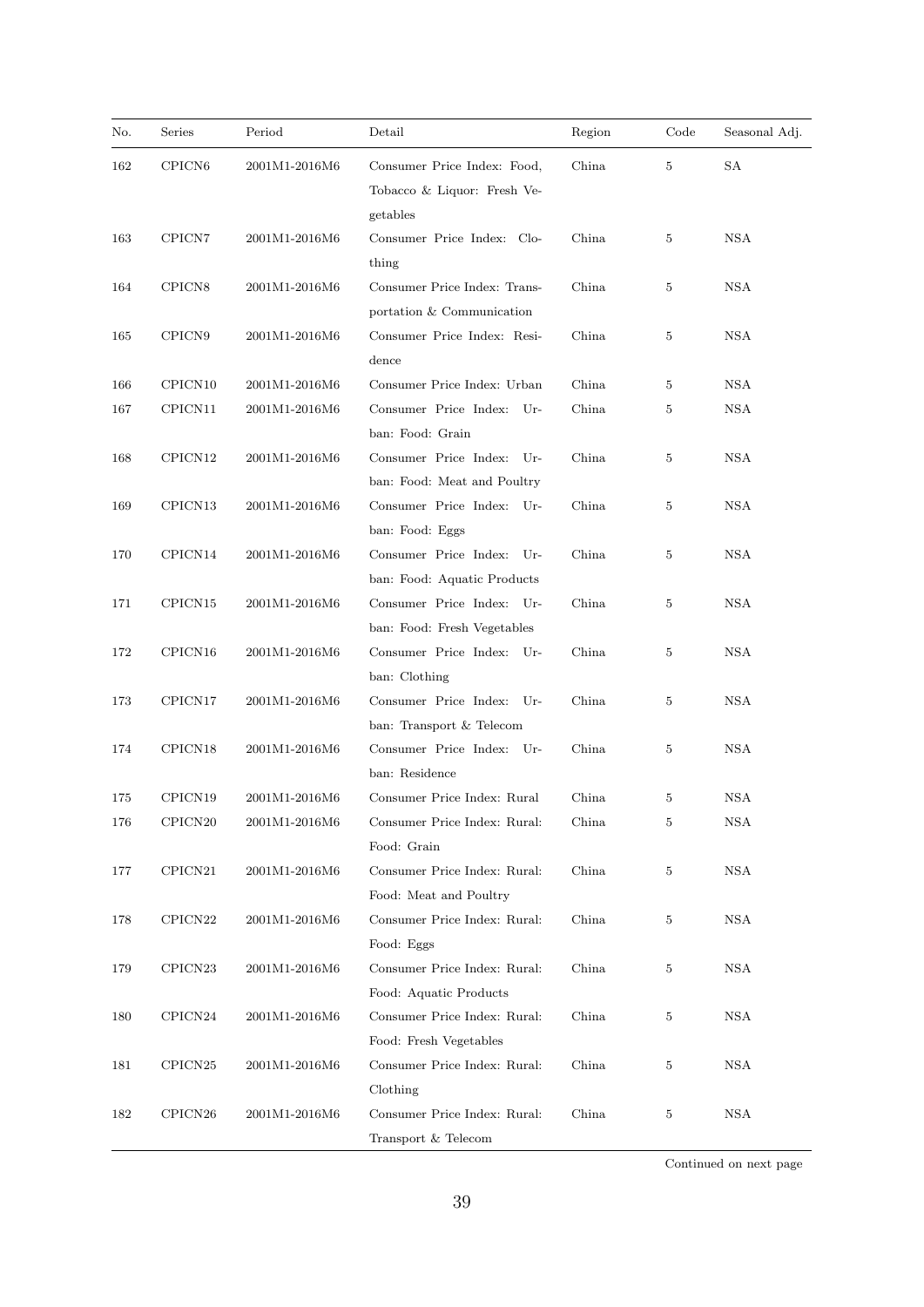| No. | Series             | Period        | Detail                                                                  | Region | Code | Seasonal Adj.     |
|-----|--------------------|---------------|-------------------------------------------------------------------------|--------|------|-------------------|
| 183 | CPICN27            | 2001M1-2016M6 | Consumer Price Index: Rural:<br>Residence                               | China  | 5    | $_{\mathrm{NSA}}$ |
| 184 | PPICN1             | 2001M1-2016M6 | PPI: IP: Producer Goods                                                 | China  | 5    | SА                |
| 185 | ${\rm PPICN2}$     | 2001M1-2016M6 | PPI: IP: Producer Goods: Ex-<br>cavation                                | China  | 5    | <b>NSA</b>        |
| 186 | PPICN <sub>3</sub> | 2001M1-2016M6 | PPI: IP: Producer Goods:<br>Raw Material                                | China  | 5    | NSA               |
| 187 | PPICN4             | 2001M1-2016M6 | PPI: IP: Producer Goods: Ma-<br>nufacturing                             | China  | 5    | NSA               |
| 188 | PPICN <sub>5</sub> | 2001M1-2016M6 | PPI: IP: Consumer Goods                                                 | China  | 5    | <b>NSA</b>        |
| 189 | ${\rm PPICN6}$     | 2001M1-2016M6 | PPI: IP: Consumer Goods:<br>Food                                        | China  | 5    | <b>NSA</b>        |
| 190 | PPICN7             | 2001M1-2016M6 | PPI: IP: Consumer Goods:<br>Clothing                                    | China  | 5    | <b>NSA</b>        |
| 191 | PPICN <sub>8</sub> | 2001M1-2016M6 | PPI: IP: Consumer Goods:<br>Daily Use Articles                          | China  | 5    | NSA               |
| 192 | PPICN9             | 2001M1-2016M6 | PPI: IP: Consumer Goods:<br>Durable                                     | China  | 5    | <b>NSA</b>        |
| 193 | PPICN10            | 2001M1-2016M6 | PPI: Industrial Pdts: Coal Mi-<br>ning $&$ Dressing                     | China  | 5    | <b>NSA</b>        |
| 194 | PPICN11            | 2001M1-2016M6 | PPI: Industrial Pdts:<br>$Pe-$<br>troleum & Natural Gas Ex-<br>traction | China  | 5    | <b>NSA</b>        |
| 195 | PPICN12            | 2001M1-2016M6 | PPI: Industrial Pdts: Ferrous<br>Metals Mining & Dressing               | China  | 5    | NSA               |
| 196 | PPICN13            | 2001M1-2016M6 | PPI: Industrial Pdts: Non Fer-<br>rous Metals Mining & Dres-<br>sing    | China  | 5    | <b>NSA</b>        |
| 197 | PPICN14            | 2001M1-2016M6 | PPI: Industrial Pdts: Non-<br>Metal Minerals Mining &<br>Dressing       | China  | 5    | <b>NSA</b>        |
| 198 | PPICN15            | 2001M1-2016M6 | PPI: Industrial Pdts:<br>Food<br>Manufacturing                          | China  | 5    | NSA               |
| 199 | PPICN16            | 2001M1-2016M6 | PPI: Industrial Pdts:<br>Be-<br>verage Manufacturing                    | China  | 5    | <b>NSA</b>        |
| 200 | PPICN17            | 2001M1-2016M6 | PPI: Industrial Pdts: Tobacco<br>Processing                             | China  | 5    | <b>NSA</b>        |
| 201 | PPICN18            | 2001M1-2016M6 | PPI: Industrial Pdts: Textile<br>Industry                               | China  | 5    | <b>NSA</b>        |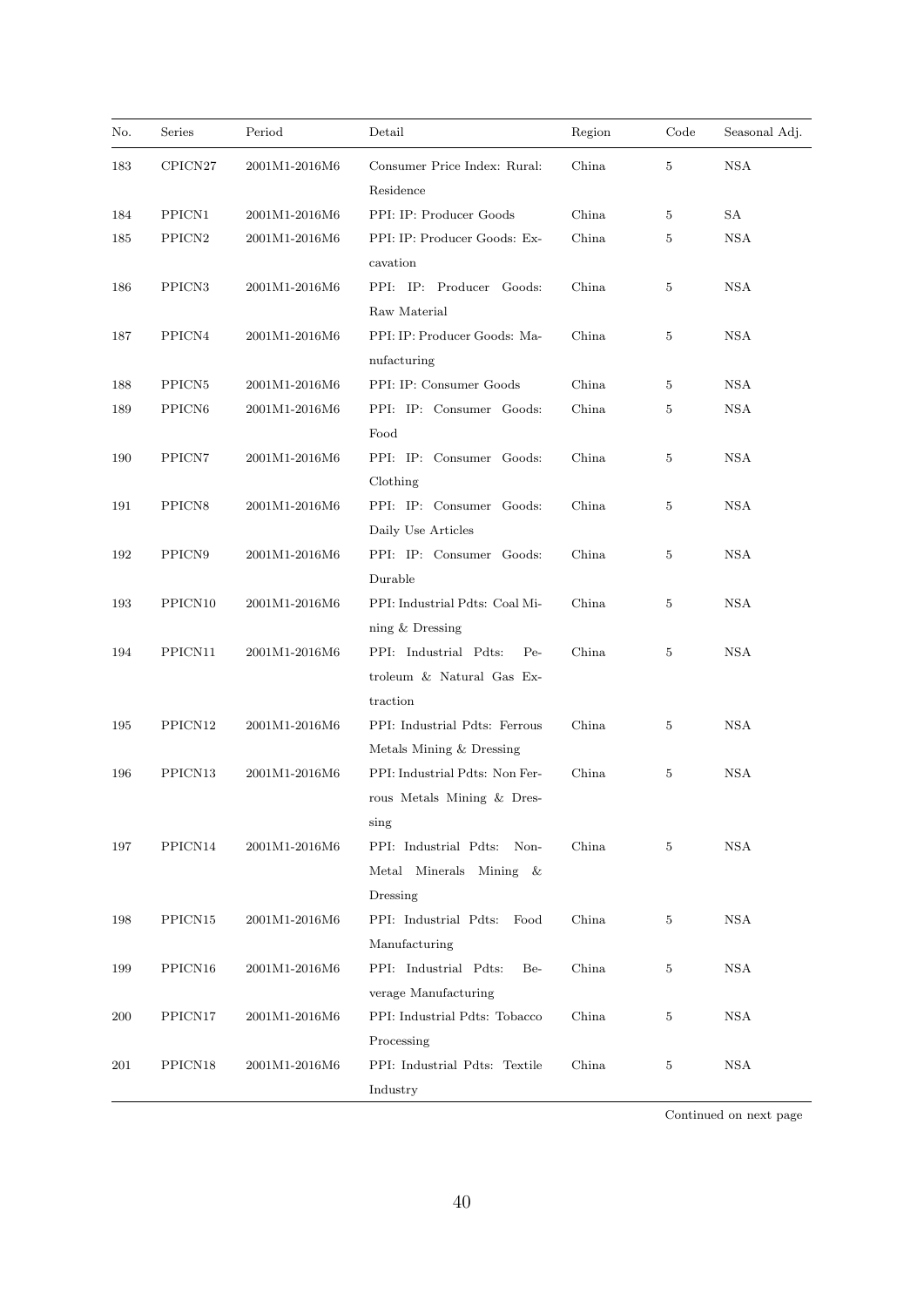| No. | Series              | Period        | Detail                                                                              | Region | Code           | Seasonal Adj. |
|-----|---------------------|---------------|-------------------------------------------------------------------------------------|--------|----------------|---------------|
| 202 | PPICN19             | 2001M1-2016M6 | PPI: Industrial Pdts: Timber<br>Processing, Bamboo, Cane.<br>Palm Fibre             | China  | $\overline{5}$ | <b>NSA</b>    |
| 203 | PPICN <sub>20</sub> | 2001M1-2016M6 | PPI: Industrial Pdts: Furni-<br>ture Manufacturing                                  | China  | 5              | <b>NSA</b>    |
| 204 | PPICN <sub>21</sub> | 2001M1-2016M6 | PPI: Industrial Pdts: Paper<br>Making & Paper Products                              | China  | 5              | NSA           |
| 205 | PPICN <sub>22</sub> | 2001M1-2016M6 | PPI: Industrial Pdts: Prin-<br>ting & Record Medium Repro-<br>duction               | China  | 5              | <b>NSA</b>    |
| 206 | PPICN <sub>23</sub> | 2001M1-2016M6 | PPI: Industrial Pdts: Coking<br>& Nuclear Fuel & Petroleum<br>Processing            | China  | 5              | <b>NSA</b>    |
| 207 | PPICN <sub>24</sub> | 2001M1-2016M6 | PPI: Industrial Pdts:<br>Raw<br>Chemical Materials & Chemi-<br>cal Products         | China  | $5\,$          | <b>NSA</b>    |
| 208 | PPICN <sub>25</sub> | 2001M1-2016M6 | PPI: Industrial Pdts: Medical<br>& Pharmaceutical Products                          | China  | 5              | <b>NSA</b>    |
| 209 | PPICN <sub>26</sub> | 2001M1-2016M6 | PPI: Industrial Pdts: Chemi-<br>cal Fiber Industry                                  | China  | 5              | SА            |
| 210 | PPICN27             | 2001M1-2016M6 | PPI: Industrial Pdts:<br>Non-<br>Metal Minerals Products                            | China  | 5              | NSA           |
| 211 | PPICN <sub>28</sub> | 2001M1-2016M6 | PPI: Industrial Pdts: Smel-<br>ting & Pressing of Ferrous Me-<br>tals               | China  | 5              | <b>NSA</b>    |
| 212 | PPICN29             | 2001M1-2016M6 | PPI: Industrial Pdts: Smel-<br>$&$ Pressing<br>οf<br>Non-<br>ting<br>Ferrous Metals | China  | 5              | NSA           |
| 213 | PPICN30             | 2001M1-2016M6 | PPI: Industrial Pdts: Metal<br>Products                                             | China  | 5              | <b>NSA</b>    |
| 214 | PPICN31             | 2001M1-2016M6 | PPI: Industrial Pdts: Univer-<br>sal Equipment Manufacturing                        | China  | 5              | <b>NSA</b>    |
| 215 | PPICN32             | 2001M1-2016M6 | PPI: Industrial Pdts: Special<br>Purpose Equipment                                  | China  | $\,$ 5 $\,$    | <b>NSA</b>    |
| 216 | PPICN33             | 2001M1-2016M6 | PPI: Industrial Pdts: Electric<br>Machinery & Equipment                             | China  | 5              | NSA           |
| 217 | PPICN34             | 2001M1-2016M6 | PPI: Industrial Pdts: Commu-<br>nication, Computer & Other<br>Electronic Eq         | China  | $5\,$          | <b>NSA</b>    |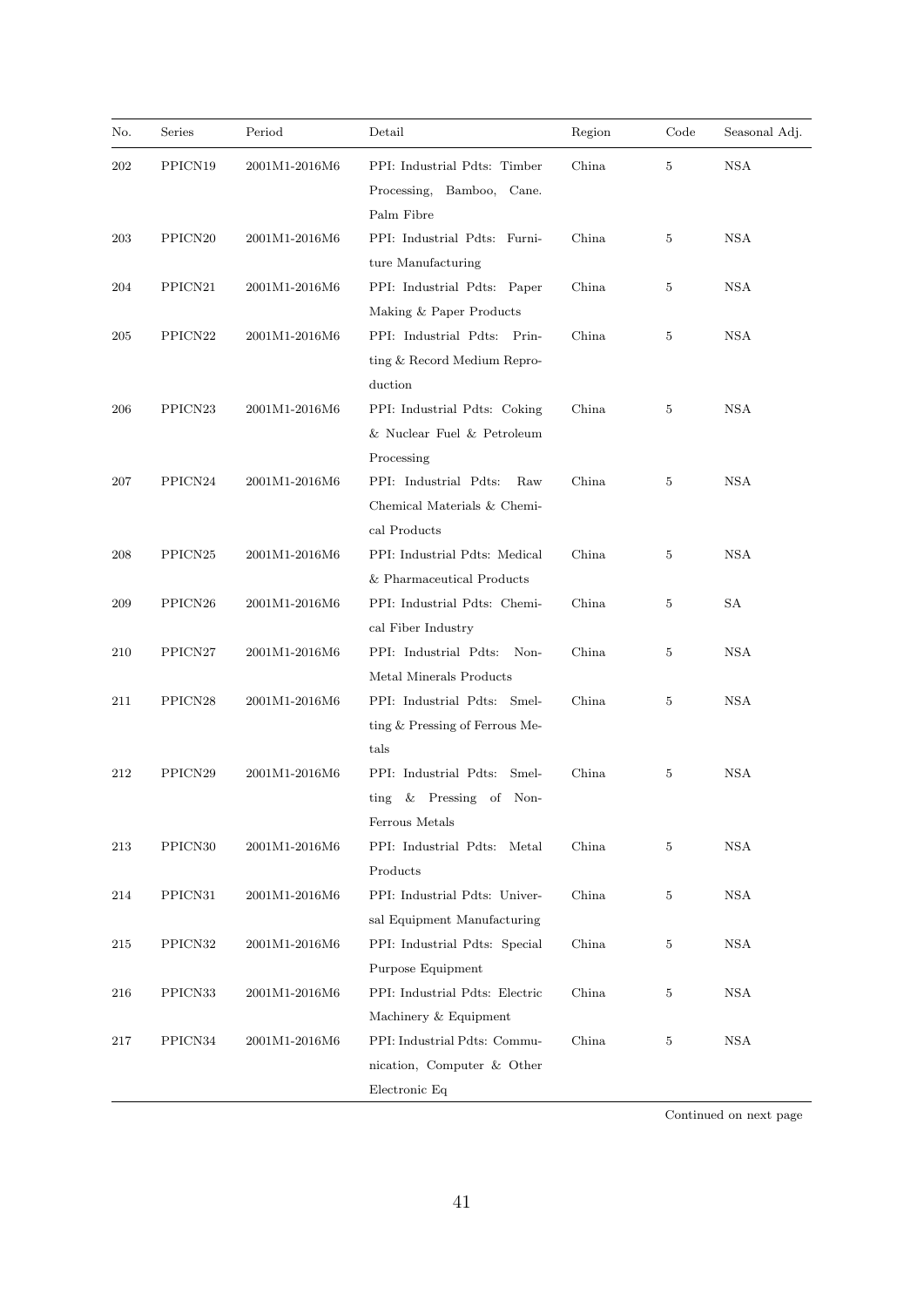| No. | Series              | Period        | Detail                         | Region | Code           | Seasonal Adj.          |
|-----|---------------------|---------------|--------------------------------|--------|----------------|------------------------|
| 218 | PPICN <sub>35</sub> | 2001M1-2016M6 | PPI: Industrial Pdts:<br>Elec- | China  | $\overline{5}$ | $_{\mathrm{NSA}}$      |
|     |                     |               | troicty Supply & Production,   |        |                |                        |
|     |                     |               | <b>Heating Power</b>           |        |                |                        |
| 219 | PPICN36             | 2001M1-2016M6 | PPI: Industrial Pdts:<br>Gas   | China  | 5              | <b>NSA</b>             |
|     |                     |               | Production & Supply            |        |                |                        |
| 220 | PPICN37             | 2001M1-2016M6 | PPI: Industrial Pdts: Water    | China  | 5              | NSA                    |
|     |                     |               | Production & Supply            |        |                |                        |
| 221 | PPICN38             | 2001M1-2016M6 | PPI: Agricultural Input        | China  | 5              | <b>NSA</b>             |
| 222 | RPICN1              | 2001M1-2016M6 | Retail Price Index: Food       | China  | $\overline{5}$ | <b>NSA</b>             |
| 223 | RPICN <sub>2</sub>  | 2001M1-2016M6 | Retail Price Index: Beverage,  | China  | 5              | <b>NSA</b>             |
|     |                     |               | Tobacco and Liquors            |        |                |                        |
| 224 | RPICN <sub>3</sub>  | 2001M1-2016M6 | Retail Price Index: Garments,  | China  | 5              | <b>NSA</b>             |
|     |                     |               | Footwear and Headgear          |        |                |                        |
| 225 | RPICN4              | 2001M1-2016M6 | Retail Price Index: Textiles   | China  | 5              | <b>NSA</b>             |
| 226 | RPICN <sub>5</sub>  | 2001M1-2016M6 | Retail Price Index: Medicines, | China  | 5              | <b>NSA</b>             |
|     |                     |               | Medical & Health Care Arti-    |        |                |                        |
|     |                     |               | cles                           |        |                |                        |
| 227 | RPICN <sub>6</sub>  | 2001M1-2016M6 | Retail Price Index: Cosmetics  | China  | 5              | <b>NSA</b>             |
| 228 | RPICN7              | 2001M1-2016M6 | Retail Price Index:<br>Book,   | China  | $\overline{5}$ | <b>NSA</b>             |
|     |                     |               | Newspaper, Magazine & Elec-    |        |                |                        |
|     |                     |               | tronic Pub                     |        |                |                        |
| 229 | RPICN <sub>8</sub>  | 2001M1-2016M6 | Retail Price Index: Daily Use  | China  | 5              | <b>NSA</b>             |
|     |                     |               | Articles                       |        |                |                        |
| 230 | RPICN9              | 2001M1-2016M6 | Retail Price Index: Household  | China  | 5              | <b>NSA</b>             |
|     |                     |               | Electric App & Audiovisual     |        |                |                        |
|     |                     |               | Apparatus                      |        |                |                        |
| 231 | RPICN10             | 2001M1-2016M6 | Retail Price Index: Gold, Sil- | China  | 5              | <b>NSA</b>             |
|     |                     |               | ver & Jewellery                |        |                |                        |
| 232 | RPICN11             | 2001M1-2016M6 | Retail Price Index: Fuels      | China  | 5              | <b>NSA</b>             |
| 233 | RPICN12             | 2001M1-2016M6 | Retail Price Index: Buildings, | China  | 5              | $_{\mathrm{NSA}}$      |
|     |                     |               | Hardware & Electric Materials  |        |                |                        |
| 234 | RPICN13             | 2001M1-2016M6 | Retail Price Index: Urban      | China  | 5              | <b>NSA</b>             |
| 235 | RPICN14             | 2001M1-2016M6 | Retail Price Index:<br>Urban:  | China  | 5              | <b>NSA</b>             |
|     |                     |               | Food                           |        |                |                        |
| 236 | RPICN15             | 2001M1-2016M6 | Retail Price Index:<br>Urban:  | China  | 5              | <b>NSA</b>             |
|     |                     |               | Beverage,<br>Tobacco and Li-   |        |                |                        |
|     |                     |               | quors                          |        |                |                        |
| 237 | RPICN16             | 2001M1-2016M6 | Retail Price Index:<br>Urban:  | China  | 5              | <b>NSA</b>             |
|     |                     |               | Garments, Footwear and He-     |        |                |                        |
|     |                     |               | adgear                         |        |                |                        |
|     |                     |               |                                |        |                | Continued on next page |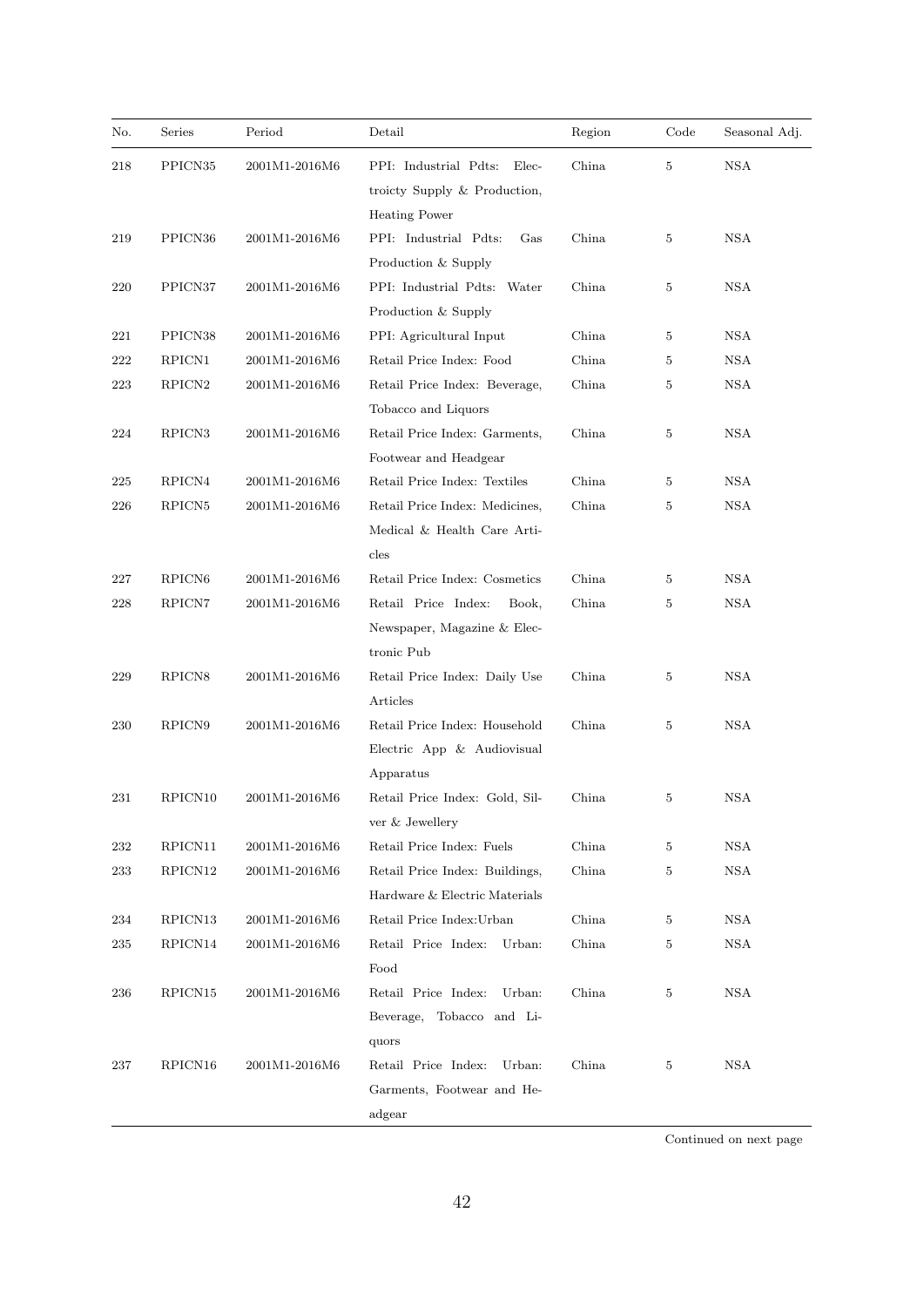| No. | Series              | Period        | Detail                                    | Region | Code | Seasonal Adj. |
|-----|---------------------|---------------|-------------------------------------------|--------|------|---------------|
| 238 | RPICN17             | 2001M1-2016M6 | Retail Price Index:<br>Urban:<br>Textiles | China  | 5    | <b>NSA</b>    |
| 239 | RPICN <sub>18</sub> | 2001M1-2016M6 | Retail Price Index:<br>Urban:             | China  | 5    | NSA           |
|     |                     |               | Medicines, Medical & Health               |        |      |               |
|     |                     |               | Care Article                              |        |      |               |
| 240 | RPICN19             | 2001M1-2016M6 | Retail Price Index:<br>Urban:             | China  | 5    | <b>NSA</b>    |
|     |                     |               | Cosmetics                                 |        |      |               |
| 241 | RPICN <sub>20</sub> | 2001M1-2016M6 | Retail Price Index:<br>Urban:             | China  | 5    | <b>NSA</b>    |
|     |                     |               | Book, Newspaper, Magazine                 |        |      |               |
|     |                     |               | $&$ ElectronicPub                         |        |      |               |
| 242 | RPICN21             | 2001M1-2016M6 | Retail Price Index:<br>Urban:             | China  | 5    | <b>NSA</b>    |
|     |                     |               | Daily Use Articles                        |        |      |               |
| 243 | RPICN22             | 2001M1-2016M6 | Retail Price Index:<br>Urban:             | China  | 5    | <b>NSA</b>    |
|     |                     |               | Household Electric & Audiovi-             |        |      |               |
|     |                     |               | sual Apparatu                             |        |      |               |
| 244 | RPICN23             | 2001M1-2016M6 | Retail Price Index:<br>Urban:             | China  | 5    | <b>NSA</b>    |
|     |                     |               | Gold, Silver & Jewellery                  |        |      |               |
| 245 | RPICN <sub>24</sub> | 2001M1-2016M6 | Retail Price Index:<br>Urban:             | China  | 5    | <b>NSA</b>    |
|     |                     |               | Fuels                                     |        |      |               |
| 246 | RPICN <sub>25</sub> | 2001M1-2016M6 | Retail Price Index:<br>Urban:             | China  | 5    | <b>NSA</b>    |
|     |                     |               | Buildings, Hardware & Elec-               |        |      |               |
|     |                     |               | tric Materials                            |        |      |               |
| 247 | RPICN <sub>26</sub> | 2001M1-2016M6 | Retail Price Index: Rural                 | China  | 5    | NSA           |
| 248 | RPICN27             | 2001M1-2016M6 | Retail Price Index:<br>Rural:             | China  | 5    | <b>NSA</b>    |
|     |                     |               | Food                                      |        |      |               |
| 249 | RPICN28             | 2001M1-2016M6 | Retail Price Index: Rural: Be-            | China  | 5    | <b>NSA</b>    |
|     |                     |               | verage, Tobacco and Liquors               |        |      |               |
| 250 | RPICN29             | 2001M1-2016M6 | Retail Price Index:<br>Rural:             | China  | 5    | NSA           |
|     |                     |               | Garments, Footwear and He-                |        |      |               |
|     |                     |               | adgear                                    |        |      |               |
| 251 | RPICN <sub>30</sub> | 2001M1-2016M6 | Retail Price Index:<br>Rural:             | China  | 5    | <b>NSA</b>    |
|     |                     |               | Textiles                                  |        |      |               |
| 252 | RPICN31             | 2001M1-2016M6 | Retail Price Index:<br>Rural:             | China  | 5    | <b>NSA</b>    |
|     |                     |               | Medicines, Medical & Health               |        |      |               |
|     |                     |               | Care Article                              |        |      |               |
| 253 | RPICN32             | 2001M1-2016M6 | Retail Price Index:<br>Rural:             | China  | 5    | <b>NSA</b>    |
|     |                     |               | $\label{eq:cosmetics} \text{Cosmetics}$   |        |      |               |
| 254 | RPICN33             | 2001M1-2016M6 | Retail Price Index:<br>Rural:             | China  | 5    | NSA           |
|     |                     |               | Book, Newspaper, Magazine                 |        |      |               |
|     |                     |               | & ElectronicPub                           |        |      |               |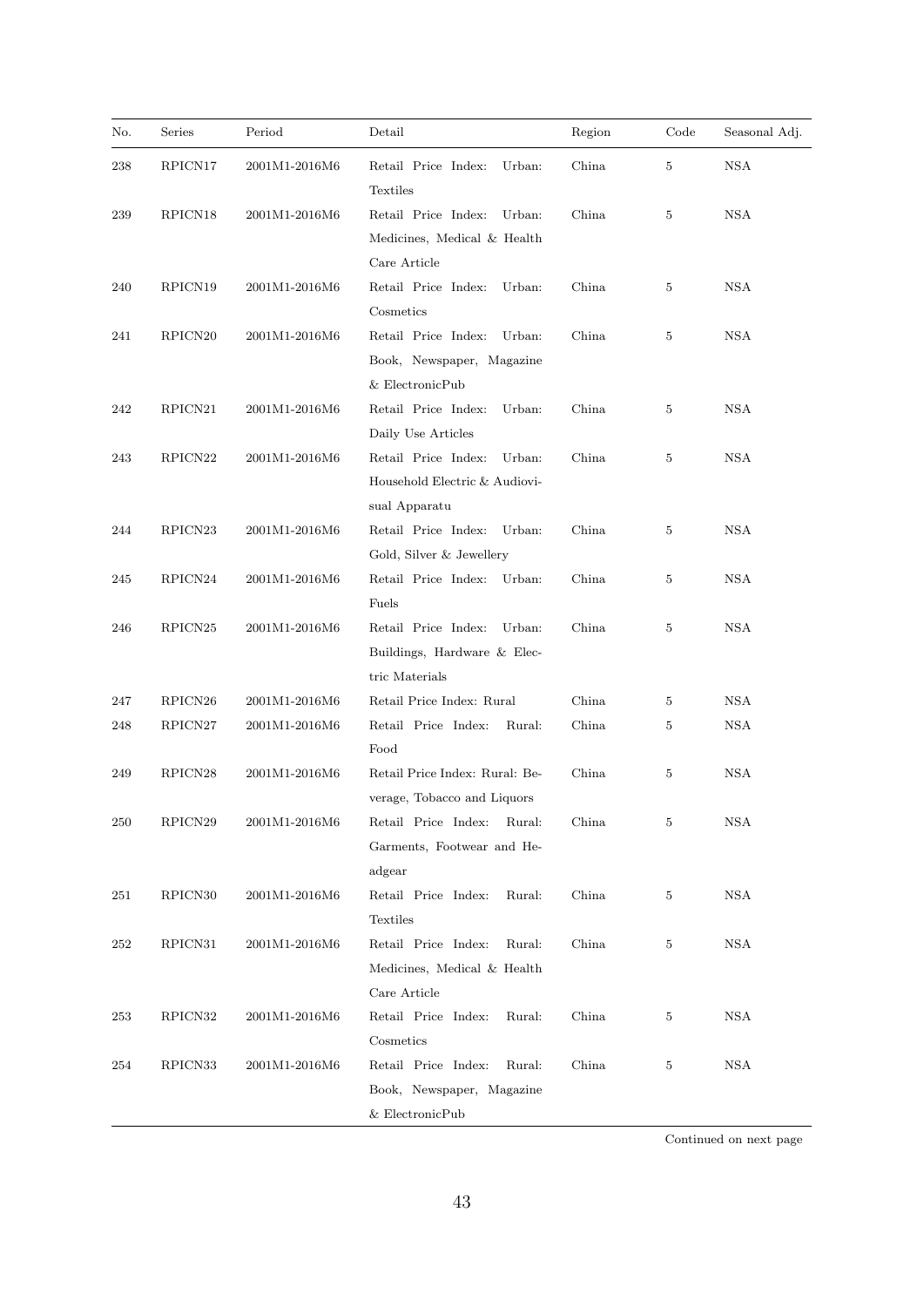| No. | Series  | Period        | Detail                         | Region | Code           | Seasonal Adj. |
|-----|---------|---------------|--------------------------------|--------|----------------|---------------|
| 255 | RPICN34 | 2001M1-2016M6 | Retail Price Index:<br>Rural:  | China  | $\overline{5}$ | <b>NSA</b>    |
|     |         |               | Daily Use Articles             |        |                |               |
| 256 | RPICN35 | 2001M1-2016M6 | Retail Price Index:<br>Rural:  | China  | $\overline{5}$ | <b>NSA</b>    |
|     |         |               | Household Electric & Audiovi-  |        |                |               |
|     |         |               | sual App                       |        |                |               |
| 257 | RPICN36 | 2001M1-2016M6 | Retail Price Index:<br>Rural:  | China  | 5              | SА            |
|     |         |               | Gold, Silver & Jewellery       |        |                |               |
| 258 | RPICN37 | 2001M1-2016M6 | Retail Price Index: Rural: Fu- | China  | 5              | <b>NSA</b>    |
|     |         |               | $_{\rm els}$                   |        |                |               |
| 259 | RPICN38 | 2001M1-2016M6 | Retail Price Index:<br>Rural:  | China  | 5              | <b>NSA</b>    |
|     |         |               | Buildings, Hardware & Elec-    |        |                |               |
|     |         |               | tric Materials                 |        |                |               |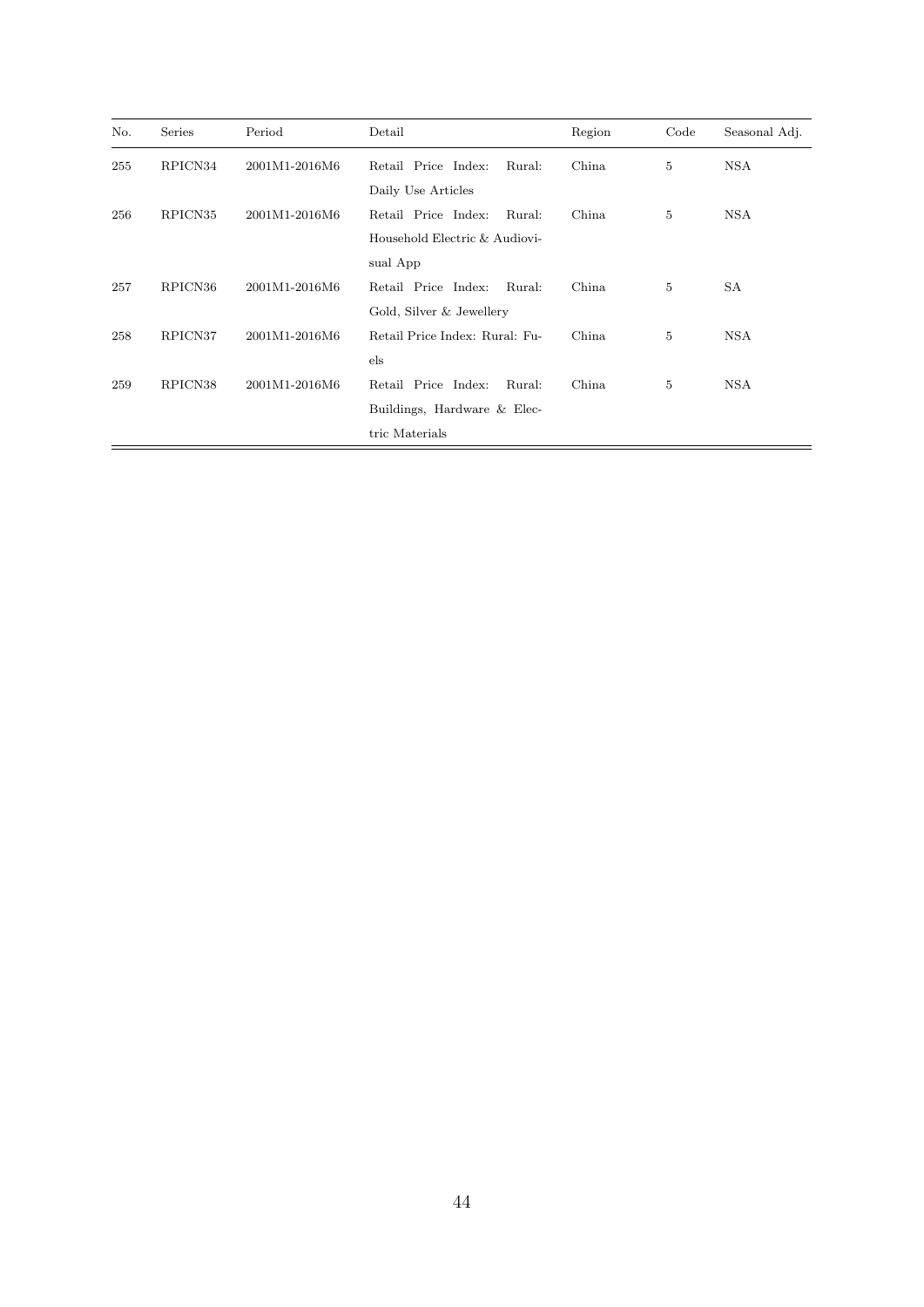## References

- Abe, Naohito, and Akiyuki Tonogi. 2010. "Micro and Macro Price Dynamics in Daily Data." *Journal of Monetary Economics*, 57(6): 716 – 728.
- Bai, Jushan, and Serena Ng. 2002. "Determining the Number of Factors in Approximate Factor Models." *Econometrica*, 70(1): 191–221.
- Beck, Guenter W., Kirstin Hubrich, and Massimiliano Marcellino. 2016. "On the Importance of Sectoral and Regional Shocks for Price-Setting." *Journal of Applied Econometrics*, 31(7): 1234–1253.
- Bernanke, Ben S., Jean Boivin, and Piotr Eliasz. 2005. "Measuring the Effects of Monetary Policy: A Factor-Augmented Vector Autoregressive (FAVAR) Approach." *The Quarterly Journal of Economics*, 120(1): 387–422.
- Bils, Mark, and Peter J. Klenow. 2004. "Some Evidence on the Importance of Sticky Prices." *Journal of Political Economy*, 112(5): 947–985.
- Boivin, Jean, and Marc Giannoni. 2008. "Global Forces and Monetary Policy Effectiveness." National Bureau of Economic Research Working Paper 13736.
- Boivin, Jean, Marc P. Giannoni, and Ilian Mihov. 2009. "Sticky Prices and Monetary Policy: Evidence from Disaggregated US Data." *The American Economic Review*, 99(1): 350–384.
- Burdekin, Richard C. K., and Pierre L. Siklos. 2008. "What Has Driven Chinese Monetary Policy Since 1990? Investigating the People's Bank's Policy Rule." *Journal of International Money and Finance*, 27(5): 847 – 859.
- Calvo, Guillermo A. 1983. "Staggered Prices in a Utility-Maximizing Framework." *Journal of Monetary Economics*, 12(3): 383–398.
- Carvalho, Carlos. 2006. "Heterogeneity in Price Stickiness and the Real Effects of Monetary Shocks." *The B.E. Journal of Macroeconomics: Frontiers in Macroeconomics*, 6(3): 1–56.
- Cavallo, Alberto. 2015. "Scraped Data and Sticky Prices." National Bureau of Economic Research Working Paper 21490.
- Chen, Hongyi, and Andrew Tsang. 2016. "The Impact of US Monetary Policy and Other External Shocks on the Hong Kong Economy: A Factor-Augmented VAR Approach." Hong Kong Institute for Monetary Research Working Paper No.09/2016.
- Chen, Qianying, Andrew Filardo, Dong He, and Feng Zhu. 2016. "Financial Crisis, US Unconventional Monetary Policy and International Spillovers." *Journal of International Money and Finance*, 67: 62 – 81.
- Clark, Todd E. 2006. "Disaggregate Evidence on the Persistence of Consumer Price Inflation." *Journal of Applied Econometrics*, 21(5): 563–587.
- Dhyne, Emmanuel, and Jerzy Konieczny. 2014. "Aggregation and the Staggering of Price Changes." *Economic Inquiry*, 52(2): 732–756.
- Kamber, Günes, Özer Karagedikli, Michael Ryan, and Tugrul Vehbi. 2013. "International Spill-Overs of Uncertainty Shocks: Evidence From a FAVAR." *Reserve Bank of New Zealand mimeo*.